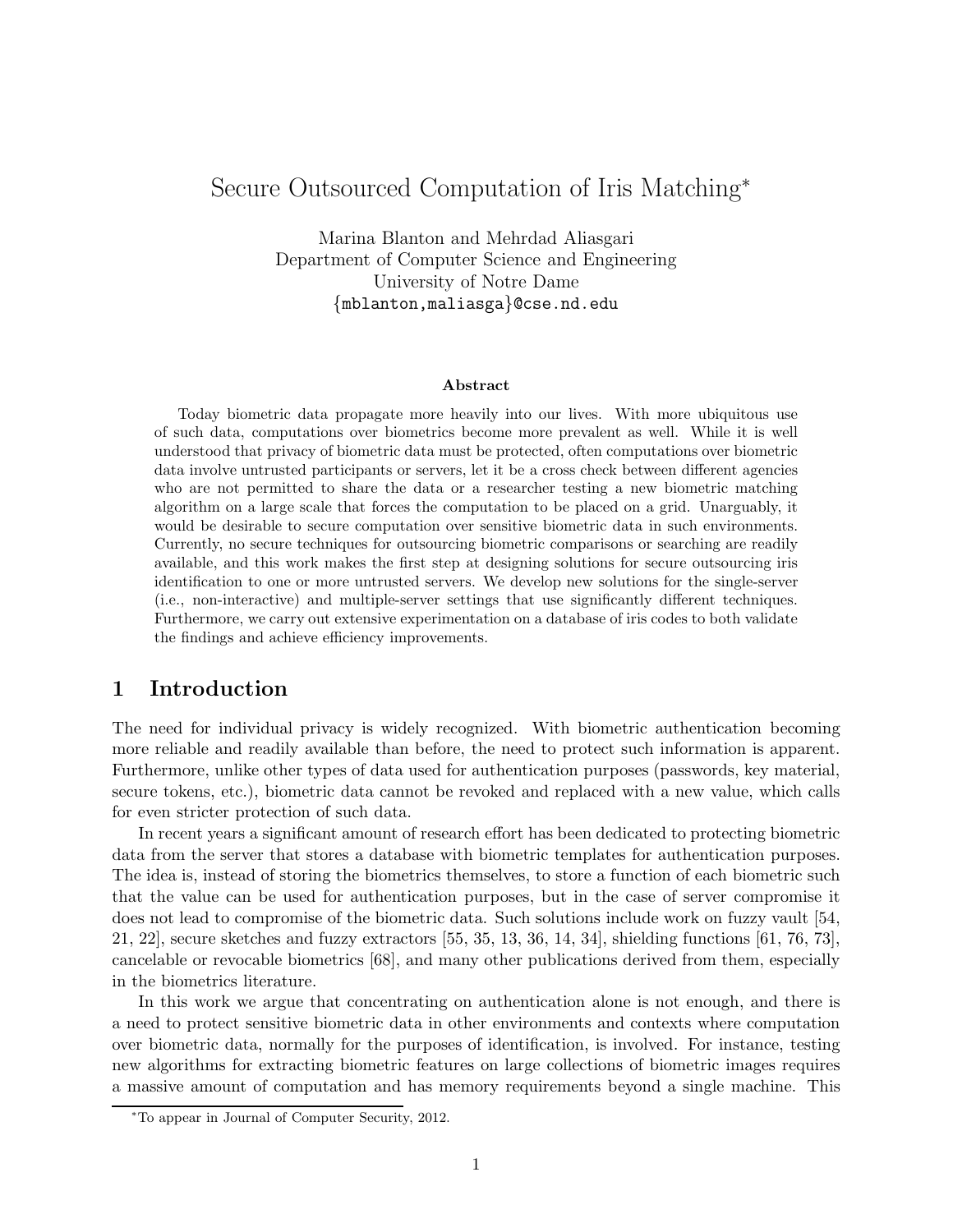forces such computations to be placed on a grid and be conducted in a distributed manner [16]. Computers comprising the grid, however, are normally less trusted to preserve privacy of the data than machines controlled by the researcher and thus it is necessary to secure the data used by the machines connected to the grid while computing the task. Other apparent need for privacy protection arises when the computation must be performed across data owned by different entities and/or on outsourced data, e.g., circumstances when an investigator has the need to search biometric databases collected by different agencies; when two organizations that do not completely trust each other with their sensitive data or are prohibited from disclosing the data by law or other provisions would like to carry out computation over their respective databases; when the biometrics data is placed on an external server (for computational or other reasons) and there is a need to compute over obfuscated data; etc.

In all of the above cases, given a particular biometric, the server is to search the database and output information about matches. We wish both the biometric templates stored in the server database and the biometric being searched for to stay hidden from the server performing the search and at the same time not to place a significant computational burden on the client making the query. Existing techniques on biometric-based authentication summarized above achieve secrecy of the stored data from the server when an individual is to authenticate against her own record, but cannot be extended to the case of identification, where the entire database is to be searched for possible matches with the given biometric. This means that no existing tools or techniques are readily available to carry out this task of practical significance. The problem of secure biometric identification or matching with the aid of untrusted servers is thus the focus of this work.

In addressing this problem, we distinguish between the settings where only one untrusted server can be utilized for secure biometric matching and when a larger number of such servers is available. Providing solutions to this problem in either of the above settings presents challenges for the following reasons. When only one untrusted server is available to carry out secure computation, all computation must be performed over secured data in a non-interactive manner<sup>1</sup> which is a difficult task. In particular, it is known that secure non-interactive solutions are not possible for certain types of problems [2]. In this work we show that even using recent powerful techniques, only a limited functionality for biometric matching can be securely realized through non-interactive computation and at a significant cost. This limited computation nevertheless closely approximates the necessary computation and thus achieves the goal we put forward. The multi-server setting, on the other hand, can be modeled as a special case of secure multi-party computation [78, 47], where the participating parties contribute no input and receive no or very limited output. At the time of this writing, no privacy-preserving protocol is known to perform the functionality we seek other than general techniques that can evaluate any computable function. General solutions, however, are known to bear unreasonably high overhead, especially when dealing with large amounts of data (see Section 2.3). Furthermore, while custom privacy-preserving protocols are known for certain types of operations that are more efficient than general techniques (e.g., scalar product [77, 46], set intersection [42, 58], and others), they do not implement the functionality we seek.

Since biometric-based identification techniques heavily depend on the type of biometric used, in this work we concentrate on iris-based matching. Iris is attractive due to a large amount of uncertainty an individual biometric contains (some other types of biometric cannot be used for identification due to high error rates and are only suitable for verification). Additionally, after

<sup>&</sup>lt;sup>1</sup>Because the client is normally weak, it becomes infeasible for the client to perform work proportional to the size of the biometric database, resulting in limited interaction between the client and the server. When, however, the client is not weak and can carry out the work proportional to the database size, it can, depending on the security requirements, either carry out the computation itself or assume the role of a computational server, resulting in a multi-server setting.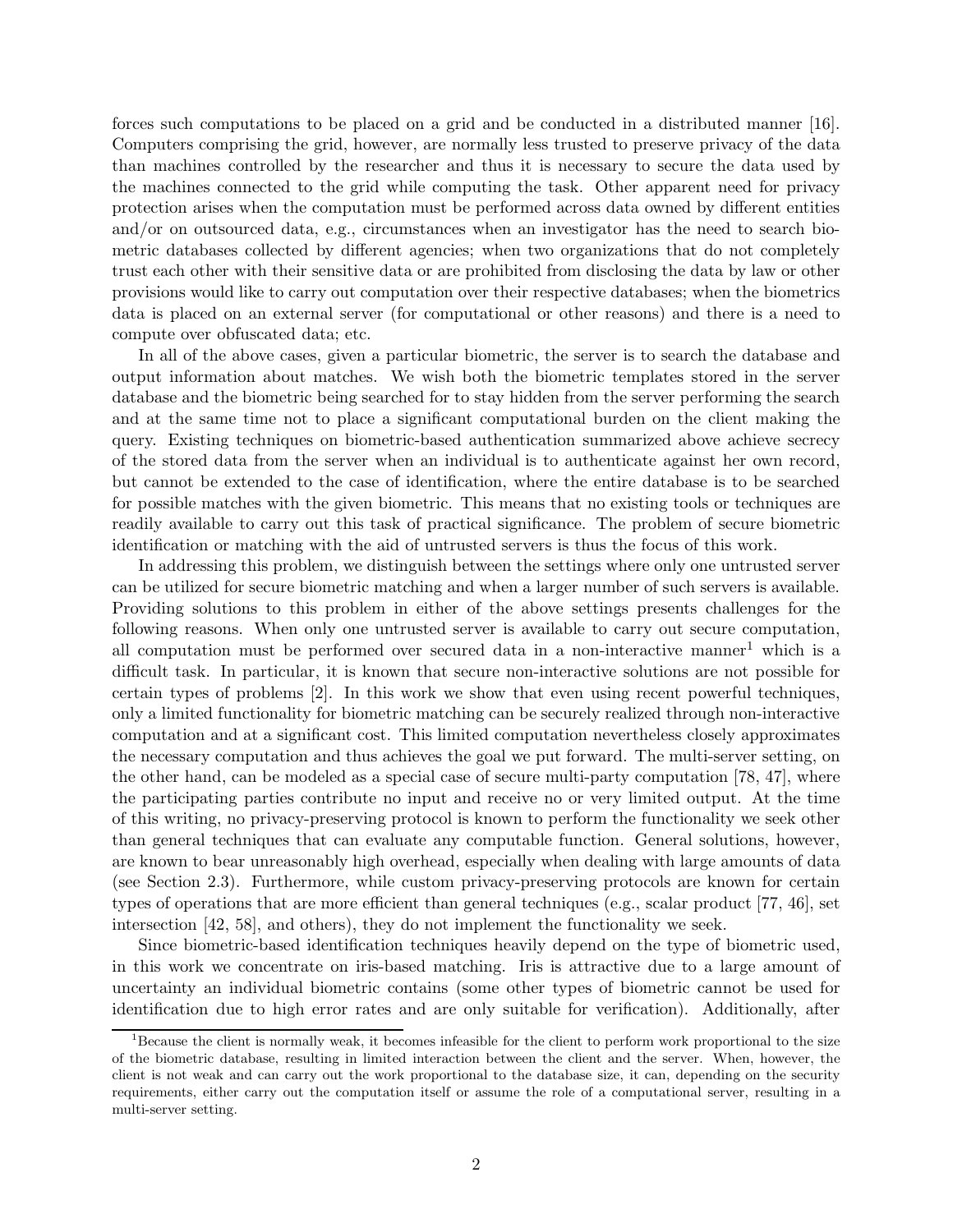extracting features from an iris image, it is represented as a binary string, which makes it convenient to work with. Our consecutive work will investigate other popular types of biometric such as faces and fingerprints. Throughout this work, we will use biometric reading to denote raw biometric data, and biometric representation or biometric template to denote processed biometric (i.e., after feature extraction).

**Organization.** We start by describing the model, necessary computation, security requirements, and our contributions in Section 2. Our solution for iris identification in the single-server case is given in Section 3, and Section 4 describes our solution in presence of multiple helper servers. We then discuss the use of approximations for the purposes of reducing computation cost in Section 5. Experimental results performed on an iris database are reported in Section 6. Finally, we describe prior work in Section 7 and conclude in Section 8.

### 2 Overview of the Model and Solution

#### 2.1 Problem description

Let an iris biometric X be represented as an m-bit binary string. We use  $X_i$  to denote ith bit of such a string. We assume that the database owner compiles a database D consisting of biometric templates X. The database is stored at one or more servers, which do not obtain access to the raw data (we specify security assumptions with respect to the servers' behavior in Section 2.2). A client has biometric  $Y$  and queries the server for identification purposes. The server (or a number of servers) execute a secure protocol to find all biometric templates stored in the database that match the queried biometric  $Y$  and send the result to the client.

For all of the protocols, we assume that there is an initialization phase, Setup, that consists of initializing the system and populating the database and the actual query execution phase, Query, during which a client forms a query, submits it to the server, and obtains information about matches back from the server.

In iris-based recognition, after feature extraction, biometric matching is normally performed by computing a Hamming distance between two biometric representations. Furthermore, the feature extraction process is such that some bits of the extracted string  $X$  are unreliable and are ignored during comparison. Information about such bits is stored in an additional m-bit string, called *mask*, where its *i*th bit is set to 1 if the *i*th bit of X should be used in the matching process and is set to 0 otherwise. For biometric X, we will use  $M(X)$  to denote the mask associated with X. Often, a predetermined number of bits (e.g., 25%) is considered unreliable in each biometric template. Thus, to compare two biometric representations  $X$  and  $Y$ , their Hamming distance takes into account the masks. That is, if the Hamming distance between two iris codes without masks is computed as:

$$
HD(X, Y) = \frac{||X \oplus Y||}{m} = \frac{\sum_{i=1}^{m} (X_i \oplus Y_i)}{m},
$$

the computation of the Hamming distance that uses masks becomes [31]:

$$
HD(X, M(X), Y, M(Y)) = \frac{||(X \oplus Y) \cap M(X) \cap M(Y)||}{||M(X) \cap M(Y)||} = \frac{\sum_{i=1}^{m} ((X_i \oplus Y_i) \wedge M(X_i) \wedge M(Y_i))}{\sum_{i=1}^{m} (M(X_i) \wedge M(Y_i))}.
$$
\n(1)

Throughout this work, we will assume that the latter formula is used and simplify the notation to  $HD(X, Y)$ . Then the computed Hamming distance is compared with a specific threshold T, and the biometrics  $X$  and  $Y$  are considered to be a match if the distance is below the threshold, and a mismatch otherwise. The threshold  $T$  is chosen based on the distributions of authentic and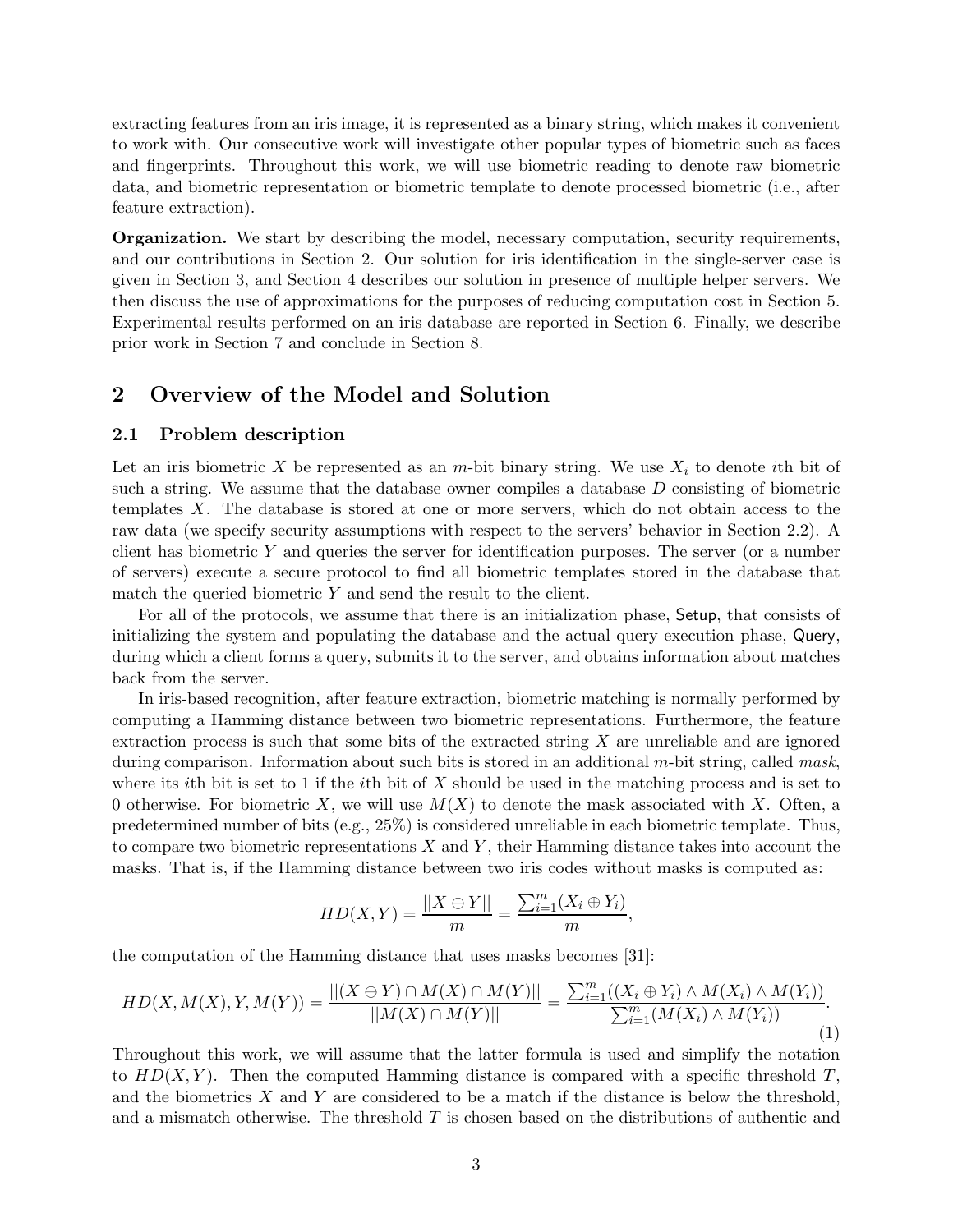impostor data. (In the likely case of overlap of the two distributions, the threshold is set to achieve the desired levels of false accept and false reject rates based on the security goals.)

Finally, two iris representations can be slightly misaligned, which is caused by head tilt during image acquisition. To account for this, the matching process attempts to compensate for the error and rotates the biometric representation by a fixed amount to determine the lowest distance. This rotation corresponds to circular left and right shifts of the binary representation<sup>2</sup> a small fixed number of times, which we denote by c. The minimum Hamming distance across all runs is then compared to the threshold. In other words, if we let  $LS^{j}(\cdot)$  (resp.,  $RS^{j}(\cdot)$ ) denote a circular left (resp., right) shift of the argument by a fixed number of bits (2 bits in experiments conducted by the biometrics group at our institution)  $j$  times, the matching process becomes:

$$
\min(HD(X, \mathsf{LS}^c(Y)), \dots, HD(X, \mathsf{LS}^1(Y)), HD(X, Y), HD(X, \mathsf{RS}^1(Y)), \dots, HD(X, \mathsf{RS}^c(Y))) \stackrel{?}{\leq} T
$$
\n(2)

### 2.2 Security requirements

As with any cryptographic solution, we require completeness and soundness properties to hold. Therefore, a secure biometric search scheme must meet the following requirements:

- Correctness: The secure computation should be performed correctly, i.e., the computation identifies and returns all values that correspond to authentic matches and a minimal number of false matches (which would correspond to the false reject rate (FRR) of 0 and the minimum achievable false accept rate (FAR)).
- Security: The servers should not learn information about the data they store in the database D and information about the data contained in the queries. We, however, allow the servers to learn information about matches, i.e., the indices of the records that matched the query, which are consequently returned to the client.

The correctness property requires secure computation to compute the same function as would be computed without applying the privacy-preserving techniques. The error rates of the secure solution then heavily depend on the error rates of the underlying iris codes, but, as we show in this work, can be improved via rather simple means.

The security relaxation above that allows the servers to learn information about the records that matched the client's query (if any) is dictated by efficiency reasons (otherwise, the client's output is proportional to the database size). The indices are then communicated to the client, and this information is considered to be sufficient for the purposes for which it will be used (i.e., for the client it is crucial to know whether there is at least one match, and more information about the matched individuals can be obtained through any other suitable mechanism using the indices it receives). Using the terminology from work on searches over encrypted data, this notion of security is match-revealing (as opposed to the match-concealing type).

In addition, we explicitly specify the efficiency constraints. Communication and computation complexity of a client should be linear in the size of its input (i.e., biometric template) and the output it receives (i.e., the number of matches). In other words, it is unreasonable to require the client to perform computation proportional to the size of the database, which is securely outsourced to the servers. Communication and computation complexity (including round complexity) of the

<sup>&</sup>lt;sup>2</sup>More precisely, each biometric is represented as a two-dimensional array and during shifting a circular shift is applied to each row. The explanation given so far, however, is sufficient, because if a biometric representation (even in a scrambled form) can be partitioned into individual bits, necessary shifting can always be performed correctly.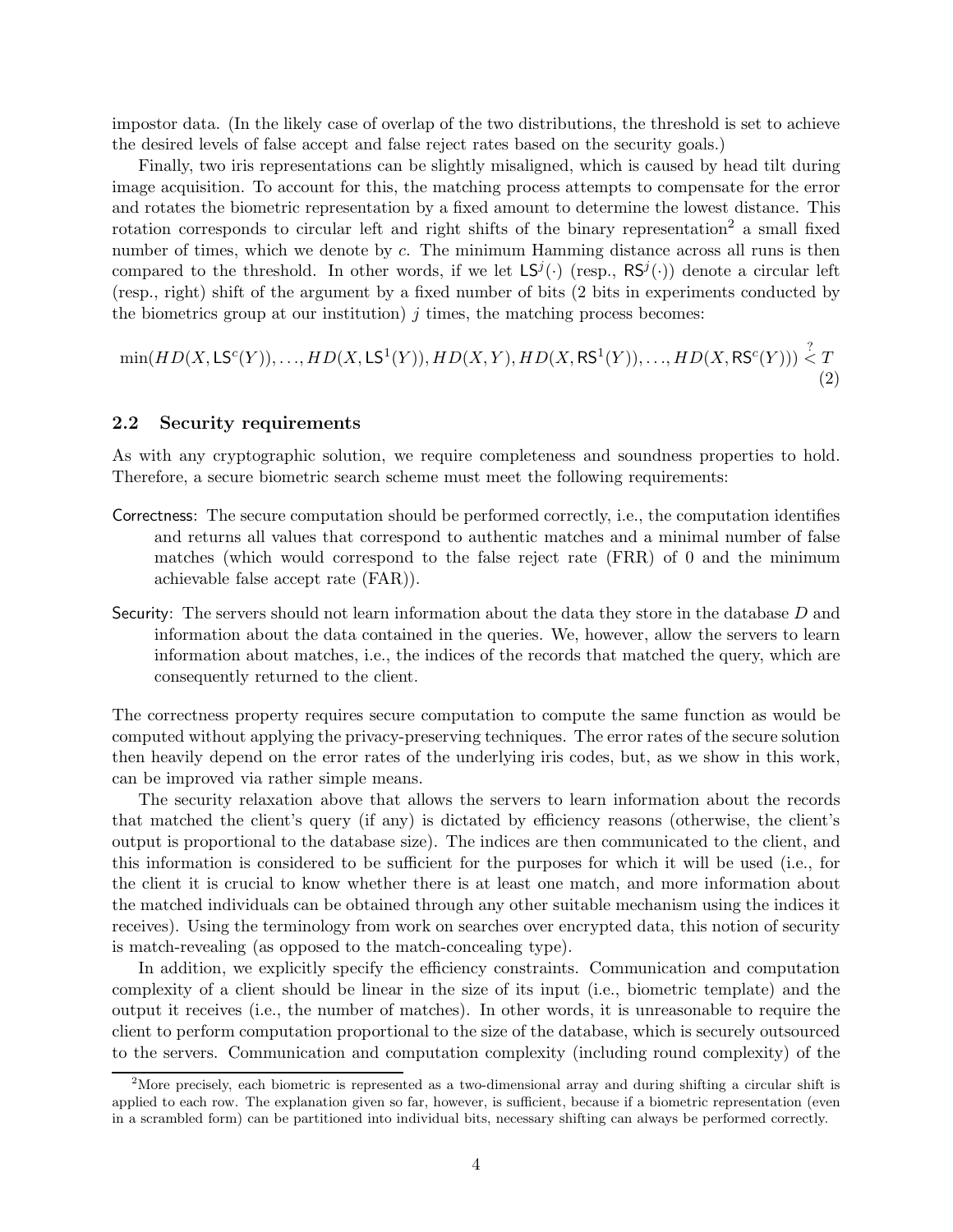servers should be minimized if possible. In other words, when different realizations of a specific functionality are possible, our goal is to build a solution with best performance.

As far as trust assumptions with respect to the servers' behavior go, we can distinguish between semi-honest (or passive) and malicious (or active) adversarial models. Semi-honest participants might attempt to learn some information from the data they receive including intermediate results, but will not deviate from the prescribed computation. Malicious participants, on the other hand, can arbitrarily deviate from the computation by altering intermediate results, aborting participation, etc. in the attempt to gain any advantage. We first consider security against semi-honest servers and then also treat the malicious model: we show that our multi-server solution can be made secure against malicious servers using known techniques and we also show that it is impossible to secure a single-server solution against a malicious server without requiring the client to perform work proportional to the database size.

While our framework allows for alternative trust assumptions with respect to the database owner and the client (i.e., they can be trusted parties (or even the same party) who outsource the computation due to computational resources and infrastructure reasons or they can be mutually distrustful parties who cannot reveal the data to each other), both the client's and the database owner's data must be protected from the computational servers. The rapid emergence of cloud computing services introduces a significant shift in the landscape of large-scale or distributed computing. Acquiring necessary computing power for on-demand custom computation is readily available from several industrial providers at cheap cost. While a significant number of prior publications already treat large institutional servers as semi-honest, e.g., [60, 38, 65] (and even non-colluding, e.g., [74, 75]), in the current cloud computing paradigm service providers face liability issues (in case of noncompliance with customer contracts, hosting illegal information, etc.). This means that highly reputable and legally bound service providers are expected to guarantee a reasonably high level of security. Therefore, it is realistic to assume that (at least some of) the servers behave semi-honestly. The situation, however, can significantly change in the case of so-called volunteer computing, where individuals or organizations donate their unused CPU cycles toward large-scale computation. This can be common in biometric research where a new biometric matching algorithm needs to be tested on large data sets to collect statistical information about its performance [16]. In that case, techniques for ensuring security in presence of malicious participants would be desirable. In what follows, we start with security in the semi-honest model.

We next formally define security using the standard definition in secure multi-party computation for semi-honest adversaries. Since the helper servers do not contribute any data to the computation, this should be interpreted as no private input to the function they are evaluating. Then for the purposes of the security definition, all data the servers receive before or during the computation (i.e., the database and user queries) will be considered to be a part of the function evaluation and therefore must not leak any information. It, however, must be understood that the servers will be pre-loaded with some data (the biometric database) before any computation takes place. We denote "no data" by a special character ⊥. The output of each participant can include information about query matches, but no other information.

**Definition 1** Let parties  $P_1, \ldots, P_n$  engage in a protocol  $\pi$  that computes function  $f(\text{in}_1, \ldots, \text{in}_n)$  $(\text{out}_1, \ldots, \text{out}_n)$ , where  $\text{in}_i$  and  $\text{out}_i$  denote the input and output of party  $P_i$ , respectively. Let VIEW<sub>π</sub>( $P_i$ ) denote the view of participant  $P_i$  during the execution of protocol π. More precisely,  $P_i$ 's view is formed by its input and internal random coin tosses  $r_i$ , as well as messages  $m_1, \ldots, m_t$ *passed between the parties during protocol execution:*

$$
\text{VIEW}_{\pi}(P_i) = (\mathsf{in}_i, r_i, m_1, \dots, m_t).
$$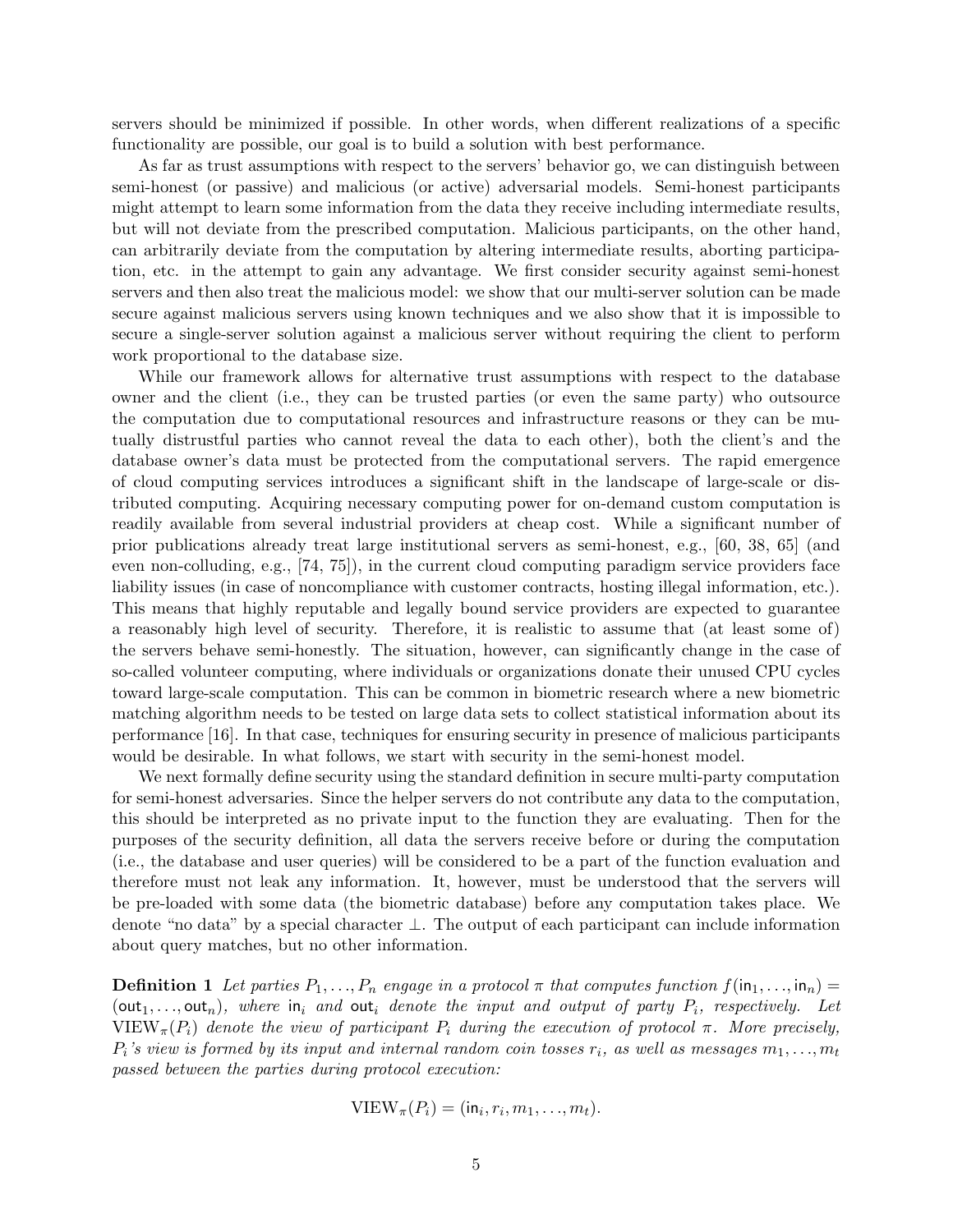Let  $I = \{P_{i_1}, P_{i_2}, \ldots, P_{i_t}\}\$  denote a subset of the participants for  $t < n$  and  $\text{VIEW}_{\pi}(I)$  denote the *combined view of participants in* I *during the execution of protocol* π *(i.e., the union of the views of the participants in* I*). We say that protocol* π *is* t*-private in presence of semi-honest adversaries if for each coalition of size at most t there exists a probabilistic polynomial time simulator*  $S_I$  *such that*

$$
\{S_I(\mathsf{in}_I, f(\mathsf{in}_1, \ldots, \mathsf{in}_n)\} \equiv \{\text{VIEW}_{\pi}(I), \mathsf{out}_I\},\
$$

*where*  $\text{in}_I = \bigcup_{P_i \in I} \text{out}_I = \bigcup_{P_i \in I} \{\text{out}_i\}$ , and  $\equiv$  *denotes computational indistinguishability.* 

This definition can be interpreted in different ways: when the database owner and the client can trust each other with their data, the parties  $P_1$  through  $P_n$  above will correspond to computational servers only who do not contribute any data. That is, for each computational server  $P_i$  we have that in<sub>i</sub> =⊥. When, however, the client and the database owner are separate distrustful entities, their data must be protected from each other<sup>3</sup> which can be achieved by including them in the set of n participants. In that case, the client's input is  $\mathsf{in}_i = \langle Y, M(Y) \rangle$  and the database's owner input is in<sub>i</sub> = D.

As a special case, we have that computation can involve only one server. In this case, the security definition must hold as well. Note that in the case of multiple parties, the standard definition of semi-honest participants allows them to combine their views (but the participants will not arbitrarily deviate from the protocol or disrupt it). The security guarantees must hold as long as the coalition size does not exceed a specific threshold t.

In our context, one or more participating parties compute the function  $f$  given in Equation 2. where the values X and Y are treated as a part of the function f when the client and the database owner are not among the participants. After evaluation of this function, the parties learn a bit (i.e., whether the distance was below the threshold or not), and no other information including any information about the inputs is available to the computational servers.

#### 2.3 Our contributions

This work is the first to address the problem of secure outsourced biometric identification and develop new techniques for securely comparing iris codes. Our solution depends on whether only one untrusted server or several servers are available to carry out biometric search.

Single server secure biometric search SSSBS. The difficulty in building a non-interactive solution for the required computation securely lies in the fact that the computation involves operations (XOR, addition, and comparison) that often require different techniques (and negative results exist showing that some functionality is impossible to achieve securely in a non-interactive setting). Note that a generic secure circuit evaluation cannot be used because it would require work proportional to the database size from either the database owner or the client on each client query, resulting in no benefit at all from using the helper server. Furthermore, the techniques for secure biometric authentication (against the user's own record) are inapplicable as well.

Our solution in the single-server setting is to employ predicate encryption. The most powerful existing predicate encryption schemes permit only computation of scalar product computation. Counter-intuitively, we were able to implement most of necessary operations including computation of minimum and comparison using a scalar vector computation alone. The only operation that cannot be carried out is the division. To address this, we use approximations for the division operation and empirically show that the introduced error is very small. We prove security when

<sup>&</sup>lt;sup>3</sup>We can also allow for one-sided security guarantees, when, for instance, the database must be protected from the client, but the server can learn information about the client's queries.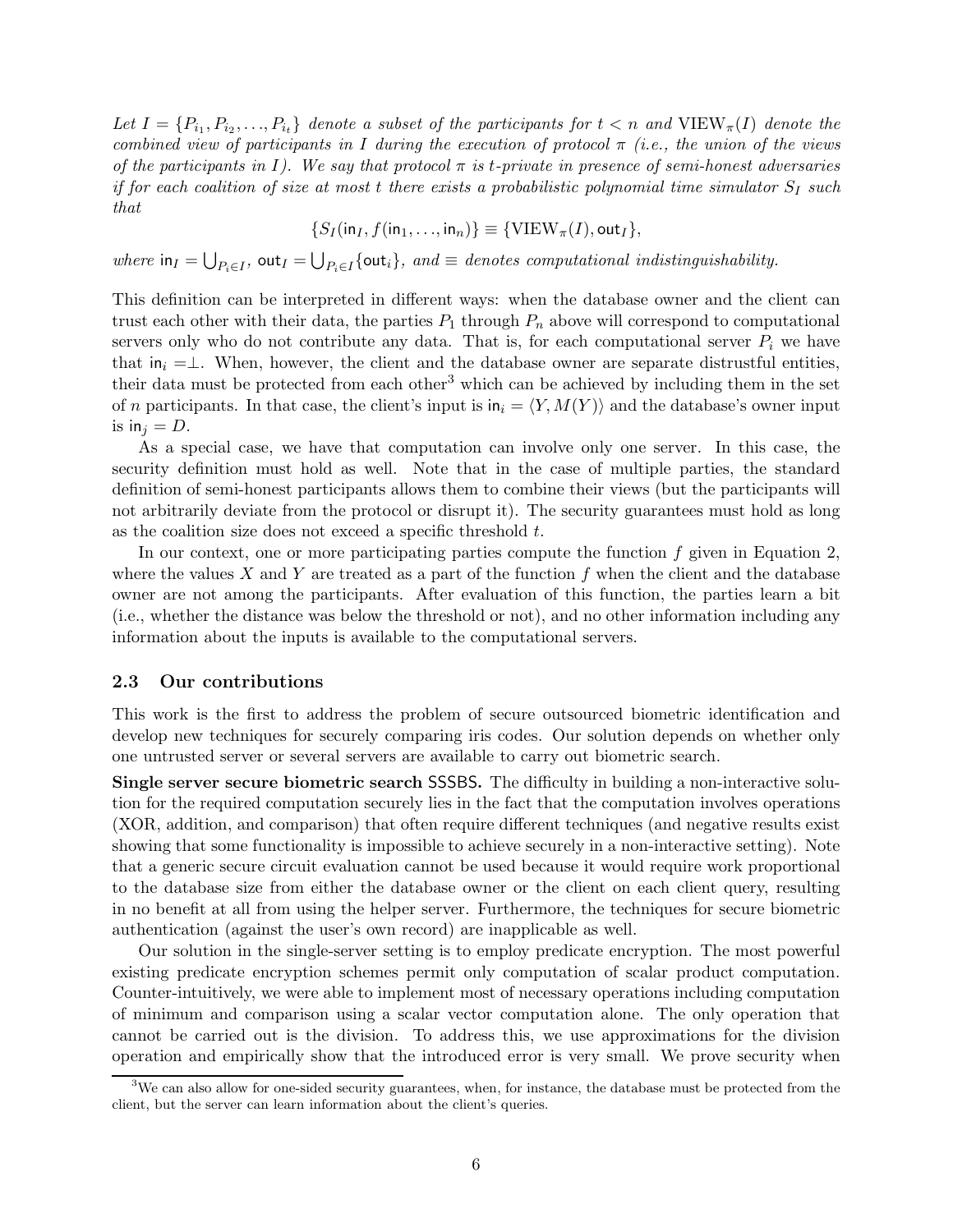the server follows the prescribed behavior, and we also show that if the server deviates from the computation, correctness cannot be achieved with the desired complexity on the client's (or database owner's) part.

This single-server solution is far from practical for large databases or biometric representations of large size, but can be used as a proof-of-concept solution when only one server is available. Thus, we next build a more practical multiple-server solution when more than one server is available.

Multiple server secure biometric search MSSBS. As mentioned in the introduction, this setting can be modeled as a special case of secure multi-party computation [78, 47]. General techniques for secure function evaluation are applicable, but are known to result in heavy overheads in particular when dealing with massive amounts of data. Such a solution in our case would mean that a new oblivious circuit must be generated for each client's query (i.e., circuits cannot be reused if the security guarantees are to be maintained). This means that, in addition to the circuit evaluation itself, either the database owner must transfer all of the data by performing many publickey operations or each participating server must perform such public-key operations. Our solution avoids public-key cryptography altogether, and all computations involve much shorter numbers (which is important since a lot of computation is carried out over bits).

In our solution, the database is shared among the servers in a split form, and biometric search takes the form of a secure multi-party computation over shared data. We implement all operations necessary for carrying out a search over iris codes. While the division operation requires the most involved protocol, we restructure the computation to avoid the division operations, which substantially improves performance of the solution. As designing the building blocks to be as efficient as possible is an important aspect of this work, we perform careful analysis and evaluation of the techniques. An interesting element of our solution is that the number of interactive operations for comparing two iris codes of size  $m$  is only logarithmic in  $m$ , where the bulk of the computation is carried out locally. In our solution the client incurs minimal overhead (i.e., only splits its biometric query among the servers using a secret sharing scheme); the same holds for the database owner as well. The solution is secure in both semi-honest and malicious models. We also suggest approximations that further reduce the cost of the protocol.

Empirical validation. Unique empirical experiments and analysis using a database of iris codes constitute a significant part of this work. We first develop two majority coding algorithms for iris codes that take into account iris representations used in practice and apply them to sample data to improve performance of the original biometric matching. The iris data is then used to evaluate the accuracy of several approximation and optimization techniques. All of these techniques, as our results suggest, introduce only a small error and thus have practical relevance.

# 3 Single-Server Solution

### 3.1 Preliminaries

For this setting, we utilize predicate encryption – a new type of encryption introduced in  $[56]$  – which allows for fine-grained control over access to encrypted data. The first public-key predicate encryption was given in [56], and a symmetric key predicate encryption with additional privacy guarantees was introduced in [70]. As the privacy properties we seek cannot be achieved using public-key encryption (see below), a brief description of predicate encryption we provide here will be in the context of the symmetric key setting.

In a symmetric key predicate encryption scheme, the owner of the master key can create and issue secret key tokens to others. Tokens correspond to some predicates and ciphertexts are as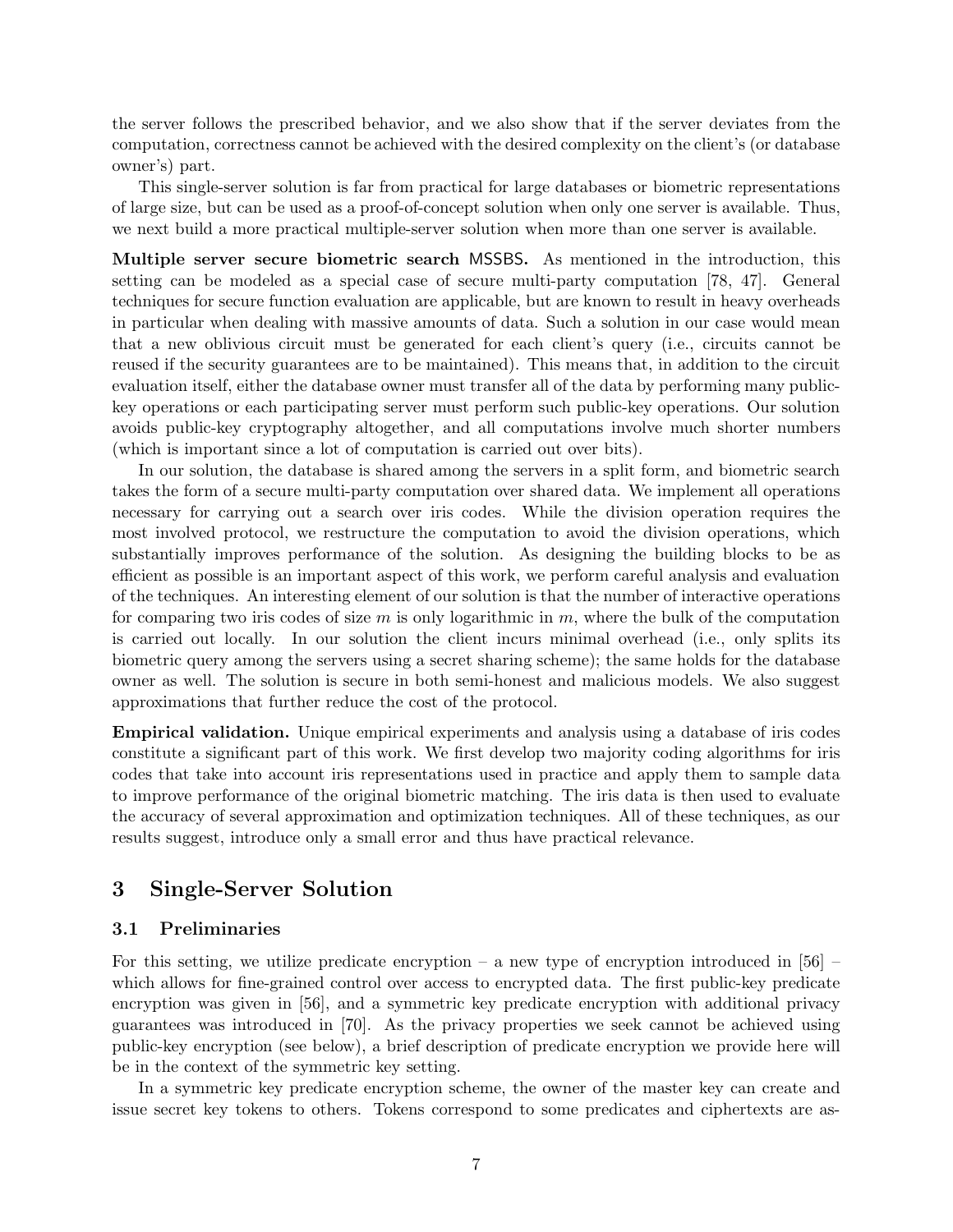sociated with attributes. Decryption of a ciphertext associated with attribute  $I$  using a token for predicate f is successful if f evaluates to 1 on I. Predicate encryption must provide *plaintext privacy*, where no information about the plaintext with attribute I can be learned using tokens for predicates that evaluate to 0 on I. Additionally, we are interested in *predicate privacy* achieved in [70], which ensures that, given a token for predicate  $f$ , no information about the predicate can be discovered beyond the result of application of the token to encrypted data.<sup>4</sup> The most powerful constructions of predicate encryption known to date (i.e., [56, 70]) support evaluation of inner products (over  $\mathbb{Z}_N$  for a large integer N), which in turn enables construction of predicates corresponding to disjunctions, polynomials, etc. These types of constructions can be used as predicate-only schemes, with no messages included in a ciphertext, and this is the variant we use in our construction.

When we use a predicate encryption scheme, we refer to it by its four algorithms, namely:

- PESetup( $1^{\kappa}$ ) which, on input security parameter  $\kappa$ , generates public parameters<sup>5</sup> param and the master key  $mk$ ;
- PEEncrypt which, on input the master key  $mk$  and a plaintext attribute I, produces a ciphertext  $C_I$ ;
- PEGenToken which, on input the master key mk and a predicate f, produces a token  $T_f$ ;
- PEQuery which, on input parameters param, a token  $T_f$  for predicate f and a ciphertext  $C_I$ for plaintext  $I$ , outputs 0 or 1 which indicates the value of the predicate evaluated on the underlying plaintext.

The security requirements are such that ciphertext  $C_I$  does not reveal information about the corresponding plaintext I (plaintext privacy) and token  $T_f$  does not reveal information about the corresponding predicate  $f$  (predicate privacy).

For the type of predicate encryption that supports evaluation of inner products, let attribute I be represented as a vector of integers  $\vec{a} = \langle a_1, \ldots, a_n \rangle \in \mathbb{Z}_N^n$  and predicate f be represented as a vector  $\vec{b} = \langle b_1, \ldots, b_n \rangle \in \mathbb{Z}_N^n$ . The predicate f then evaluates to true on I if the inner product  $\vec{a} \odot \vec{b} = a_1b_1 + \ldots + a_nb_n$  mod N is equal to zero. In other words,  $f_{\vec{b}}(\vec{a}) = 1$  iff  $\vec{a} \odot \vec{b} = 0$ . The inner product functionality allows one to evaluate any polynomial  $p(x) = c_t x^t + \ldots + c_1 x + c_0$  on a specific point  $x_0$  by creating vectors  $\vec{a} = \langle c_t, \ldots, c_1, c_0 \rangle$  and  $\vec{b} = \langle x_0^t, \ldots, x_0, 1 \rangle$ , so that  $\vec{a} \odot \vec{b} = p(x_0)$ . Then we  $\text{can test whether a polynomial evaluates to a specific value } d \text{ by setting } I \text{ to be } \vec{a'} = \langle c_t, \ldots, c_1, c_0, -d \rangle$ and f to be  $\vec{b'} = \langle x_0^t, \ldots, x_0, 1, 1 \rangle$  (or vice versa). In this case,  $f(I)$  is true (and decryption is successful) if and only if  $\vec{a'} \odot \vec{b'} = p(x_0) - d = 0$  or equivalently  $p(x_0) = d$ . In general, the polynomial  $p$  can be over any number of variables.

Boolean OR  $f_1(I_1) \vee f_2(I_2)$  can be computed by first representing the predicate computation as (possibly multi-variate) polynomials  $p_1$  and  $p_2$  and then computing a new polynomial  $p_3 = p_1 \cdot p_2$ . Polynomial  $p_3$  evaluates to 0 (which means that the predicate evaluates to true) if at least one of  $p_1$  and  $p_2$  evaluates to 0.

The constructions of predicate encryption in [56, 70] use bilinear groups whose order is a product of three distinct secret primes. Performing PEQuery in [70] involves  $2n + 2$  bilinear pairing operations.

<sup>&</sup>lt;sup>4</sup>Notice that in the public-key setting, an adversary can create any number of ciphertexts corresponding to attributes I of its choice. The adversary can then evaluate a token for an unknown predicate  $f$  on these ciphertexts in the attempt to learn as much information about the predicate as possible based on the success of the decryption. In the symmetric-key setting, on the other hand, the owner of the key has control over what ciphertexts are available to the adversary and therefore can mitigate information leakage.

<sup>&</sup>lt;sup>5</sup>We note that the scheme in [70] was not specified to produce public parameters, but the group description is necessary for evaluating predicates on ciphertexts, and we therefore explicitly include public parameters in the output of the algorithm.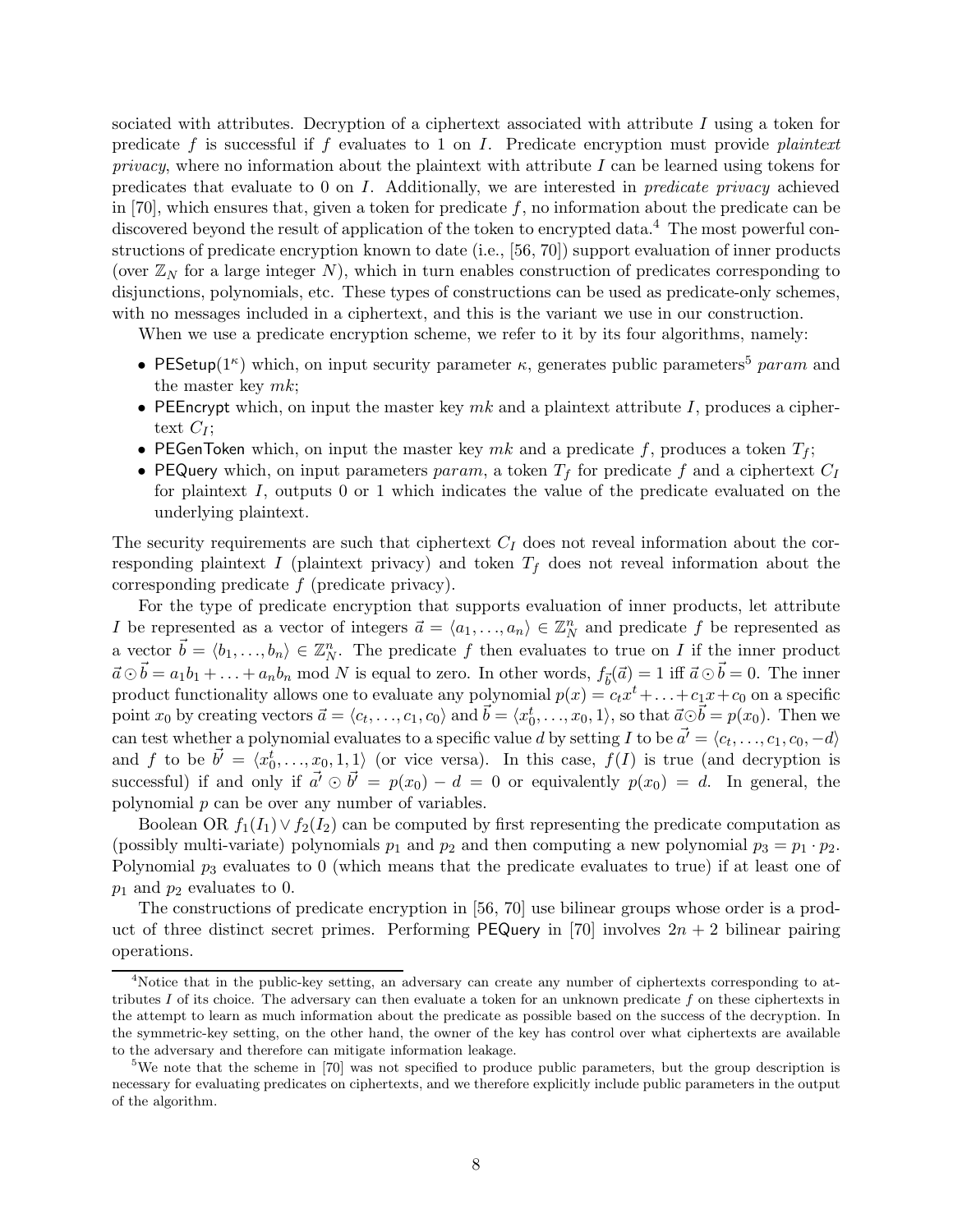#### 3.2 Protocol

Recall that the functionality we would like to compute is given in equation 2. We use the templates stored in the database to form ciphertexts (i.e., each template will be used to construct an attribute) and user query data to form secret key token (to form predicates). Evaluation of the inner product of the vector corresponding to an attribute and the vector corresponding to a predicate amounts to testing whether the Hamming distance is below some threshold  $T$ . As the computation that can be performed with a single invocation of a scalar product protocol is limited, we provide a solution that computes an approximation of the computation of equation 2 and later estimate the error introduced by the approximation.

Let  $M_i$  denote the *i*th bit of mask  $M(X)$  and  $M'_i$  the *i*th bit of mask  $M(Y)$ . Then we can compute  $||(X \oplus Y) \cap M(X) \cap M(Y)||$  using a scalar product of vectors  $\vec{x}$  and  $\vec{y}$ , where  $\vec{x}$  =  $\langle x_1, \ldots, x_{2m} \rangle = \langle M_1(1 - 2X_1), M_1X_1, M_2(1 - 2X_2), M_2X_2, \ldots, M_m(1 - 2X_m), M_mX_m \rangle$  and  $\vec{y} =$  $\langle y_1, \ldots, y_{2m} \rangle = \langle M'_1Y_1, M'_1, M'_2Y_2, M'_2, \ldots, M'_mY_m, M'_m \rangle$ . That is, for each  $i = 1, \ldots, m, \langle M_i(1 - x_{2m}) \rangle$  $\langle 2X_i), M_iX_i\rangle\odot \langle M_i'\overline{Y}_i,M_i'\rangle = M_i(1-2X_i)M_i'Y_i+M_i\overline{X}_iM_i'=(X_i+Y_i-2X_iY_i)\cdot M_i\cdot M_i'=(X_i+Y_i+Y_i+Y_i+Y_i)$  $(Y_i) \wedge M_i \wedge M'_i$ , and the scalar product of entire  $\vec{x}$  and  $\vec{y}$  produces the overall Hamming distance  $HD(X,Y) = \sum_{i=1}^{m} ((X_i \oplus Y_i) \wedge M_i \wedge M'_i).$ 

This computation can be represented as a polynomial  $p$ , where the  $x_i$ 's serve the role of variables, and the  $y_i$ 's the role of coefficients (or vice versa). Then to find out whether the Hamming distance falls below the threshold T, we form a new polynomial that allows the difference to be anywhere in the range  $[0, T-1]$  as a new polynomial  $q = p(p-1)\cdots(p-(T-1))$ . That is, q corresponds to the Boolean OR of predicates testing whether the Hamming distance takes a specific value i between 0 and  $T-1$ .

For the computation of the minimum among all shifts, since several comparisons cannot be implemented directly within the scalar product, we have to restructure the computation to perform the following: we form polynomials  $q_{-c}, \ldots, q_c$ , where  $q_i$  denotes polynomial q with i amount of right shift in biometric Y , and compute their OR by taking their product. Thus, instead of directly computing the minimum distance and testing whether it lies in the interval  $[0, T - 1]$ , we test whether some Hamming distance among all shifts lies in the interval  $[0, T - 1]$ . Then if at least one Hamming distance is in the range  $[0, T - 1]$ , the overall predicate will evaluate to true.

The given tools do not allow us to divide the computed distance by the size of the mask overlap  $||M(X) \cap M(Y)||$ . Therefore, we experimentally compute this size and multiply the threshold T according to that estimate. Additionally, we consider skipping the template rotation for efficiency reasons. Since both of these changes can degrade the quality of the answer, we empirically evaluate their impact and report it in Section 6.2. Our experiments indicate that such approximations can result in a small error.

#### Protocol SSSBS

Setup:

- 1. The database owner runs PESetup using security parameter  $\kappa$  and obtains public parameters param and master key mk.
- 2. For each  $\langle X, M(X) = M \rangle \in D$ , represent the biometric as a vector of length 2m formed as  $\vec{x} = \langle M_1(1 - 2X_1), M_1X_1, M_2(1 - 2X_2), M_2X_2, \ldots, M_m(1 - 2X_m), M_mX_m \rangle$ . Use  $\vec{x}, T$ , and c to form ciphertext  $C_X$  (with no message) corresponding to the coefficients of  $Q_X = \prod_{i=-c}^{c} q_i$ , where each  $q_i$  is computed from  $\vec{x}$  and  $T$  as described above, using PEEncrypt and master key mk.
- 3. Store the ciphertexts  $C_X$  for each X at the server.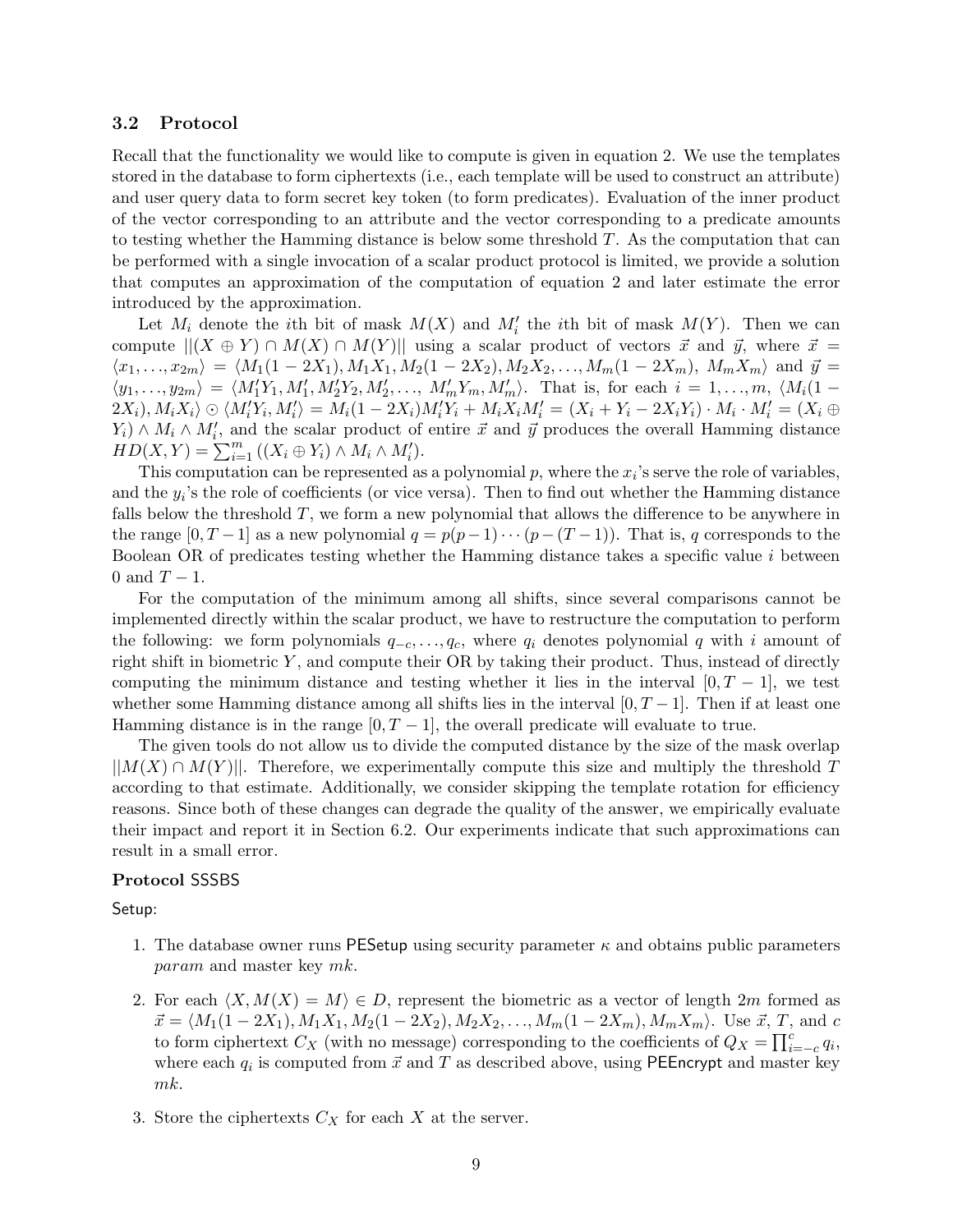

Figure 1: Summary of SSSBS protocol.

Query:

- 1. Given biometric representation Y with mask  $M(Y) = M$ , the client forms a vector of length  $2m$  as  $\vec{y} = \langle M_1Y_1, M_1, M_2Y_2, M_2, \ldots, M_mY_m, M_m \rangle$  and sends it to the database owner.
- 2. The database owner  $\vec{y}$ , T, and c to construct the predicate  $P_Y$  for the desired computation, which is a vector of variables in  $\vec{y}$  and their higher degrees such that the polynomial encoded in  $Q_X$  could be evaluated on Y. The database owner then generates a token  $T_Y$  for  $P_Y$  by executing PEGenToken $(mk, P_Y)$  and sends  $T_Y$  to the client.
- 3. The client sends  $T<sub>Y</sub>$  to the server.
- 4. The server applies this token to each ciphertext in the database using PEQuery and returns indices (if any) of templates which could be decrypted (i.e., on which the predicate evaluated to 1).

Figure 1 summarizes the computation and interaction. For compactness, it slightly abuses the notation by using  $\forall X \in D$  to mean  $\forall \langle X, M(X) \rangle \in D$ . Functions  $f_1, f_2$ , and  $f_3$  are detailed in the full description. Each bit  $b<sub>X</sub>$  is set to the result of evaluating the predicate on the ciphertext, and notation index(X) denotes position of X in  $D$ .

If template rotation is not used, as an alternative solution, each database entry can be stored as T randomly permuted ciphertexts (each testing for a specific value between 0 and  $T-1$ ). The benefit of this approach is that the query size is now at most  $2m+1$  group elements (and each record stored at the database also has the same size), which significantly reduces the overhead associated with the scheme and makes it significantly more practical (see analysis below). This modification, however, slightly weakens the secrecy guarantees of the scheme, where the server would obtain the value of the Hamming distance whenever it is below T.

### 3.3 Analysis

Theorem 1 *Assuming that the predicate encryption scheme* (PESetup, PEEncrypt, PEGenToken, PEQuery) *achieves ciphertext and predicate privacy, protocol* SSSBS *is secure in the presence of a semi-honest*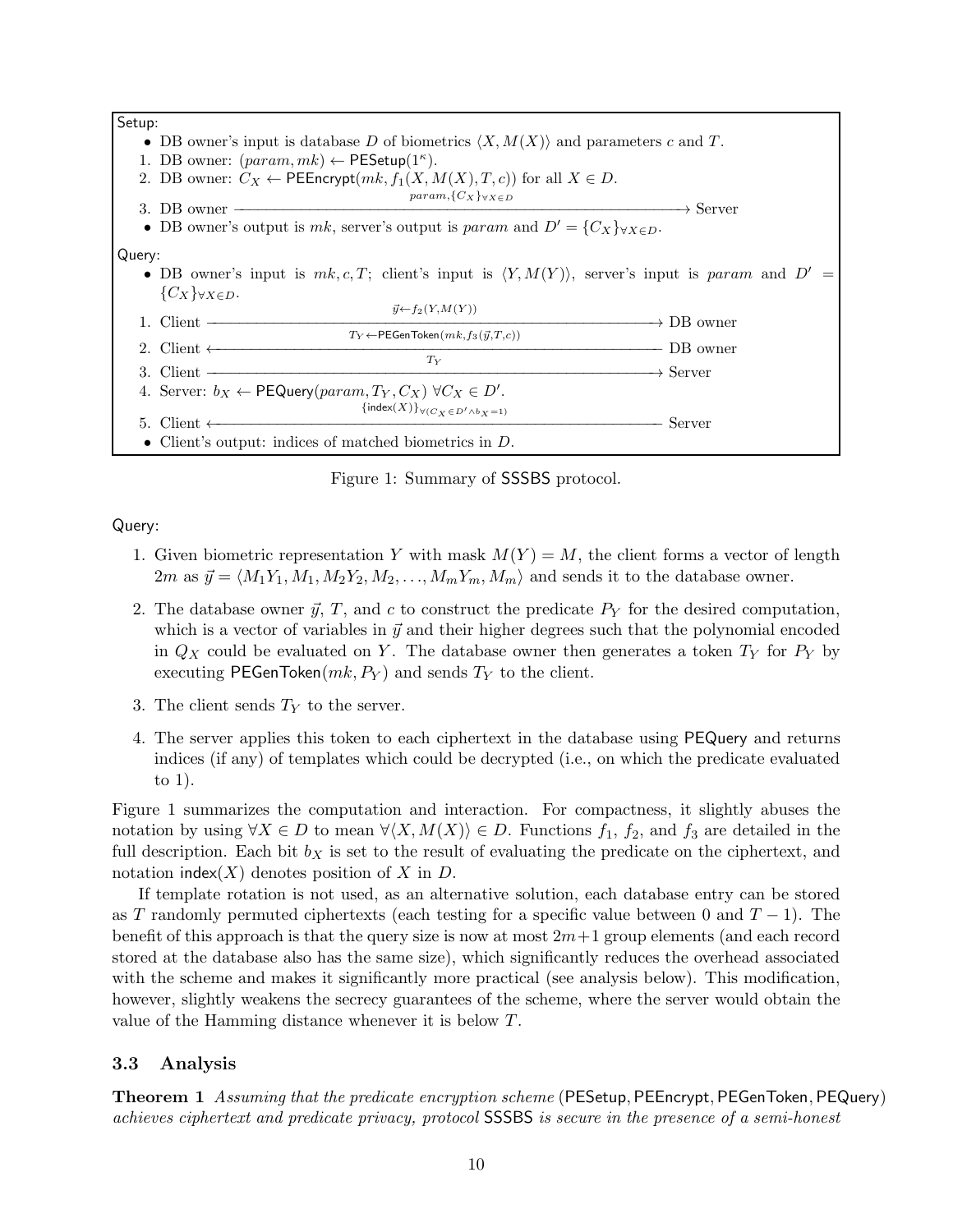*server.*

**Proof** To show the security, we build a simulator S that, given the server's input and output, produces the server's view which indistinguishable from the protocol execution. Recall that the server learns bit  $b<sub>X</sub>$  for each X in D as its output, and the server's input consists only of computation parameters  $m, T$ , and  $c$ <sup>6</sup>

S first forms a vector  $\bar{I}_X$  for each X in D of the same length as used in real protocol execution. This vector will be used as an attribute in forming a simulated ciphertext for  $X$ .  $S$  also forms a predicate vector  $\vec{P}$  of the same length, which would correspond to the simulated predicate for Y. All  $\vec{I}_X$  and  $\vec{P}$  can be chosen arbitrarily with the constraint that  $\vec{I}_X \odot \vec{P} = 0$  iff  $b_X = 1$  (this particular means that the elements of  $\vec{I}_X$  and  $\vec{P}$  can be from a different range than during the real protocol execution, where many elements would correspond to a bit). The simulator executes  $(param, mk) \leftarrow$  PESetup and then PEEncrypt $(mk, I_X)$  for each  $I_X$  and obtains ciphertext  $C_X$ encoding the attribute. Similarly, S executes PEGenToken $(mk, \vec{P})$  to obtain token  $T_Y$  for  $\vec{P}$ . S simulates the Setup protocol by sending param and ciphertexts  $C_X$  to the server. To simulate the Query protocol, S sends  $T_Y$  to the server. Then the server participates in multiple Query protocols, S can be modified to produce  $C_X$ 's and  $T_Y$ 's for each query execution such that the output of **PEQuery** matches the values of  $b<sub>X</sub>$  that the server obtains as a result of predicate evaluation on each ciphertext.

We now analyze the server's ability to distinguish this simulation from the real protocol execution. The value of param that the server receives during simulation is distributed identically to the real protocol execution and therefore, the server is unable to tell the difference. The server is also unable to distinguish the ciphertexts  $C_X$  it receives during the simulation from the ciphertexts in real execution due to the ciphertext privacy property of the predicate encryption scheme. Finally, the server is unable to distinguish between the token(s)  $T<sub>Y</sub>$  it receives during simulation and real protocol execution because of the predicate privacy property of the encryption scheme.  $\Box$ 

Correctness of the computation approximation is empirically evaluated in Section 6.2.

Before proceeding with complexity analysis of our solution, we discuss security in presence of a fully malicious server. We next show that any protocol secure in the malicious model would impose computation and communication requirements on the database owner and/or client which exceed the efficiency requirements put forward in this work. In particular, recall that the purpose of using an external computational server is to eliminate the need to the database owner or the client to perform work proportional to the size of the biometric database D. Suppose that the server is malicious. This means that even if the server performed comparisons with each record in D honestly, it can always modify the result and return an incorrect set of indices to the client. In order for the client to ensure that each returned index indeed resulted in a match and no indices are missing from the set that the client receives, the client will need to verify the result of comparison its Y with each record in D. This means that  $O(|D|)$  computation and communication is unavoidable. This result is not specific to our solution. Any possible solution that guarantees verifiable computation would have to impose the same complexity on the client (or the database owner).

The overhead of the solution in Section 3.2 is determined by the size of the representation of the templates and queries as polynomials for scalar product computation. As was shown earlier, comparing a Hamming distance (for  $m$ -bit biometrics) with a fixed value produces vectors of size  $2m+1$  group elements. It might seem that constructing the polynomial  $q = p(p-1)\cdots(p-T+1)$ 

<sup>&</sup>lt;sup>6</sup>Note that the values of m, T, and c might not be explicitly given to the server, but the server will likely be able to approximate them from the ciphertexts it stores. Because such values are a part of the algorithm, they normally would not be considered secret and are included explicitly.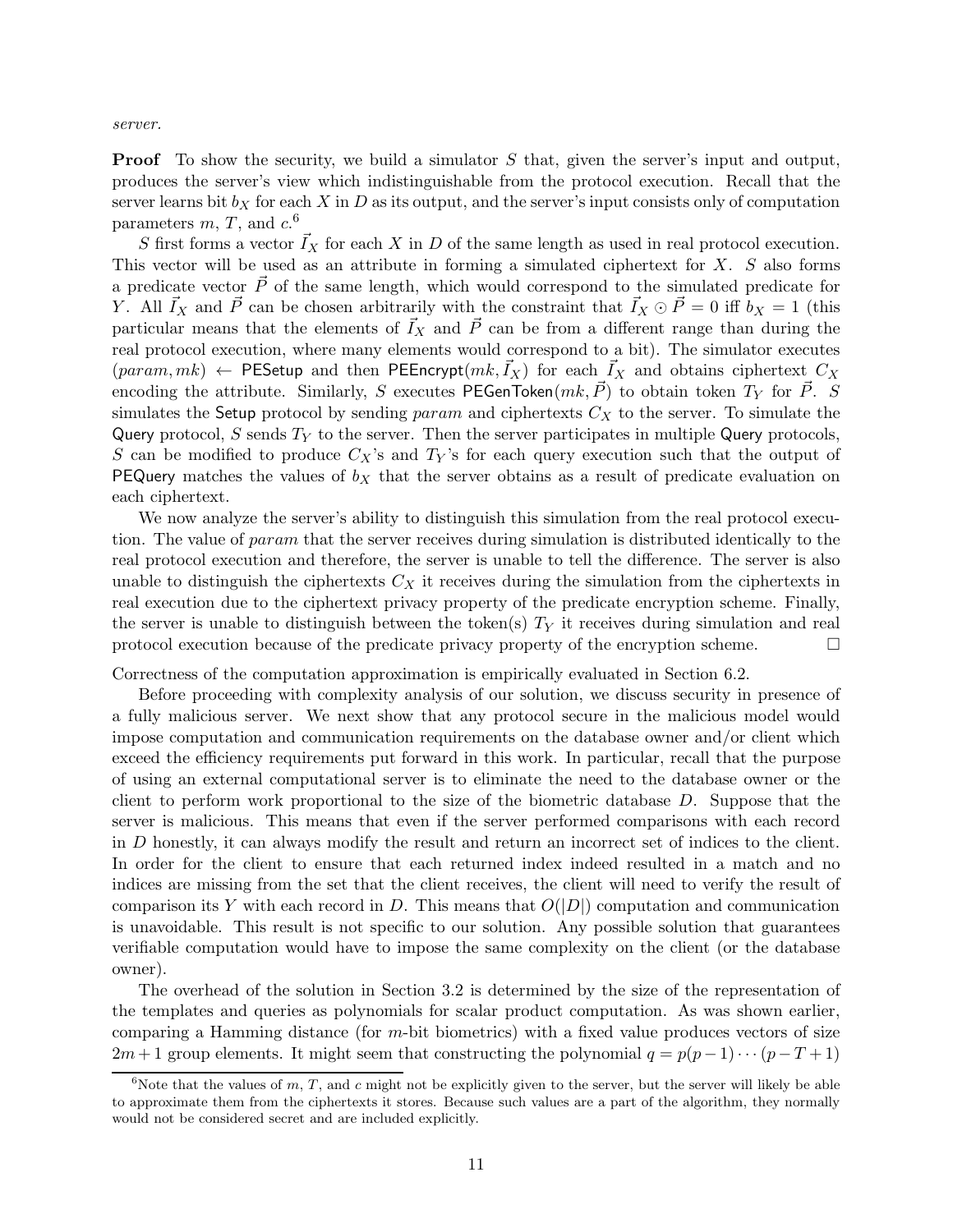to compare the distance to the threshold would result in vectors of size  $2mT + 1$  (and of size  $2mT(2c+1) + 1$  with shifting and computation of minimum), but unfortunately for multivariate polynomials the number of monomials will be  $P_{2m}(T) = \binom{2m+T}{T}$  $\binom{n+T}{T} - 1$  and  $\binom{P_{2m}(T)+2c}{2c+1}$  with shifting. This means that after polynomial multiplications, the size of vectors exhibits exponential growth. This solution therefore would be impractical in most settings (i.e., when  $m$  is significant and/or the database size is large), but can be used as a proof of concept for a fully secure outsourcing of biometric computation to a single server.

If we employ the alternative mechanism also outlined in Section 3.2, each query would indeed consist of  $2m+1$  group elements and each template would be stored as T vectors of the same size, resulting in a much more realistic solution. Furthermore, by allowing more servers to participate in this computation, we can remove multiplicative dependence on  $T$  in the computation and make other performance improvements making the solution efficient, as described next.

## 4 Multiple-Server Solution

#### 4.1 Preliminaries

**Notation.** Given biometric representation X, we use  $X_i$  to denote its leftmost ith bit,  $1 \leq i \leq m$ . For a data item x, we use  $[x]$  to denote x secret shared among n parties using a linear secret sharing scheme in a field  $\mathbb F$  of size p. Throughout the discussion, we will assume that p is a prime (so that the field is  $\mathbb{Z}_p$  larger than the maximum value that will be secret-shared among the participants and larger than the number of participants  $n$ . To achieve the best resilience against collusion, we will assume that a  $(t, n)$  linear secret sharing scheme is used for the highest possible value of t (i.e., each value is secret shared among n parties and  $t + 1$  shares are required to reconstruct it, while t or fewer participants learn nothing). We use  $[x]^j$  to denote the share held by party  $P_j$ . We also use  $\ell$  to denote the bitlength of the values on which operations are performed (note that  $\ell$  may or may not coincide with the bitlength of  $p$ ).

Known techniques. We will assume that an information theoretically secure linear secret sharing scheme is used, where each secret is represented by a polynomial of degree t and  $t < \frac{n}{2}$ . Throughout this work, we will use notation  $[x] \leftarrow \text{RSS}(x)$  to denote creation of n random shares of x using the secret sharing scheme. The properties of such schemes allow the parties to compute any linear combination (including addition, subtraction, multiplication by a constant, etc.) of secret-shared values without any interaction. For instance, computing  $[s] \leftarrow [a] + [b]$  involves locally adding shares of a and b (in F); computing  $[b] \leftarrow [a] + c$  amount to locally adding the (public) value c to the share of a, and  $[b] \leftarrow c[a]$  involves locally multiplying the share of a by c. Additionally, efficient protocols for computing a product of two shared values exist for threshold linear secret sharing schemes; we denote multiplication as  $[ab] \leftarrow \text{Mult}([a], [b])$ . Because the details of a multiplication protocol will be relevant in the subsequent description, we will assume that the multiplication protocol from [45] is used: To multiply  $[a]$  and  $[b]$ , each participant first locally multiplies her shares of  $[a]$  and  $[b]$ and then distributes random shares of the result to the remaining participants. Upon receipt of messages from all parties, each participant computes her share of  $[ab]$  as a linear combination of received values. The first multiplication step raises the degree of the polynomial representing ab to 2t and the subsequent steps re-randomize the resulting polynomial and reduce its degree back to t through polynomial interpolation. What will be important to us is that in the first step instead of a single multiplication, the parties can evaluate any multivariate polynomial of degree 2 locally and then apply the (interactive) re-sharing and interpolation operations only once.

Following prior literature, we evaluate performance of our protocols in terms of interactive operations – termed invocations – which dominate the overall cost. Such operations include mul-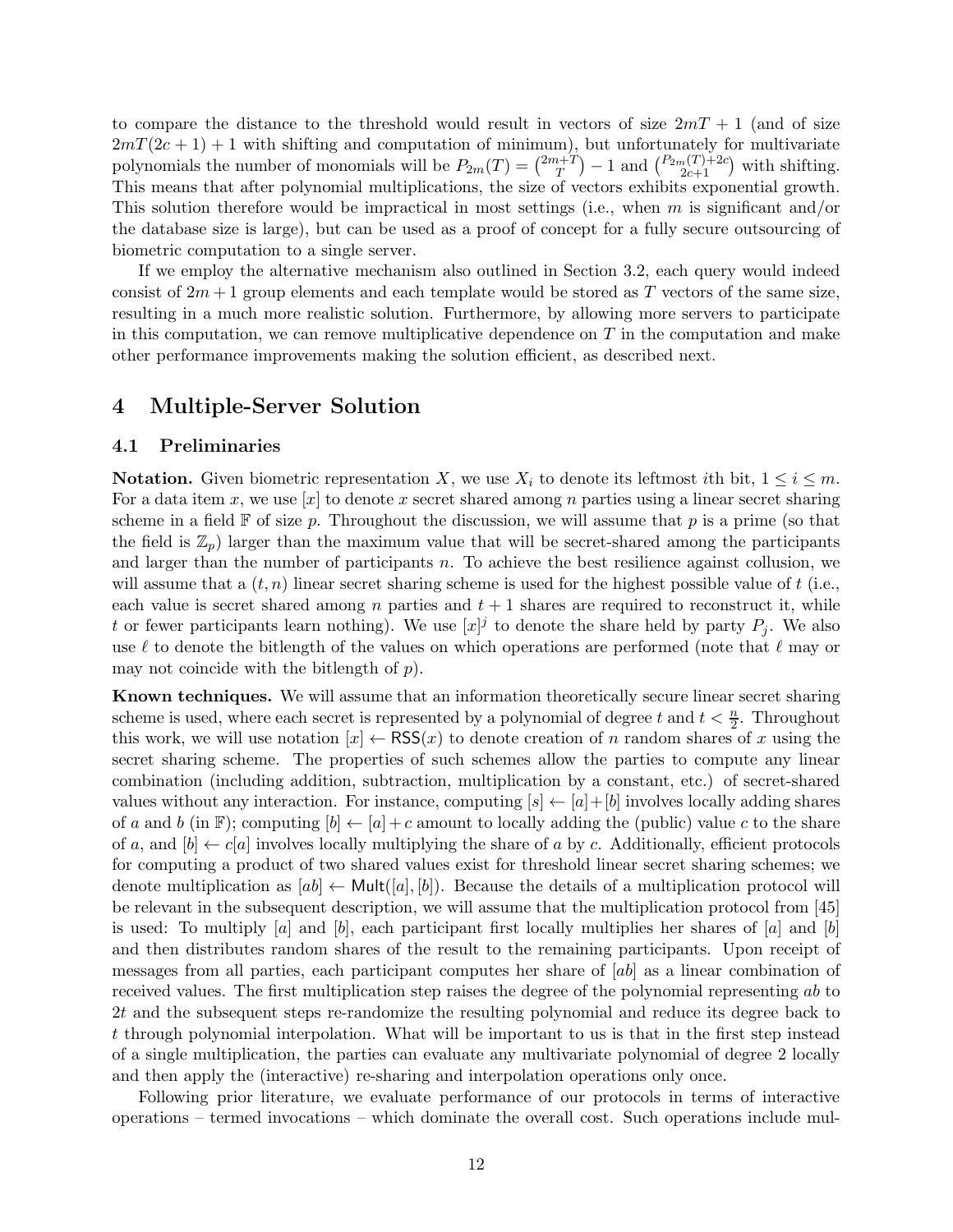| Source | Rounds       | Complexity    | Security    |
|--------|--------------|---------------|-------------|
| .641   | 15           | $279\ell + 5$ | perfect     |
| '17    | $2\ell + 10$ | $24\ell + 5$  | perfect     |
|        |              | $4\ell +$     | statistical |

Table 1: Known techniques for comparison of  $\ell$ -bit values without the need for bit decomposition.

| Source            | Rounds   | Complexity     | Security    |
|-------------------|----------|----------------|-------------|
| Tree-based        | $\log k$ |                | perfect     |
| $\left[26\right]$ |          | 6k             | perfect     |
|                   |          | $5\log(k) + 2$ | statistical |

Table 2: Known techniques for computing Boolean OR of k shared bits.

tiplication, share distribution, and reconstruction of a value from its shares. In addition to the overall complexity measured in the total number of invocation, round complexity is an important indicator of efficiency of a protocol. We therefore also measure round complexity, which is the number of sequential interactive invocations.

In this work, we use some existing protocols as building blocks, which are:

- LT: given two shared values [x] and [y], performs less-than and outputs shared bit  $b = (x \stackrel{?}{\le} y)$ , where  $b = 1$  if  $x < y$  and 0 otherwise. The length l can take any value  $\leq \ell$ . The complexity of this protocol is proportional to the bitlength  $\ell$  of x and y. Comparison protocols received a fair amount of attention in prior literature, but several techniques (e.g., [26, 43]) assume that the operands will be available in the bitwise form (i.e., each bit of x and y is shared by the participants). This means that expensive bit decomposition first needs to be applied to both x and y. The techniques that perform comparison without the need to bit-decompose the operands first provide a more efficient option in our case, and we list performance of known solutions in Table 1. Because the recent solution of [20] is the most efficient, this is what we adopt in our protocol. It, however, should be noted that the comparison protocols in [20] provide statistical privacy and rely on the size of the field  $\mathbb F$  to be substantially larger than the size of the values. In particular, it needs to be  $\kappa$  bits longer than  $\ell$ , where  $\kappa$  is a statistical security parameter. This primarily affect computation rather than communication complexity. We provide more detail about the comparison protocols from [20] in Appendix B.
- OR : given a number of shared bits  $[x_1], \ldots, [x_k]$ , performs Boolean OR of all input bits and produces a shared bit b (i.e., b is 1 iff at least one of  $x_1, \ldots, x_k$  is 1). A straightforward implementation of this function allows us to compute the OR of k bits in a binary tree fashion using  $k-1$ multiplications in  $\lceil \log k \rceil$  rounds. Results from the literature also provide constant-round protocols, which are reported in Table 2. In [26], the OR is computed as a symmetric Boolean function using unbounded fan-in multiplication. And in [20] the computation cleverly uses the fact that  $\bigvee_{i=1}^{k} a_i = 0$  iff  $\sum_{i=1}^{k} a_i = 0$ , which can be tested using equality of a value of length  $\log k$ . As before, the computation in [20] is over a larger field.

### 4.2 Overall protocol

Before presenting the overall protocol, we note that the computation to be performed can be restructured to result in a more efficient solution. The most computation-intensive operation in equation 2 is the division operation. While in general the use of this operation can be unavoidable, in our case the computation can be rewritten to avoid it. In particular, we change the computation in equation 2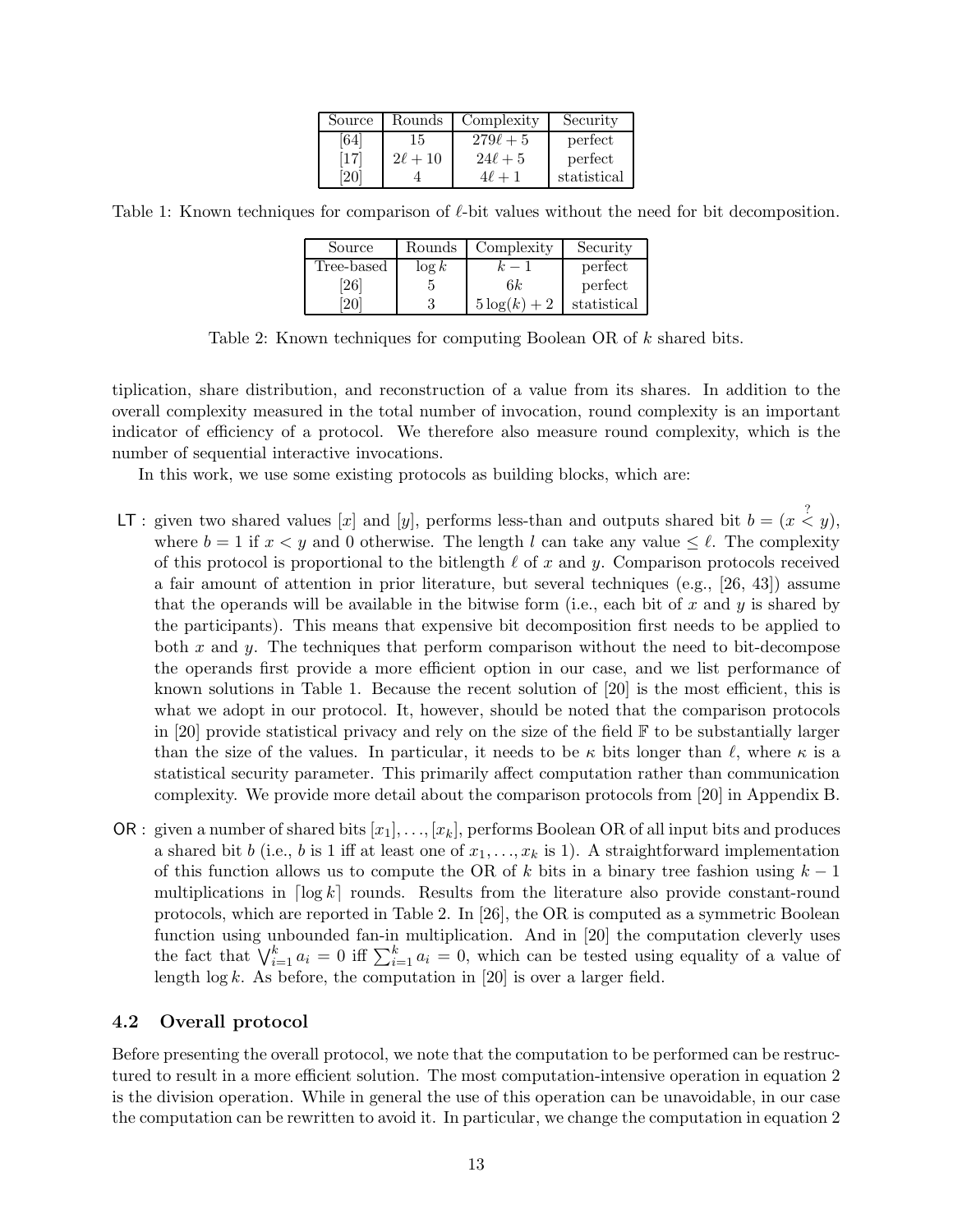to the following, using the notation  $HD(X, Y) = (||(X \oplus Y) \cap M(X) \cap M(Y) ||) / (||M(X) \cap M(Y) ||) =$  $D(X, Y)/M(X, Y)$ :

$$
\left(D(X, \mathsf{LS}^c(Y)) \stackrel{?}{\leq} T \cdot M(X, \mathsf{LS}^c(Y))\right) \wedge \dots \wedge \left(D(X, \mathsf{RS}^c(Y)) \stackrel{?}{\leq} T \cdot M(X, \mathsf{RS}^c(Y))\right) \tag{3}
$$

The above restructuring allows us to replace  $2c + 1$  division operations with the same number of comparisons which can be carried out more efficiently. In the rest of this section we thus describe our protocol corresponding to the computation in equation 3. Note that this type of computation restructuring cannot be used to enable the exact computation in the single-server solution, as predicate encryption allows us to only compare a computed value with a constant.

At high level, our MSSBS protocol follows the computation of equation 3. The database is stored among the servers in an secret-shared form and the client also distributes shares of her query to the servers. Because all computation must proceed on integer values, there is a need to discretize the data. In particular, the threshold T needs to be represented as an integer using a desired level of precision. That is, the floating point value of the threshold (where  $0 < T < 1$ ) is multiplied by constant  $h$  which represents the level of precision. This also implies that once the Hamming distance is computed on binary data, the result is multiplied by  $h$ . That is, the computation will be performed as  $(D(X, Y) \cdot h) \stackrel{?}{\leq} ((T \cdot h) \cdot M(X, Y))$  (and the conventional implementation that uses division would compute  $\lfloor (D(X, Y) \cdot h)/M(X, Y) \rfloor \overset{?}{\leq} \lfloor T \cdot h \rfloor$ . In what follows, we will assume that T already corresponds to its integer representation for the desired level of precision. The above also means that the length of the numbers on which we operate is  $\ell = \lceil \log(m \cdot h) \rceil$ .

To minimize the interactive computation associated with computing  $D(X, Y)$  and  $M(X, Y)$ , both the database owner and the client communicate their data in a special form. In particular, instead of sending bits  $X_i$  and  $M(X_i)$  to the servers, the database owner distributes  $A_i = X_i \wedge$  $M(X_i) = X_i M(X_i)$  and  $B_i = \overline{X_i} \wedge M(X_i) = (1 - X_i) M(X_i)$ , after which the servers also compute  $C_i = A_i + B_i = M(X_i)$ . The client then also distributes its data Y and  $M(Y)$  as  $U_i = Y_i M(Y_i)$  and  $V_i = (1 - Y_i)M(Y_i)$ , after which the servers compute  $W_i = U_i + V_i = M(Y_i)$ . This representation allows the servers to compute both  $D(X, Y)$  and  $M(X, Y)$  as two-degree polynomials over variables  $A_i, B_i, C_i, U_i, V_i$ , and  $W_i$ , which would require only one invocation per  $D(X, Y)$  and  $M(X, Y)$ instead of  $O(m)$  invocations in other implementations. In more detail,  $M(X, Y)$  is computed as  $M(X,Y) = \sum_{i=1}^{m} C_i W_i = \sum_{i=1}^{m} M(X_i) M(Y_i)$  and  $D(X,Y)$  is computed as  $D(X,Y) = \sum_{i=1}^{m} (A_i V_i +$  $B_iU_i) = \sum_{i=1}^{m} (X_i(1 - Y_i) + (1 - X_i)Y_i)M(X_i)M(Y_i) = \sum_{i=1}^{m} (X_i \oplus Y_i) \wedge M(X_i) \wedge M(Y_i)$ . Both of these functions can be represented as inner product computation (on C and W, and  $\langle A, B \rangle$  and  $\langle V, U \rangle$ , respectively), and we define sub-protocol Inner that proceeds as follows:

**Protocol**  $[a] \leftarrow$  Inner $([x_1] \dots [x_k], [y_1] \dots [y_k])$ :

- 1. Each party  $P_j$  locally computes  $[a']^j = \sum_{i=1}^k [x_i]^j [y_i]^j$ .
- 2.  $P_1, \ldots, P_n$  engage in re-sharing and polynomial interpolation steps of the multiplication protocol using their  $[a']^j$ 's as input to produce a proper secret-shared inner product [a].

This protocol requires only one invocation in one round, which allows us to significantly reduce the overhead of computing Hamming distances from linear in biometric size to a small constant. The overall protocol for multi-server biometric search is given next.

#### Protocol MSSBS

Setup: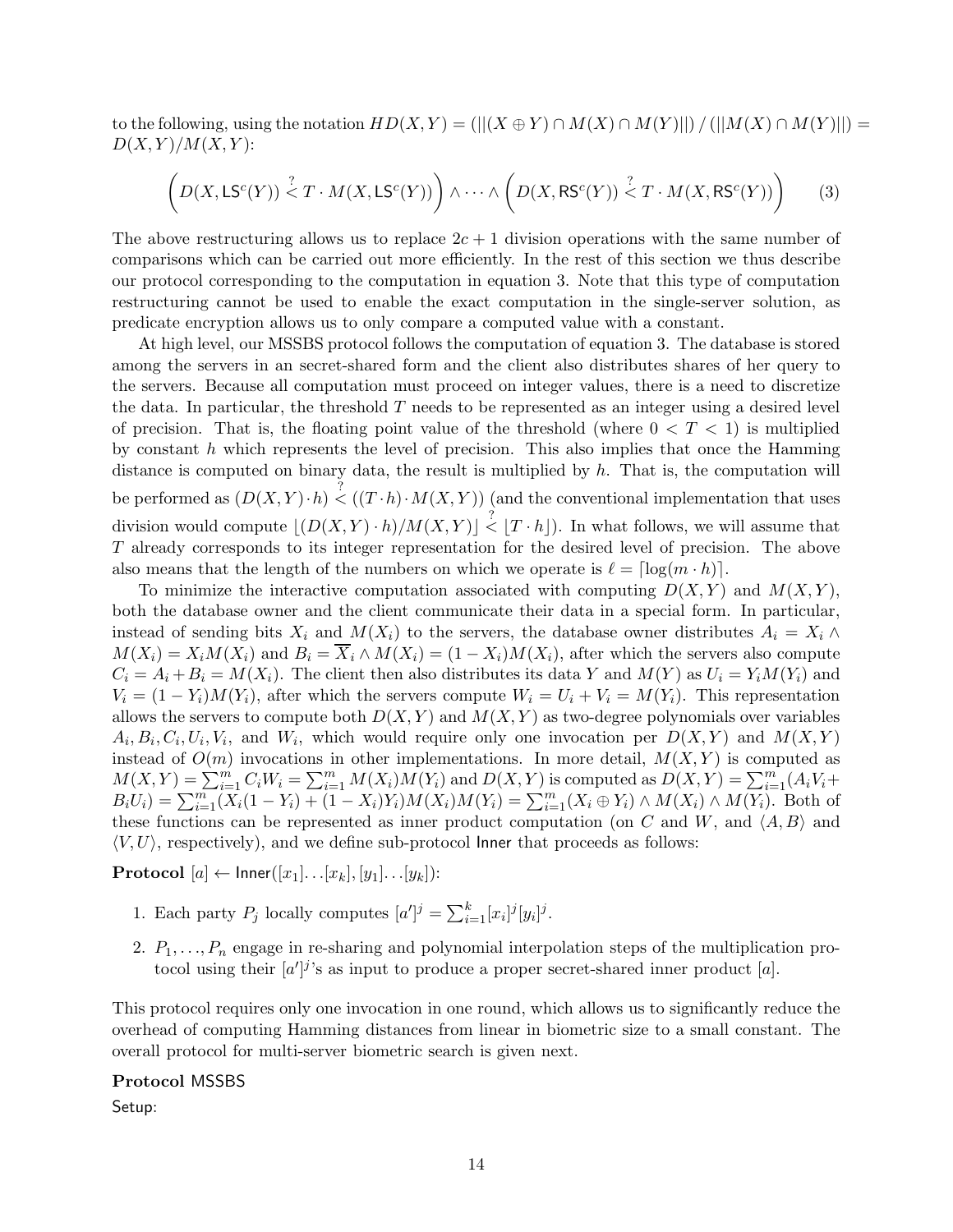- 1. For each biometric  $\langle X, M(X) \rangle \in D$ , the database owner distributes information about it to the parties  $P_1, \ldots, P_n$  as follows:
	- (a) for  $i = 1, ..., m$ , the database owner executes  $[A_i] \leftarrow \text{RSS}(X_i M(X_i))$  and  $[B_i] \leftarrow \text{RSS}(X_i M(X_i))$  $RSS((1 - X_i)M(X_i)).$
	- (b) for  $i = 1, ..., m$ , the database owner communicates shares  $[A_i]^j$  and  $[B_i]^j$  to party  $P_j$  for  $j = 1, \ldots, n$ .
- 2. The database owner also executes  $[T] \leftarrow \text{RSS}(T)$  and sends c, h, and  $[T]^j$  to party  $P_j$  for  $j=1,\ldots,n$ .
- 3. Upon receipt of  $[A_i]^j$  and  $[B_i]^j$ , each party  $P_j$  sets  $[C_i]^j = [A_i]^j + [B_i]^j$  for each  $i = 1, ..., m$ and each  $\langle X, M(X) \rangle \in D$ . This results in sharing the value of  $C_i = M(X_i)$  among the parties.

As a result of this setup, let each shared biometric be denoted by  $\langle A, B, C \rangle$  and the collection of shared biometrics be denoted by  $D'$ .

#### Query:

- 1. The client computes  $[U_i] \leftarrow \text{RSS}(Y_i M(Y_i))$  and  $[V_i] \leftarrow \text{RSS}[(1 Y_i)M(Y)_i]$  for  $1 \le i \le m$ , and communicates  $[U_i]^j$ ,  $[V_i]^j$  to  $P_j$  for  $1 \le j \le n$  and  $1 \le i \le m$ .
- 2. Each  $P_j$  locally sets  $[W_i] \leftarrow [U_i] + [V_i]$  using its shares for  $i = 1, \ldots, m$ .
- 3. For each  $\langle A, B, C \rangle \in D'$ , run in parallel:
	- (a) For each  $k = -c, \ldots, c$ , run in parallel:
		- i. Each  $P_i$  locally performs a circular shift of its shares of U, V, and W according to the value of k and the step size of the shift. Denote the resulting values as  $U', V',$ and  $W'$ .
		- ii.  $P_1, \ldots, P_n$  execute  $[a] \leftarrow$  Inner $(\langle A, B \rangle, \langle V', U' \rangle)$ .
		- iii.  $P_1, \ldots, P_n$  execute  $[b] \leftarrow \mathsf{Inner}(C, W').$
		- iv.  $P_1, \ldots, P_n$  execute  $[c] \leftarrow \mathsf{Mult}([b], [T])$ .
		- v.  $P_1, \ldots, P_n$  execute  $[d_k] \leftarrow \mathsf{LT}(h[a], [c]).$
	- (b)  $P_1, \ldots, P_n$  execute  $[f] \leftarrow \mathsf{OR}([d_{-c}], \ldots, [d_c])$  and reconstruct the value of f.
- 4. For each  $\langle A, B, C \rangle \in D'$  that returned 1, party  $P_j$  sends the index of the record in D' to the client.

In this protocol, the parties compute steps 3.a.ii and 3.a.iii in parallel and obtain shares of  $D(X, Y')$ and  $M(X, Y')$ , respectively, where Y' is the rotated biometric Y. This takes one round. In the second round, the parties compute  $T \cdot M(X, Y')$  (step 3(a).iv). Step 3.a.v involves comparing  $D(X, Y')$  and  $T \cdot M(X, Y')$ . Finally in step 3.b the parties compute the OR of the outcome of the comparisons across all shifts of Y and recover the result. Figure 2 summarizes the interaction between the database owner, the client, and the servers in the protocol, where  $g$  denotes the function the servers compute in order to compare two biometrics.

This protocol assumes that the precision value h is a part of the algorithm and is public. If this is not the case, the protocol can be easily modified to work with a split value. Then during the setup, h will be distributed to the participants as  $[h]p$ , and during the query execution, local computation  $h[a]$  will be replaced with interactive Mult $([h], [a])$  in the second round of the protocol.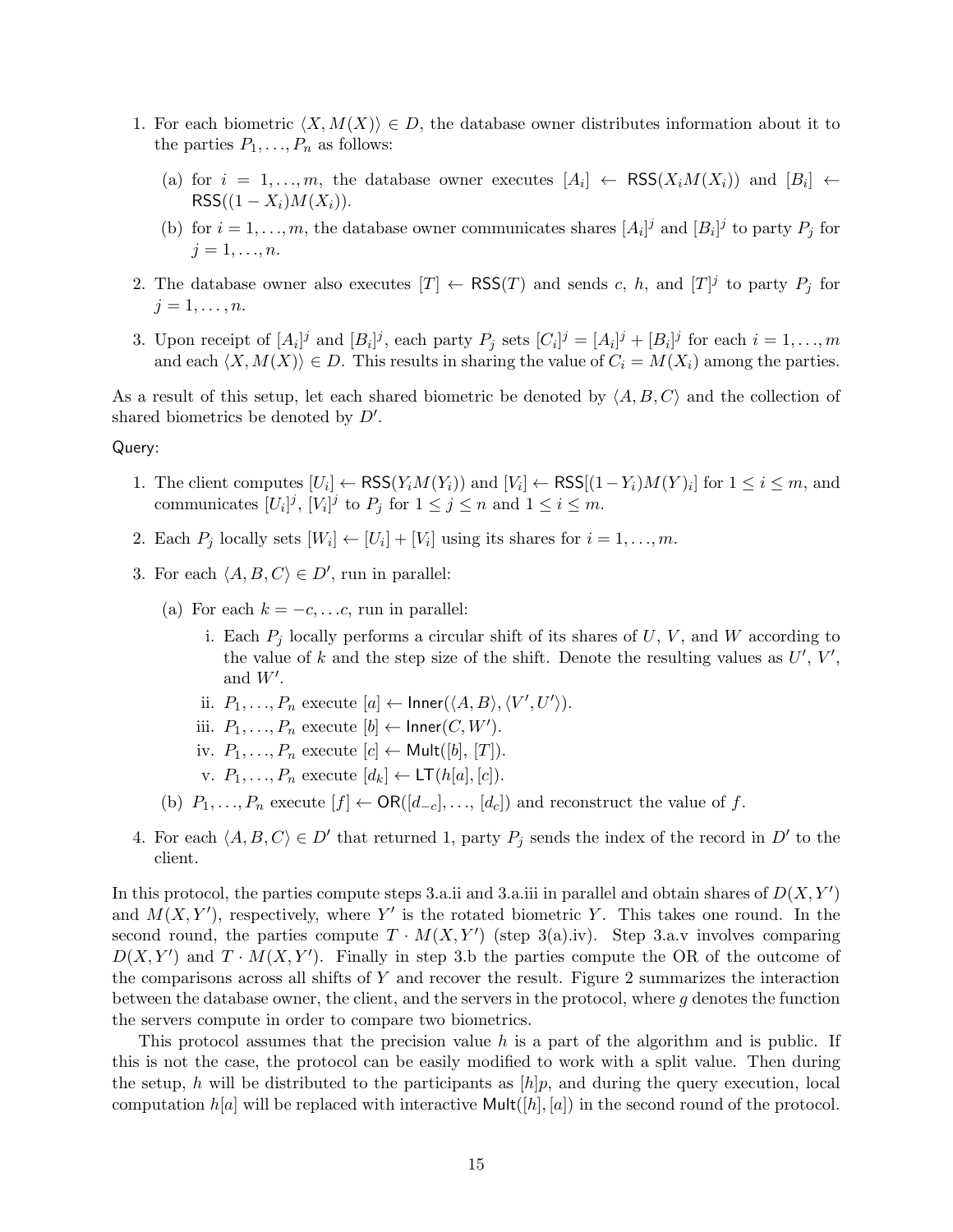| Setup: |                                                                                                                                                                          |                       |
|--------|--------------------------------------------------------------------------------------------------------------------------------------------------------------------------|-----------------------|
|        | • DB owner's input is database D of biometrics $\langle X, M(X) \rangle$ and parameters c, h and T.                                                                      |                       |
|        | 1. DB owner: $A_X \leftarrow \langle \text{RSS}(X_i M(X_i)) \rangle_{i=1}^m$ , $B_X \leftarrow \langle \text{RSS}((1 - X_i) M(X_i)) \rangle_{i=1}^m$ for all $X \in D$ . |                       |
|        | 2. DB owner: $[T] \leftarrow \text{RSS}(T)$ .                                                                                                                            |                       |
|        | $\langle [A_X], [B_X] \rangle_{\forall X \in D}, [T], c, h$                                                                                                              |                       |
|        | 3. DB owner                                                                                                                                                              | $\rightarrow$ Servers |
|        | 4. Servers: $[C_X] \leftarrow [A_X] + [B_X]$ for all $X \in D$ .                                                                                                         |                       |
|        | • Servers' output is $D' = \langle [A_X], [B_X], [C_X] \rangle_{\forall X \in D}$ , [T], c, and h.                                                                       |                       |
| Query: |                                                                                                                                                                          |                       |
|        | • Client's input is $\langle Y, M(Y) \rangle$ , servers' input is $[T]$ , c, h, and $D' = \langle [A_X], [B_X], [C_X] \rangle_{\forall X \in D}$ .                       |                       |
|        | 1. Client: $[U_Y] \leftarrow \langle \text{RSS}(Y_i M(Y_i)) \rangle_{i=1}^m$ , $[V_Y] \leftarrow \langle \text{RSS}((1 - Y_i) M(Y_i)) \rangle_{i=1}^m$ .                 |                       |
|        | $[U_Y], [V_Y]$                                                                                                                                                           |                       |
|        | 2. Client                                                                                                                                                                | $\rightarrow$ Servers |
|        | 3. Servers: $[W_Y] \leftarrow [U_Y] + [V_Y]$ .                                                                                                                           |                       |
|        | 4. Servers: $f_X \leftarrow g([A_X], [B_X], [C_X], [U_Y], [V_Y], [W_Y], [T], c, h) \ \forall X \in D$ .                                                                  |                       |
|        | $\{\text{index}(X)\}\forall (X \in D \land f_{\mathbf{Y}}=1)$                                                                                                            |                       |
|        | 5. Client $\leftarrow$                                                                                                                                                   | Servers               |
|        | • Client's output: indices of matched biometrics in $D$ .                                                                                                                |                       |

Figure 2: Summary of MSSBS protocol interaction.

### 4.3 Analysis

Security. In our multi-party biometric search we utilize a number of sub-protocols which are known to be secure in the semi-honest model and can also be shown to be secure in the fully malicious model. A standard approach in showing that a protocol, which consists of secure building blocks, is secure is to employ the composition theorem of [19]. It states that the composition of secure protocols results in a secure overall protocol. Then security of the overall solution reduces to ensuring that sub-protocols are secure. In what follows, we first show that our MSSBS protocol is secure against semi-honest participants, and then extend its security to fully malicious participants through the use of additional tools.

**Theorem 2** Assuming security of the secret sharing scheme with  $t < \frac{n}{2}$  and secure channels be*tween the participants, the* MSSBS *protocol achieves security in presence of semi-honest servers.*

Proof First, we note that the linear secret sharing scheme achieves perfect secrecy in presence of collusions of size at most t (i.e., zero information can be learned about secret-shared values by t or fewer parties). Similarly, the multiplication and inner product protocols do not reveal any information, as the only information transmitted to the participants are the shares. This means that we can build perfect simulators for Mult and Inner, where the simulators can use arbitrary values at intermediate stages of the protocol (as long as they messages comply with expected output) and the view of a coalition of size at most  $t$  will be identically distributed to the real protocol execution. Similarly, due to security of LT and OR protocols from [20], we will invoke their corresponding simulators to build the simulator for the overall protocol.<sup>7</sup>

A simulator  $S$  for MSSBS (which will simulate the view of a coalition of up to  $t$  servers) is then given m, c, and h as the input and bit f for each record in  $D'$  as the output. S first constructs T, arbitrary tuples  $\langle X_i M(X_i) \rangle_{i=1}^m$ ,  $\langle (1 - X_i) M(X_i) \rangle_{i=1}^m$  for each record in D and arbitrary tuples for client queries  $\langle Y_i M(Y_i) \rangle_{i=1}^m$ ,  $\langle (1 - Y_i) M(Y_i) \rangle_{i=1}^m$  such that the result of comparing X and Y using c

<sup>&</sup>lt;sup>7</sup>If the tree-based OR protocol is used, its computation consists of a combination of multiplications and linear combinations of shares without revealing any information beyond secret shared values, and therefore this protocol also achieves perfect secrecy and has a corresponding simulator.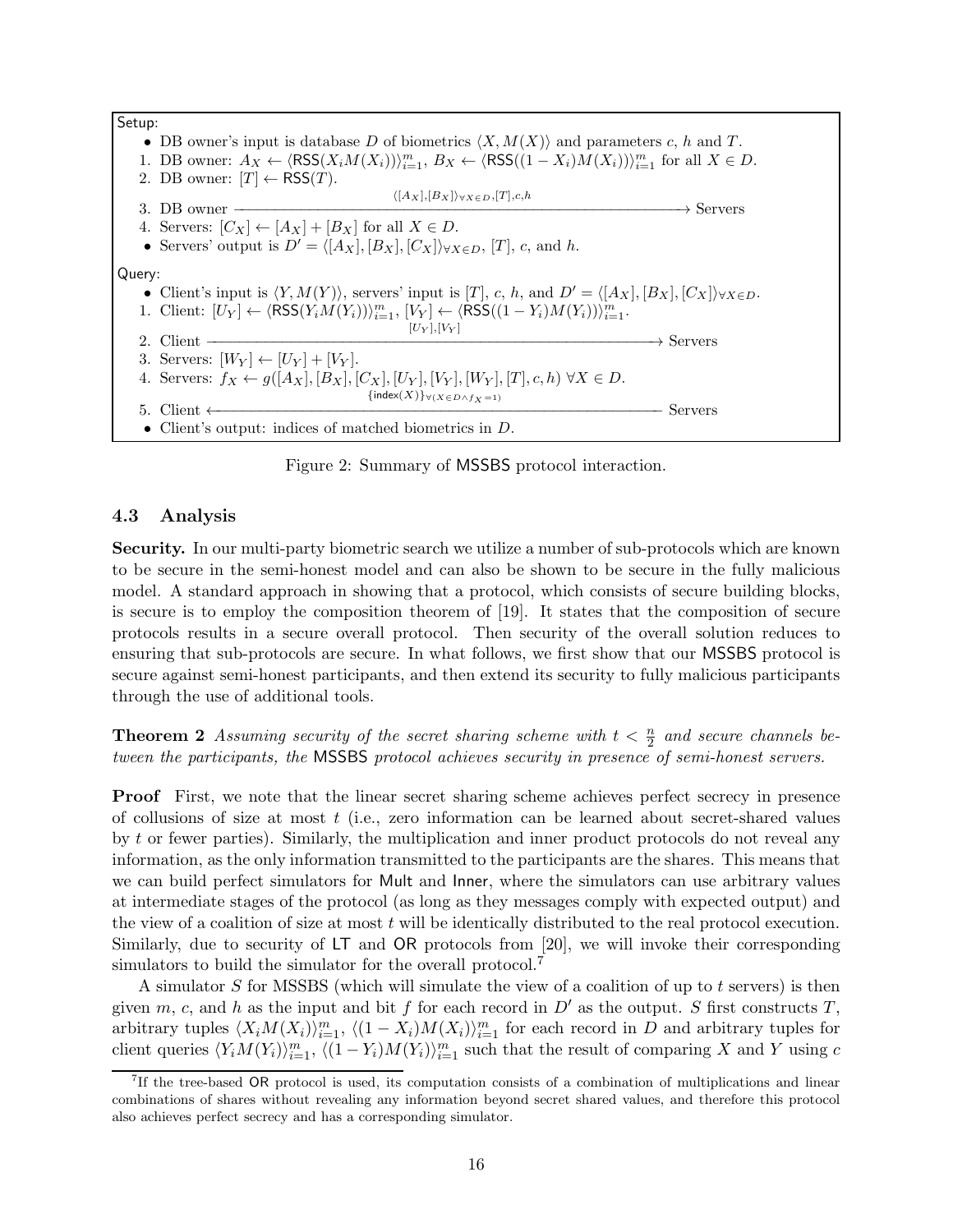and h would produce the desired output bit f. S distributes the shares of T and database records to the servers, followed by the shares of client biometric  $Y$ . As there is no interaction in the Setup phase, S does not need to generate any additional view information for the servers. To simulate the servers' view in the Query phase, S uses simulators for sub-protocols Inner, Mult, LT, and OR. As these simulators are secure (up to t colluding servers cannot learn additional information and the servers cannot distinguish simulation from real execution) and there are no additional messages that the servers receive, we arrive at security of the overall protocol.

The above result shows that the computational servers cannot learn additional information about the database owner's and client's data. The result, however, can be easily extended to also show security against both the database owner and the client. That is, the database owner does not learn any information about clients' queries and the client does not learn any information about the database beyond what it can conclude from information about matches that it learns as its output. The security follows from the fact that neither the database owner nor the client receive any intermediate results, and therefore the database owner/client colluding with at most  $t$  servers gains no information.

To show security in presence of malicious adversaries, we need to ensure that (i) all participants prove that each step of their computation was performed correctly and that (ii) if some dishonest participants quit, others will be able to reconstruct their shares and proceed with the rest of the computation. The above is normally achieved using a verifiable secret sharing scheme (VSS), and a large number of results have been developed over the years (e.g., [45, 23, 48, 49, 6, 29, 27, 28] and many others). In particular, because any linear combination of shares is computed locally, each participant is required to prove that it performed each multiplication correctly on its shares. Such results normally work for  $t < \frac{n}{3}$  in the information theoretic or computational setting with different communication overhead and under a variety of assumptions about the communication channels. Additional proofs associated with robust multi-party computation might include proofs that shares of a private value were distributed correctly among the participants (when the dealer is dishonest) and proofs of proper reconstruction of a value from its shares (when not already implied by other techniques). In addition, if at any point of the computation the participants are required to input values of a specific form, they would have to prove that the values they supplied are well formed.

Security of our MSSBS protocol against active adversaries can be shown as follows. First of all, we note that the efficiency of the protocols from [20] is in part due to its use of Pseudorandom Replicated Secret Sharing [24] (PRSS) which allows the parties to generate shares of random values without any interaction (and thus reduce communication), after which the shares are converted to shares in a regular linear secret sharing scheme. If the PRSS-based random value generation is replaced with a traditional interactive version,<sup>8</sup> standard VSS techniques can be applied to achieve security against active adversaries. In this case, the (interactive) complexity of the protocol would increase, as well as the number of rounds (we detail that below). In addition, because VSS techniques perform verification for each multiplication operation, the need to verify multiplications in Inner would result in that protocol executed as regular multiplication operations followed by a local sum. Finally, one building block in both LT and OR (namely, PRandInt, see Appendix B) requires the parties to input random values of a particular length. To ensure that the malicious participants comply with the length requirements, a range check proof should be used. Several techniques from the literature can be used for that purpose (in combination with VSS) with techniques from [67, 66] being among the most recent. To summarize, security in the malicious model can be achieved by

<sup>&</sup>lt;sup>8</sup>In this case, each participant  $P_i$  chooses a random secret  $r_i$  and distributes its shares to other participants. The resulting random value r is computed as the sum of individual random values  $r_i$ , and its shares are obtained by adding all of the received shares.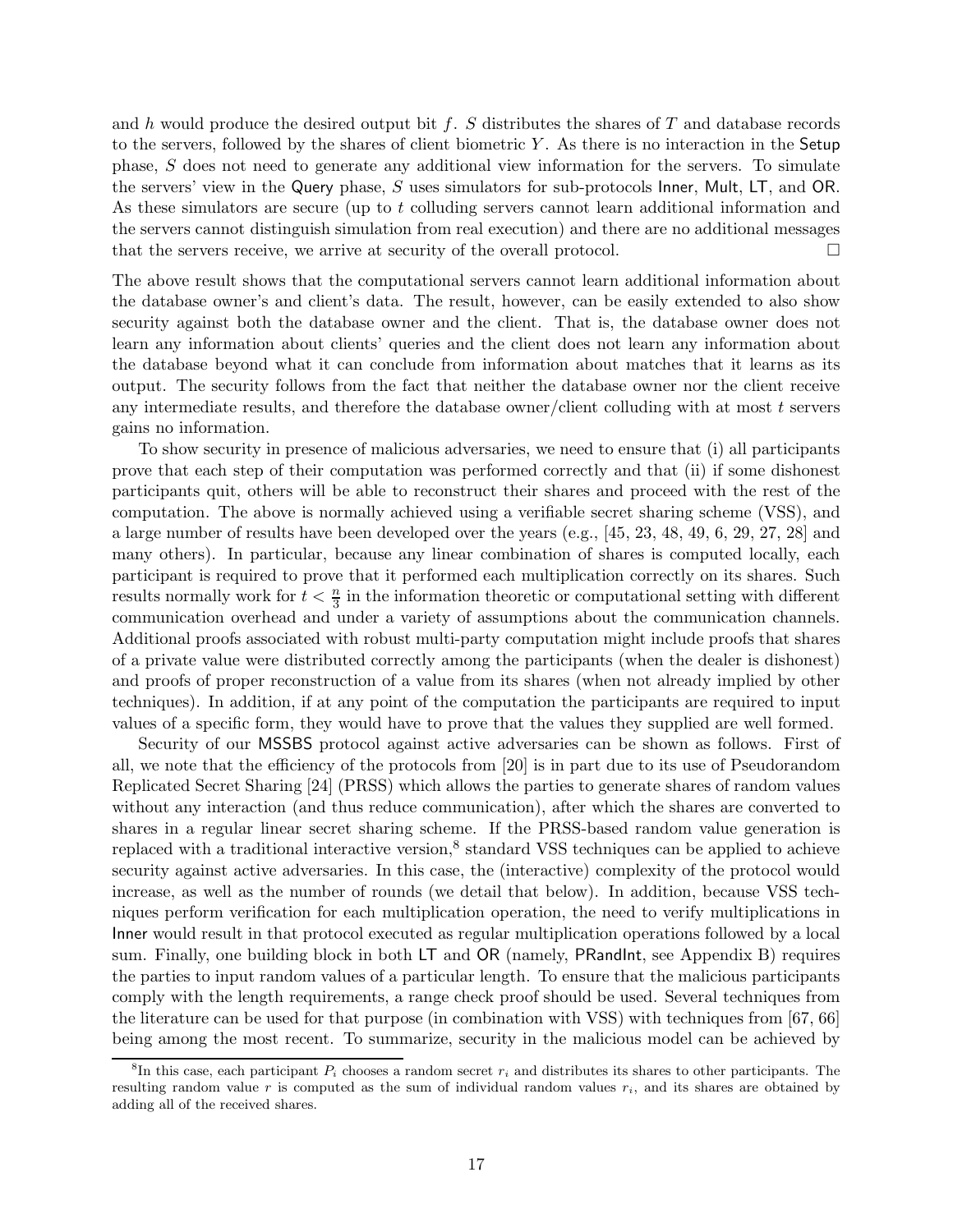using standard VSS techniques, e.g., [45, 25], in combination with a range proof, e.g., [67], where PRSS-based random generation is replaced with regular share generation. These VSS techniques would also work with a malicious database owner and/or client, who would need to prove that they generate legitimate shares of their data.

In addition to achieving security as described above, Cramer et al. [24] shows how security against active adversaries can be built using PRSS in two rounds of communication. This, however, requires representing the computation as a polynomial of degree 3 using a generic conversion procedure, which would compromise the efficiency of the protocol. This would also require  $t < n/5$  [24]. In this case, the techniques of [30] should be used for the range proof (where [30] also utilizes PRSS).

Complexity. In our analysis we distinguish between overhead of the client and computational servers per execution of Query protocol. For the client, communication consists of sending the shares of the biometric Y to the servers and therefore is  $2nm$  field elements. The communication received as a result of the computation is proportional to the number of matches (and therefore is small, if non-zero).

For each participating server, processing each record in the database requires 2 invocations and one round for steps 3.a.ii and 3.a.iii, one invocation and one round for step 3.a.iv, and additional 3 rounds and  $4\ell+1$  invocations for step 3.a.v (one round of LT can be carried out in parallel with the previous steps as it is input-independent, see [20] for more detail). In addition, the constant-round OR protocol from [20] adds two more rounds and  $5 \log(c) + 2$  invocations in step 3.b (like in the case with LT, one round can be carried out in parallel with the previous steps). We obtain the overall complexity of  $(2c+1)(4\ell+4)+5\log(c)+2$  invocations in 7 rounds, which is very low and independent of the length m of biometric representations. The typical values for c and  $\ell$  are  $c = 10$ and  $\ell \approx 20$ , resulting in about 1,800 invocations overall.

If the shifting can be skipped when computing the Hamming distance (which is a realistic assumption, see Section 6), this reduces to  $4\ell + 4$  invocations in 5 rounds, which would give fewer than 100 invocations overall for typical  $\ell$ .

If the PRSS-based random value generation is not used (e.g., for the purposes of using standard VSS techniques in the malicious model), the complexities of LT and OR protocols, and thus the overall MSSBS protocol, change. In Appendix B we provide a detailed analysis of the new complexities, and obtain  $10\ell + 6$  invocations for LT in 7 rounds and  $10 \log(c) + 5$  invocations for OR in 7 rounds. This would change the overall complexity of MSSBS to  $(2c+1)(10\ell+9)+10\log(c)+5$ invocations in 11 rounds, which is still low.

Performance. To further investigate the performance of our solution in practice, we implement the multiplication protocol, the most basic building block of the solution, and evaluate the performance of the MSSBS protocol. The execution time of the protocol will heavily depend (i) on the computational power of the participating servers and, perhaps more importantly, (ii) on the speed of the networks connecting them. Recall that a multiplication protocol requires a participant to send one message to each other participating party and wait for a reply from all of them. Because communication between each pair of participants requires a secure channel, multiplication can be viewed as the most expensive type of a single invocation with  $n-1$  encryptions and  $n-1$  decryptions per participant (reconstructing a value from its shares, for instance, requires no encryption, but is also counted as one invocation).

In our implementation we used a LAN with  $n = 5$ . While this configuration has low latency and permits a large number of rounds within a given time frame than slower networks, participants on a WAN will be able to utilize a higher degree of parallelism per round of communication. Because our protocol involves a significantly larger number of invocations than the number of rounds,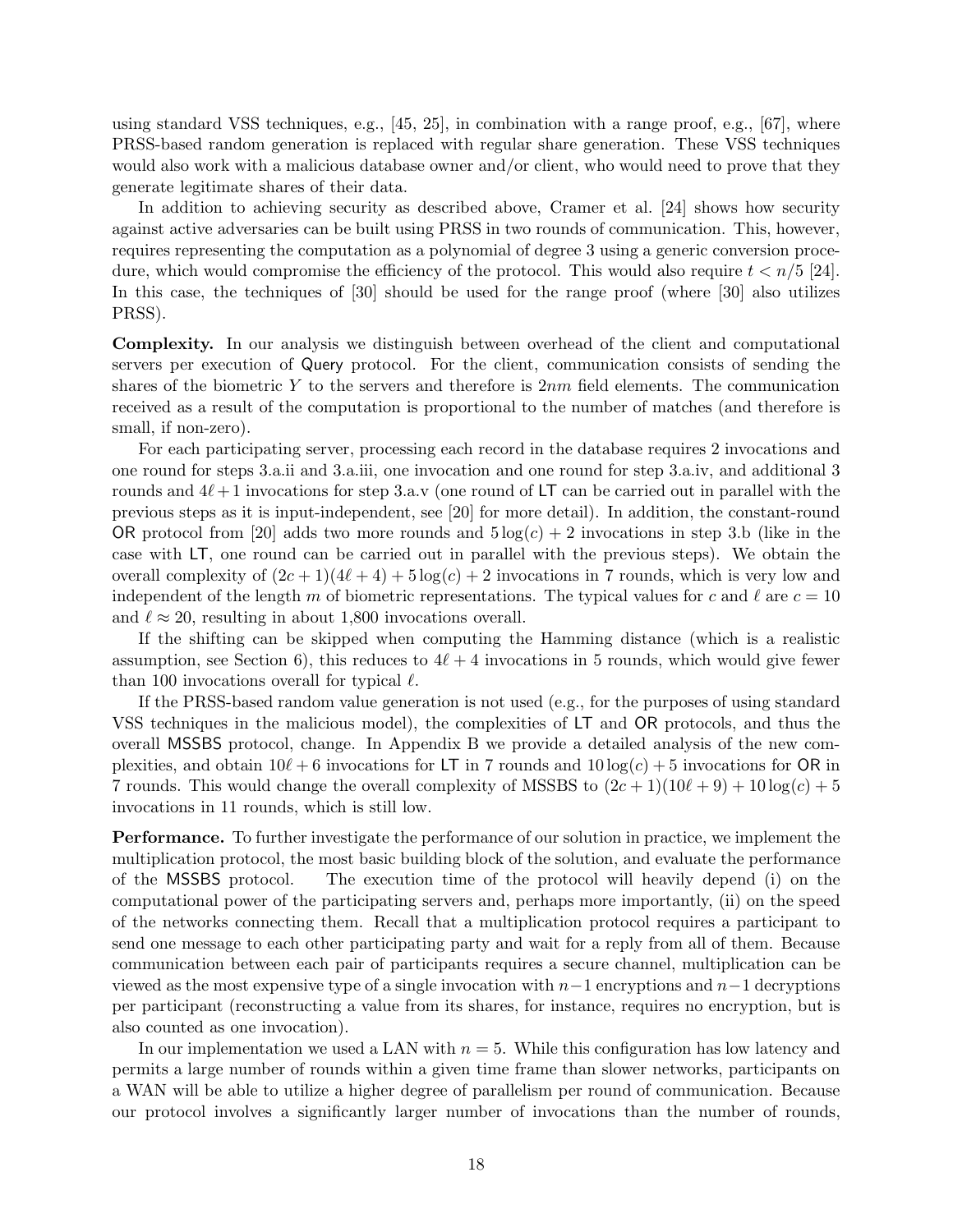and additional parallelism can be gained by simultaneous processing of multiple  $X$  from  $D$ , both configurations are suitable for the protocol. In general, the computational servers are assumed to have sufficiently high-speed connections available, but reside on different networks.

In our setup, commodity 1GHz Sun workstations with dual core AMD Opteron processors 180 and 1214 running Red Hat Linux were used for running the experiments on a 100Mbps switched LAN. The timings were gathered and averaged over five hundred executions. We obtain that the communication overhead per multiplication was near 3ms, which means that on a LAN all rounds of the protocol can be finished in about 20ms. Due to technical reasons with out setup, we were unable to obtain reliable measurements for the delay with a varying number of participants  $n$ . We, however, note that all necessary information is already available in prior literature, and our result for  $n = 5$  is in agreement with it. In particular, Geisler [44, Section 4.5] reports on the results of performing multiplication with  $n$  between 4 and 31 using slightly faster machines and network. The times range between 0.7ms with  $n = 4$  and  $t = 1$  and 9.5ms for  $n = 31$  and  $t = 10$ . While communication in the multiplication protocol is linear in  $n$  for each party, multiplication time exhibits faster than linear growth with quadratic function  $f(x) = 0.799 - 0.006x + 0.0009x^2$ resulting in the best fit. This is due to the fact that during multiplication re-sharing the computed value requires  $n - 1$  evaluations of a polynomial of degree t, which results in quadratic number of operations overall (assuming that  $t = O(n)$ ). We note that [44] also provides performance results for multiplication in presence of active adversaries, and the online portion of the multiplication techniques implemented in [44] exhibits only linear in n growth. This is due to the fact that each multiplication (after pre-processing step) involves two linear-time reconstructions plus constant work.

When the servers reside on different networks, the communication delay increases and the round trip time between well-connected machines would be in the range of 50–80 ms across a large country (e.g., between East and West Coasts in the US). In that case, the round complexity of the solution will result in communication delay under 0.5 second (with the ability to process a very large number of records in the database in parallel).

As far as the ability to parallelize multiple executions of the multiplication protocol goes, another (optimized) secure multi-party implementation, Sharemind [1], achieves more than a million multiplications per second with  $n = 3$  on a fast network. While the underlying protocol used for multiplication in Sharemind is different from what we utilize, for small values of  $n$  the computational overhead will be dominated by encryption/decryption operations and therefore would be comparable. This in particular means that with our MSSBS protocol on the order of 1000 biometric records can be securely compared in a second with that setup, but the degree of parallelism would decrease for a larger n or slower connections. Furthermore, AES hardware implementations such as that of Tillich and Großschädl [72] allow for about 5-fold speedup as compared to conventional software implementations. Since in our application the helper servers would mostly execute multiplication protocols, it would be logical to assume that they will be able to use optimized hardware implementations of AES with possibly extended instruction set for improved performance. Thus, the estimated value above can be further reduced and can used as the upper bound on the computational costs.

# 5 Using Approximations to Reduce Cost

As efficiency is one of our goals, it seems natural to apply approximation algorithms to improve the computation or communication used per comparison with a database record. In particular, the protocols we described in the previous sections examine all m bits of each biometric and compute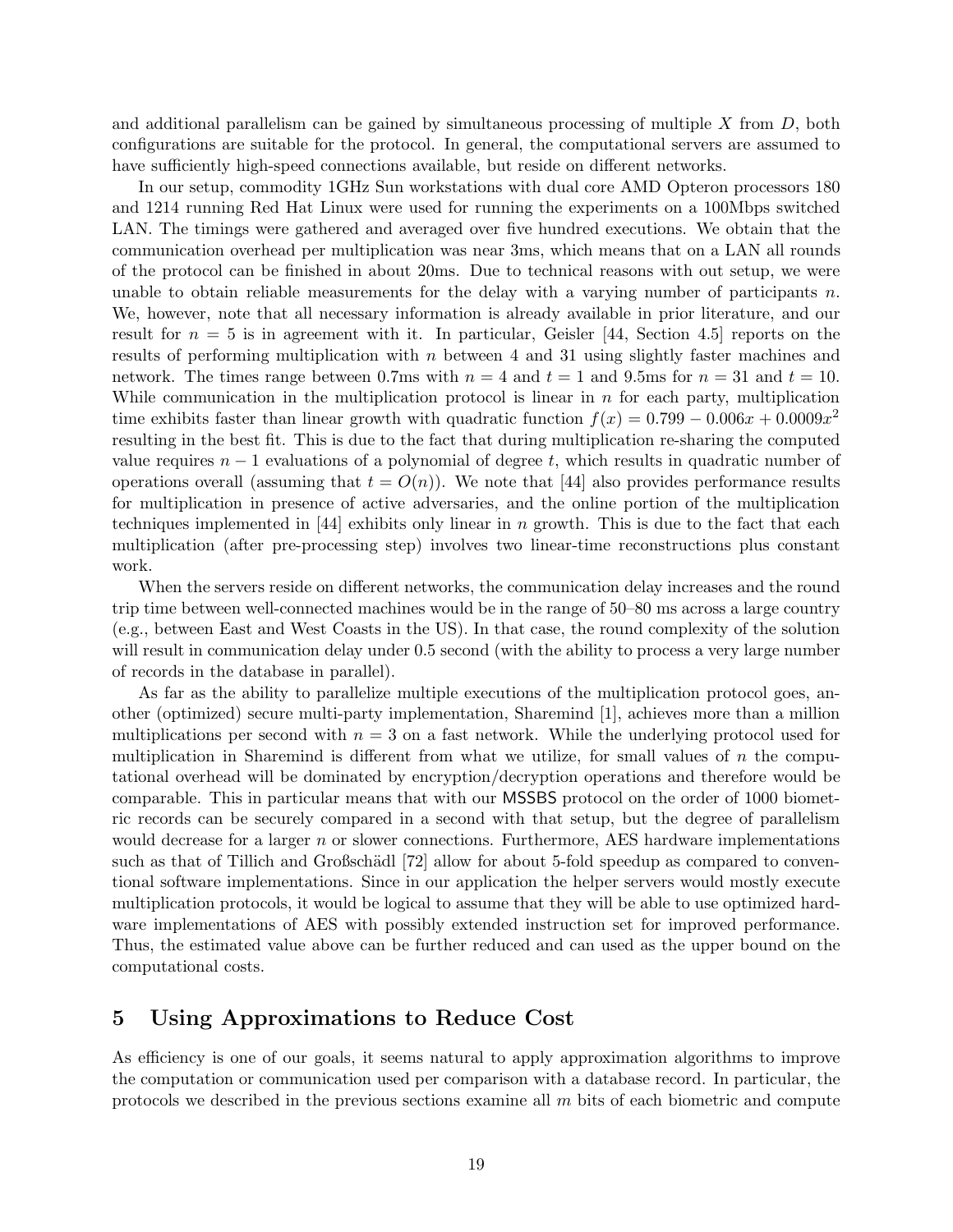all operations whenever possible, while an approximation might involve only a fraction of that work at the expense of some error in the computation. Here our goal is not to use an approximation algorithm to replace all of the computation, but rather have a faster way to filter out most of records that definitely constitute a mismatch. In other words, the computation can be performed in two stages:

- 1. Run an approximation algorithm to filter out the majority of records;
- 2. Run the exact algorithm to filter out mismatches within the error of the approximation algorithm.

This two-stage matching process might allow us to tolerate a larger error with more coarse and faster approximations than using a solely good approximation algorithm. If the approximation is fast enough on the majority of the records, the average time spent per record has the potential to significantly go down. Recall that we are interested in the FRR of 0 and in as low a FAR as possible (i.e., return all authentic records that matched and as few mismatches as possible).

In recent years, several results appeared that permit private evaluation of approximations with provable bounds of the error [40, 41, 52]. There are two main reasons, however, why prior solutions cannot be directly applied here. First, they assume that, in two-party computation, one party holds one database and the other party holds another database, and the computation produces an approximation of the distance between the databases. In our case, no party has access to either string being compared, which rules out some of the approaches used (in particular, the sublinear hashing scheme of [40, 41]). Second, such approximation (more precisely, sampling) algorithms result in savings only when the size of the string is very large. In our case, the size of the data string m is rather small (12800 bits in our database, commercial software produces iris codes of  $2048$ bits), and even setting the error bounds to generous values results in the number of sampled bits to be significantly larger than  $m$ . Thus, we chose to depart from the theoretical bounds and, as the initial step, empirically evaluate the sampling technique on smaller values. We report the results of experiments in Section 6.2.3 and leave more involved approximation algorithms as a direction for future work.

# 6 Experimental Validation

In this section we report on the experiments we conducted to estimate the accuracy of the techniques. As is evident from the prior description, some of our techniques introduce errors in the matching process, and we are interested in estimating and minimizing the errors they introduce. All data reported in this section should be treated as an initial study that gains insight into the impact of approximations on the performance of biometric matching and corresponding error rates. It would be desirable to know if the magnitude of robustness to approximations using averaged images as described in this section would be maintained on data sets gathered under different conditions, of different quality, etc.

For the purposes of this work, the experiments were run on biometric data from 170 subjects, each having about 50–100 biometric samples. Authentic data were gathered using multiple biometric templates for each individual, and impostor data were gathered by pairwise comparisons between different individuals. Thus, the volume of impostor comparisons significantly exceeds the data collected for authentic comparisons.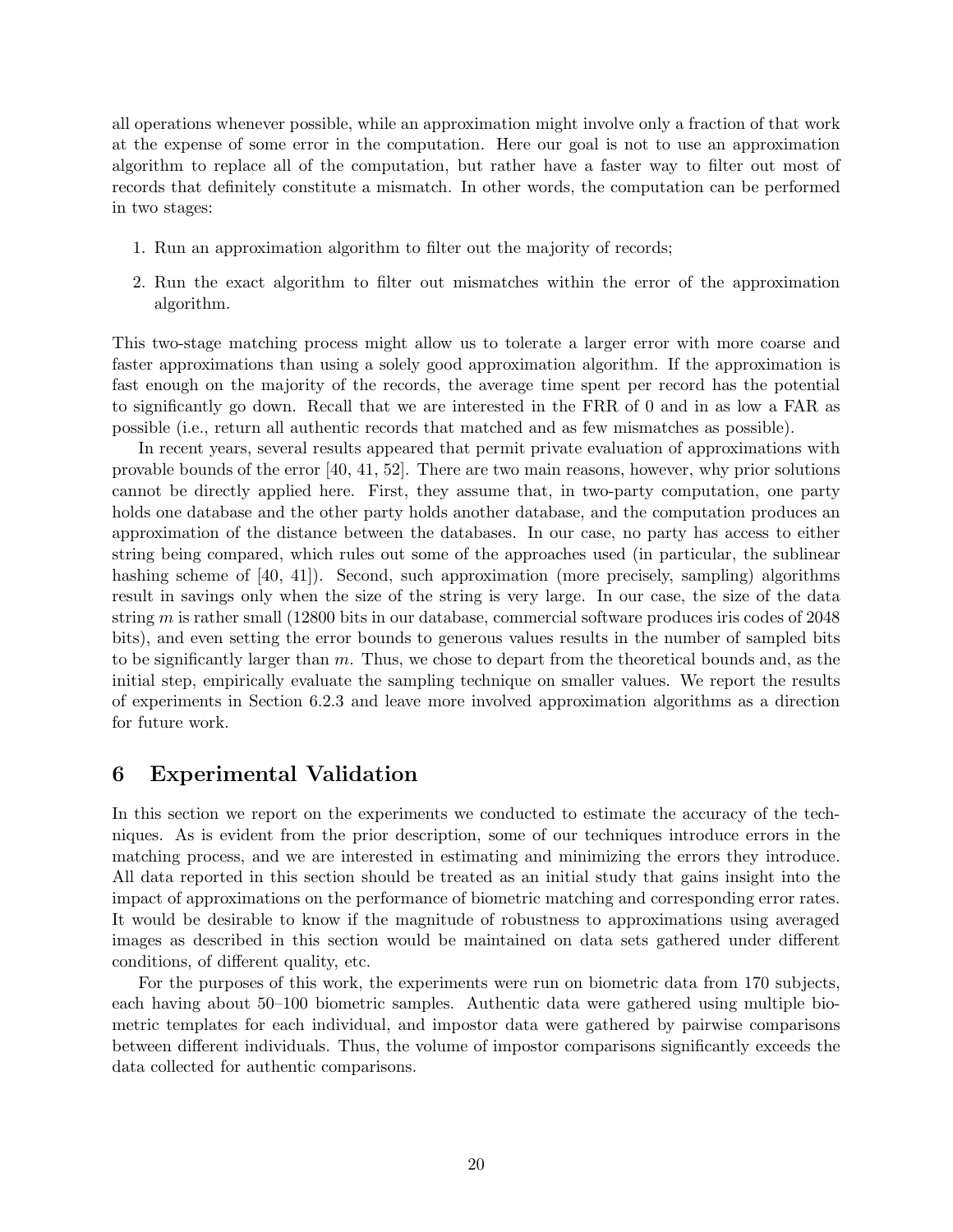|          |       |       | Authentic |        |       | Impostor | FAR.  | <b>FRR</b>                   | EER    |        |        |
|----------|-------|-------|-----------|--------|-------|----------|-------|------------------------------|--------|--------|--------|
|          | Min   | Max   | Avg       | St dev | Min   | Max      | Avg   | $\overline{\mathrm{St}}$ dev | $(\%)$ | $\% )$ | $(\%)$ |
| Original | 0.002 | 0.553 | 0.289     | 0.123  | 0.083 | 0.744    | 0.374 | 0.080                        | 17.6   | 46.6   | 33.8   |
| $MC-5$   | 0.121 | 0.492 | 0.311     | 0.092  | 0.233 | 0.5670   | 0.422 | 0.044                        | 9.0    | 28.6   | 20.7   |
| $MC-9$   | 0.119 | 0.479 | 0.281     | 0.075  | 0.241 | 0.5720   | 0.421 | 0.043                        | 7.1    | 15.3   | 11.8   |
| $MC-13$  | 0.126 | 0.386 | 0.243     | 0.062  | 0.263 | 0.5580   | 0.422 | 0.044                        | 3.5    | 5.4    | 4.6    |
| $MC-17$  | 0.108 | 0.348 | 0.224     | 0.052  | 0.257 | 0.5700   | 0.422 | 0.043                        | 1.6    | 2.0    | 1.9    |
| $MC-21$  | 0.108 | 0.326 | 0.215     | 0.051  | 0.250 | 0.5610   | 0.422 | 0.044                        | 1.3    | 1.6    | 1.5    |
| $MC-25$  | 0.116 | 0.319 | 0.204     | 0.049  | 0.242 | $0.5630$ | 0.421 | 0.044                        | 0.9    | 1.0    | 1.0    |
| $MC-29$  | 0.104 | 0.297 | 0.188     | 0.047  | 0.266 | 0.5590   | 0.423 | 0.044                        | 0.5    | 0.5    | 0.5    |
| $MC-33$  | 0.103 | 0.299 | 0.172     | 0.046  | 0.228 | 0.5500   | 0.422 | 0.044                        | 0.3    | 0.3    | 0.3    |

Table 3: Performance of Any-Support-Alg majority algorithm on authentic and impostor data.

#### 6.1 Widening the gap between authentic and impostor distributions

As a first step in the experimentation, we attempt to increase the gap between authentic and impostor distributions by using repeated sampling and majority encoding for each bit in the biometric representation, as suggested in  $[32]$  (i.e., acquire multiple biometric readings and set bit  $X_i$  in biometric representation using the majority from the readings). The goal is to have a gap between the authentic and impostor distributions so that the errors introduced by approximations will fall within the gap rather than cause larger overlap of such distributions. This technique was theoretically evaluated (in [32]) on a different number of samples used for majority encoding (assuming an error rate of 10% for authentic data). Such analysis implies that the noise is uniformly distributed over the code, which is not true for biometric data, i.e., some bits are more likely to stay consistent over multiple acquisitions than others. To the best of our knowledge, this is the first work that empirically evaluates effectiveness of this technique (as far as we know, this rather simple technique is not used (or even known) in the biometric community).

While the idea of this technique is very simple, applying it to iris codes is less straightforward than it might seem due to usage of masks and template rotation in the matching process. In particular, given a number of templates, only a subset of them can have any particular bit marked as reliable (this also implies that, given an odd number of templates, it is no longer guaranteed that the majority for each bit will be computed using an odd number of samples). Furthermore, it might be desirable to pre-align the biometric representations used in computing the majority template prior to performing majority encoding.

For the purposes of this work, we designed two algorithms for computing majority codes, which we describe next. Suppose we are given k iris codes (for an odd  $k$ ) and would like to compute a majority code using them. For each jth bit of the biometric representations  $(1 \leq j \leq m)$ , let  $b_{ij}$ denote the j<sup>th</sup> biometric bit from the *i*<sup>th</sup> code and  $b_j$  the computed majority bit. Similarly, we use  $m_{ij}$  to denote the jth mask bit of the *i*th code and  $m_j$  the corresponding mask bit in the majority code. The first algorithm, to which we refer as Any-Support-Alg, sets the mask bit  $m_j$  to 1 if a least one bit among the  $m_{ij}$ 's  $(1 \le i \le k)$  is equal to 1. The bit  $b_j$  is then set to the majority of the  $b_{ij}$ 's that had the corresponding mask bit set to 1 (when their number is even and there is no majority, it is set to 0). The second algorithm, to which we refer as Threshold-Support-Alg, sets the mask bit  $m<sub>i</sub>$  to 1 only if the number of templates that have this mask bit set is above a certain threshold (which we set to  $k/4$ ). Furthermore, if the number of templates with the set mask bit exceeds the threshold, but there is no majority among such  $b_{ij}$ 's,  $m_j$  is also set to 0. We provide pseudo-code for these algorithms in Appendix A.

Tables 3 and 4 show the results of the distance computation (i.e., as in equation 1) on the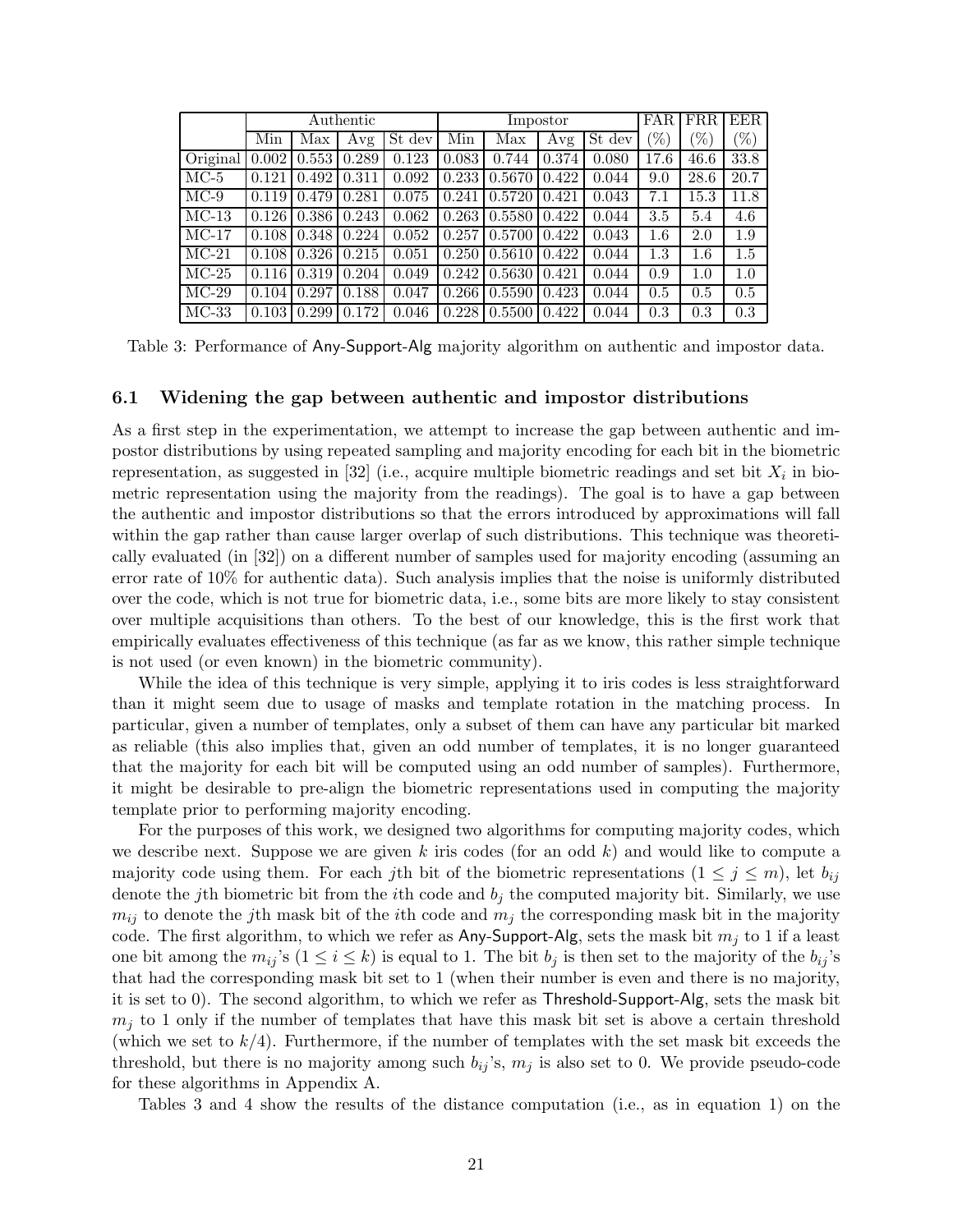|          |       |       | Authentic |        |       |       | Impostor |        | <b>FAR</b>      | <b>FRR</b>        | <b>EER</b> |
|----------|-------|-------|-----------|--------|-------|-------|----------|--------|-----------------|-------------------|------------|
|          | Min   | Max   | Avg       | St dev | Min   | Max   | Avg      | St dev | $\mathscr{C}_0$ | $\mathcal{C}_{0}$ | $\%$       |
| Original | 0.002 | 0.605 | 0.295     | 0.135  | 0.015 | 0.654 | 0.375    | 0.082  | 15.9            | 50.5              | 35.6       |
| $MC-5$   | 0.019 | 0.521 | 0.243     | 0.116  | 0.148 | 0.609 | 0.398    | 0.063  | 10.0            | 26.0              | 19.3       |
| $MC-9$   | 0.068 | 0.478 | 0.242     | 0.090  | 0.186 | 0.585 | 0.407    | 0.055  | 8.1             | 16.3              | 12.8       |
| $MC-13$  | 0.077 | 0.416 | 0.217     | 0.078  | 0.202 | 0.579 | 0.408    | 0.053  | 5.3             | 8.8               | 7.2        |
| $MC-17$  | 0.085 | 0.470 | 0.194     | 0.070  | 0.191 | 0.571 | 0.411    | 0.051  | 2.9             | 4.3               | 3.6        |
| $MC-21$  | 0.076 | 0.354 | 0.188     | 0.061  | 0.220 | 0.576 | 0.414    | 0.050  | 1.8             | 2.3               | 2.1        |
| $MC-25$  | 0.062 | 0.301 | 0.182     | 0.054  | 0.213 | 0.572 | 0.414    | 0.050  | 1.2             | $1.3\,$           | 1.3        |
| $MC-29$  | 0.046 | 0.303 | 0.171     | 0.054  | 0.234 | 0.566 | 0.416    | 0.049  | 0.8             | 0.9               | 0.9        |
| $MC-33$  | 0.067 | 0.321 | 0.166     | 0.054  | 0.211 | 0.558 | 0.416    | 0.048  | 0.7             | 0.8               | 0.7        |

Table 4: Performance of Threshold-Support-Alg majority algorithm on authentic and impostor data.



Figure 3: Authentic comparisons with Any-Support-Alg.



Figure 4: Impostor comparisons with Any-Support-Alg.

data produced using these algorithms, as well as the original data.<sup>9</sup> In the tables, MC-k stands for majority code computed from  $k$  iris codes. We also illustrate performance of Any-Support-Alg in figures 3 and 4. As is evident from the tables and figures, applying either majority algorithm enlarges the distance between the authentic and impostor distributions and also decreases the variance of both distributions. Both of these outcomes are expected. What is also very important for our application is that the maximum error for authentic comparisons drops significantly and takes values significantly lower than most values for impostor error.

In addition to providing distribution information in the tables, for each experiment we also list (i) the FAR and FRR in percent that minimizes the overall number of errors and (ii) the equal error rate (EER) in percent at which  $FAR = FRR$ . Note that unlike all other numbers provided in this section, these error rates are computed based on the distributions' characteristics (i.e., average and standard deviations of authentic and impostor data) rather than obtained experimentally and can therefore slightly differ from other error rates that we list. This information will allow to more effectively compare performance of biometric identification under different computation approximations. As can be seen from the tables, the original data in our experiments is of rather poor quality and has large error rates.

To gain better understanding how these findings align with theoretical analysis (which assumes

<sup>9</sup>The exact numbers for the original data can slightly differ between the tables as they were produced using two randomly chosen biometrics for each subject to be comparable with other experiments that used two majority codes per subject.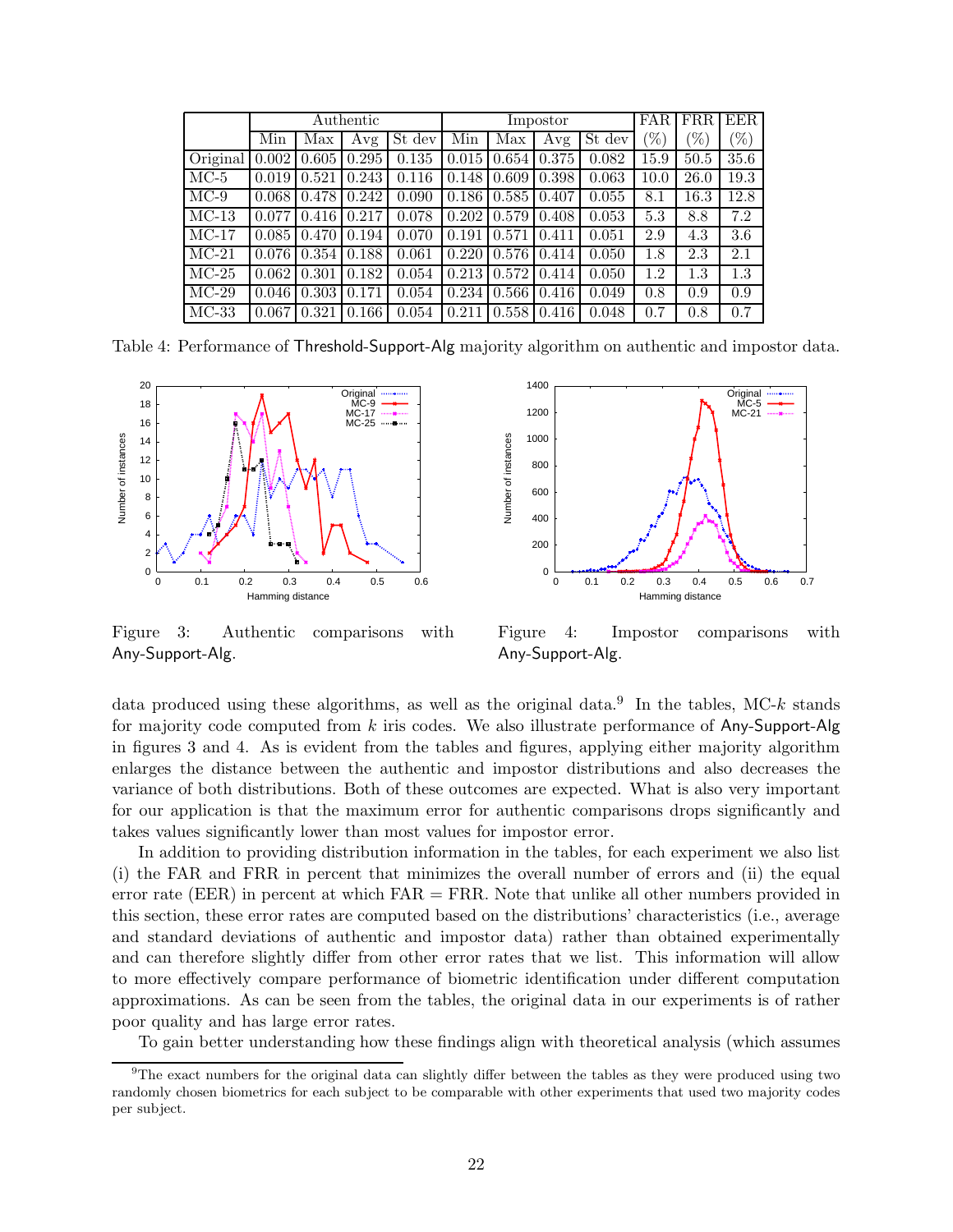uniformly distributed noise), we provide theoretical expectations for the value of 0.29 (the original average distance between two authentic biometrics in our data sample). The theoretically expected error rate for the majority code would then be:

|  | MC-5 MC-9 MC-13 MC-17 MC-21 MC-25 MC-29 MC-33 |  |  |  |
|--|-----------------------------------------------|--|--|--|
|  |                                               |  |  |  |

which is clearly very different from the actual data we observe. For instance, for MC-13 the distance according to the theoretical analysis is expected to be 5.3%, while in Tables 3 and 4 the average distance is above 20%.

Threshold-Support-Alg provides slightly better separation between the means of authentic and impostor data than Any-Support-Alg, but has a higher variance. Also, Any-Support-Alg stabilized the impostor data very quickly (with virtually no changes as the number of templates used during the computation of the majority codes increases), but did not appear to have significant effect on the authentic data when a small number of templates were used to form majority codes. One advantage of Any-Support-Alg is that it produces biometric codes with a much higher number of mask bits set than in the original biometric representations. This allows us to approximate division with high precision as we show in the next section.

### 6.2 Validating accuracy of approximation algorithms

We now proceed with the empirical evaluation of different types of approximations described in this work on the iris codes computed using the majority algorithms. Recall that the single-server solution does not implement the division operation, and this is what we evaluate next. We also investigate the effect of skipping the template rotation, as well as report the results of applying sampling techniques on the majority iris codes in order to reduce computational cost of biometric search solutions.

#### 6.2.1 Division

As was mentioned above, the Any-Support-Alg majority algorithm produces codes with very high percentage of mask bits set (i.e., much higher than 75% in the original codes). The small variance in the mask size thus makes it ideal for approximating the division operation. That is, instead of dividing the distance between two codes by the mask overlap size, we multiply the threshold  $T$ , with which the hamming distance is compared, by a constant that corresponds to the average mask overlap size. Since the distribution of mask overlap sizes for authentic comparisons differ from the distribution of impostor comparisons, we consider averaging the means and using that value in approximating the division.

Table 5 shows the distribution of mask overlap sizes produced on authentic and impostor comparisons that used majority codes (generated by Any-Support-Alg majority algorithm), from the total of  $m = 12800$  bits. As can be seen from the table, the variance reduces dramatically as the number of templates  $k$  used to create majority codes increases. As the benefits of such majority algorithms are most pronounced on larger values of k (and can bear very small advantage otherwise), if such algorithms are deployed, we expect that rather high values of  $k$  to be used (e.g., 20 and above). In such cases, the spread of mask overlap values is minimal: e.g., when  $k = 21$ the mask overlap sizes range from 12620 to 12800 across all of impostor and authentic comparisons. This means that the maximum error that division approximation can produce is bounded by 180/12800 or 1.4%. Furthermore, for most comparisons the error will be even lower due to the uneven distribution of the mask overlap sizes, which are higher concentrated near the upper bound.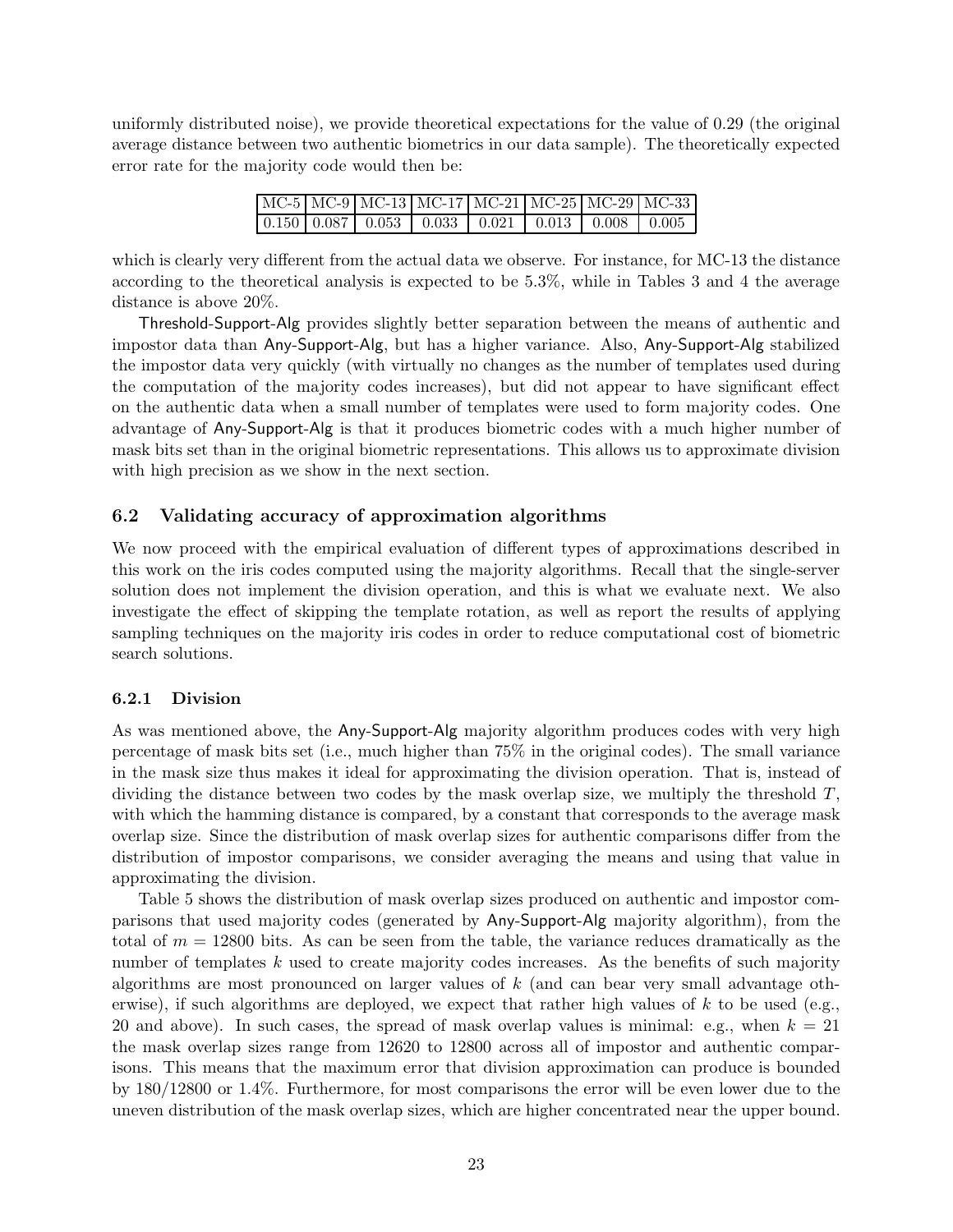|          |       |       | Authentic |        | Impostor |       |       |        |  |
|----------|-------|-------|-----------|--------|----------|-------|-------|--------|--|
|          | Min   | Max   | Avg       | St dev | Min      | Max   | Avg   | St dev |  |
| Original | 0.148 | 0.740 | 0.484     | 0.121  | 0.125    | 0.838 | 0.469 | 0.167  |  |
| $MC-5$   | 0.911 | 1.272 | 1.153     | 0.078  | 0.816    | 1.272 | 1.090 | 0.108  |  |
| $MC-9$   | 1.131 | 1.280 | 1.246     | 0.029  | 1.139    | 1.280 | 1.218 | 0.037  |  |
| $MC-13$  | 1.238 | 1.280 | 1.267     | 0.011  | 1.212    | 1.280 | 1.251 | 0.018  |  |
| $MC-17$  | 1.258 | 1.280 | 1.271     | 0.006  | 1.240    | 1.280 | 1.263 | 0.011  |  |
| $MC-21$  | 1.267 | 1.280 | 1.275     | 0.004  | 1.262    | 1.280 | 1.271 | 0.005  |  |
| $MC-25$  | 1.268 | 1.280 | 1.276     | 0.004  | 1.261    | 1.280 | 1.271 | 0.006  |  |
| $MC-29$  | 1.273 | 1.280 | 1.277     | 0.002  | 1.268    | 1.280 | 1.275 | 0.004  |  |
| $MC-33$  | 1.273 | 1.280 | 1.277     | 0.002  | 1.271    | 1.280 | 1.276 | 0.003  |  |

Table 5: Mask overlap size of comparisons of iris codes (in  $10^4$  bits) with Any-Support-Alg.



Figure 5: Distribution of mask overlap size for impostor comparisons with Any-Support-Alg.

Figure 5 illustrates mask overlap size distribution for select cases. We chose to plot mask overlap sizes corresponding to impostor data because they have larger spread than values of authentic data.

#### 6.2.2 No shifting

The next type of experiments we performed is to estimate the error introduced by skipping the shifting and minimum operations. As the iris codes in our database are rather well-aligned (i.e., finding the minimum value among all shifts for authentic data often results in choosing the original code with no shifting), the expected error is small. Table 6 shows the results of such an approximation.

If we compare these results with the data reported in Table 3, it is clear that the difference is small. The average distance for impostor data increased by over  $4\%$  in all cases (and significantly higher when no majority coding is used), while it increased by about 2% for authentic data (except when no majority coding is used). This tells us that (i) the effect of shifting is higher on the original data than when majority coding is used and (ii) with majority coding, the effect of shifting is higher on impostor data than authentic data (i.e., shifting is more likely to accidently lower the Hamming distance of impostor data than bring authentic codes closer by aligning them). The variance, however, is larger in all cases in Table 3 than in Table 6, but not significantly larger.

Finally, to obtain the full picture of the performance of the optimized SSSBS protocol, we combined approximations for division with skipping the shifting. Table 7 shows statistics for authentic and impostor comparisons when mask overlap size was approximated by a constant during division and no shifting was used during the computation of Hamming distance. As can be seen from the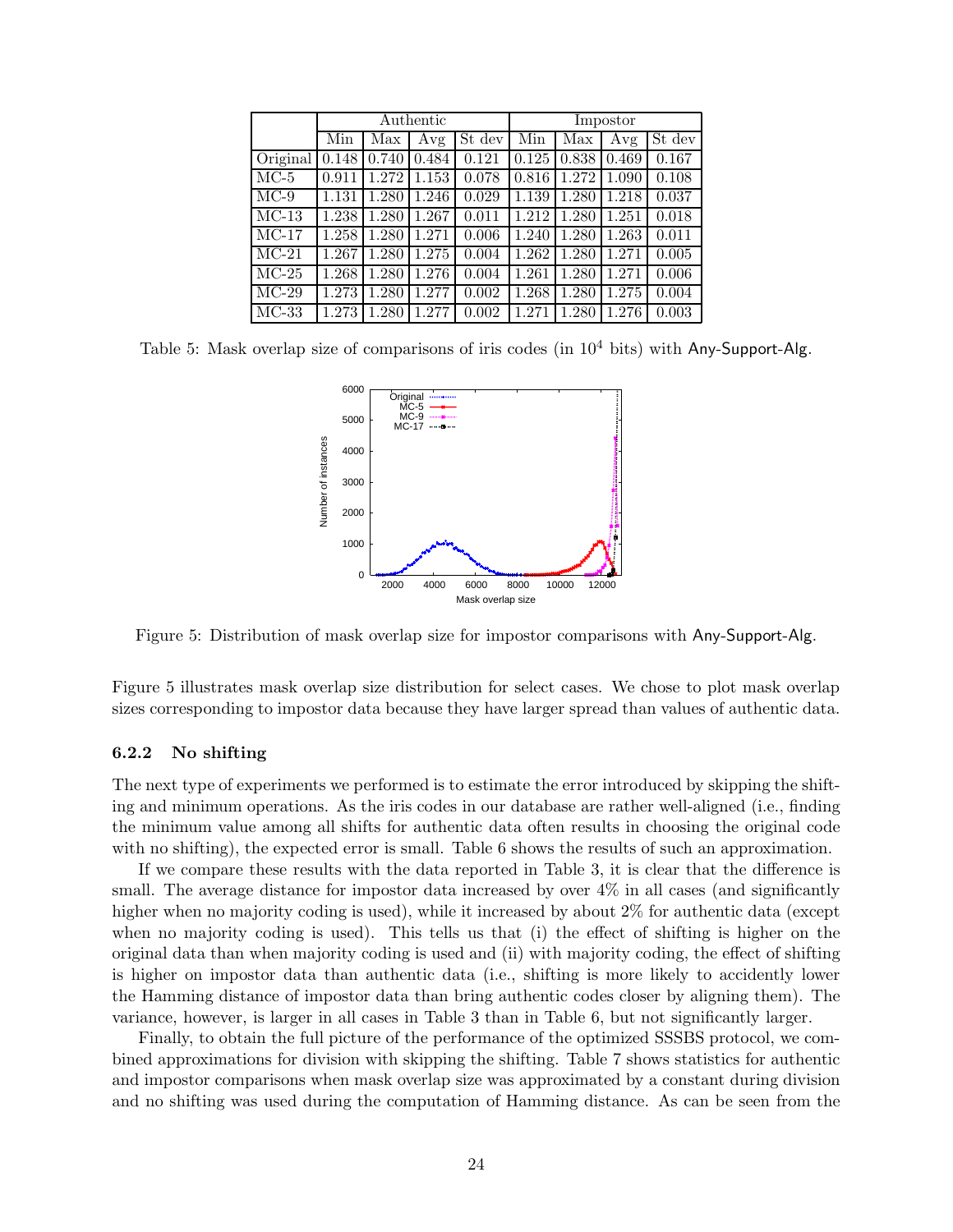|          |       |       | Authentic |        |       |       | Impostor |        | FAR.              | <b>FRR</b> | EER  |
|----------|-------|-------|-----------|--------|-------|-------|----------|--------|-------------------|------------|------|
|          | Min   | Max   | Avg       | St dev | Min   | Max   | Avg      | St dev | $\mathcal{C}_{0}$ | $(\%)$     | $\%$ |
| Original | 0.027 | 0.691 | 0.360     | 0.161  | 0.103 | 0.867 | 0.477    | 0.111  | 19.1              | 45.0       | 33.3 |
| $MC-5$   | 0.121 | 0.584 | 0.332     | 0.099  | 0.253 | 0.720 | 0.473    | 0.060  | 11.2              | 24.6       | 18.8 |
| $MC-9$   | 0.119 | 0.484 | 0.302     | 0.077  | 0.256 | 0.680 | 0.466    | 0.058  | 8.9               | 13.2       | 11.2 |
| $MC-13$  | 0.136 | 0.436 | 0.269     | 0.069  | 0.254 | 0.689 | 0.466    | 0.059  | 5.5               | 6.8        | 6.2  |
| $MC-17$  | 0.108 | 0.453 | 0.238     | 0.066  | 0.267 | 0.696 | 0.467    | 0.060  | 3.2               | 3.6        | 3.5  |
| $MC-21$  | 0.108 | 0.373 | 0.222     | 0.058  | 0.251 | 0.686 | 0.467    | 0.060  | 1.9               | 1.9        | 1.9  |
| $MC-25$  | 0.119 | 0.311 | 0.210     | 0.050  | 0.256 | 0.713 | 0.467    | 0.060  | $1.1\,$           | 0.9        | 1.0  |
| $MC-29$  | 0.104 | 0.318 | 0.198     | 0.050  | 0.265 | 0.657 | 0.468    | 0.060  | 0.8               | 0.6        | 0.7  |
| $MC-33$  | 0.103 | 0.330 | 0.192     | 0.054  | 0.253 | 0.676 | 0.468    | 0.060  | 0.8               | 0.7        | 0.8  |

Table 6: Performance of Any-Support-Alg on authentic and impostor data when no shifting is used during computation of Hamming distance.

|                     | $\rm{Authoric}$ |       |       |        |       |       | Impostor |        | FAR.   | FRR     | <b>EER</b>        |
|---------------------|-----------------|-------|-------|--------|-------|-------|----------|--------|--------|---------|-------------------|
|                     | Min             | Max   | Avg   | St dev | Min   | Max   | Avg      | St dev | $(\%)$ | $(\%)$  | $\mathcal{C}_{0}$ |
| Original            | 0.021           | 0.992 | 0.373 | 0.193  | 0.028 | 1.068 | 0.459    | 0.152  | 24.2   | 54.2    | 40.2              |
| $MC-5$              | 0.108           | 0.620 | 0.343 | 0.106  | 0.192 | 0.805 | 0.490    | 0.068  | 12.6   | 25.7    | 19.9              |
| $MC-9$              | 0.124           | 0.495 | 0.306 | 0.081  | 0.278 | 0.699 | 0.477    | 0.060  | 8.8    | 13.4    | 11.3              |
| $MC-13$             | 0.138           | 0.444 | 0.272 | 0.069  | 0.244 | 0.695 | 0.472    | 0.059  | 5.3    | 6.5     | 5.9               |
| $\overline{MC}$ -17 | 0.109           | 0.453 | 0.240 | 0.067  | 0.275 | 0.681 | 0.470    | 0.059  | 3.1    | 3.6     | 3.4               |
| $MC-21$             | 0.108           | 0.375 | 0.223 | 0.058  | 0.256 | 0.687 | 0.469    | 0.060  | 1.9    | $1.8\,$ | 1.8               |
| $MC-25$             | 0.120           | 0.312 | 0.215 | 0.051  | 0.273 | 0.687 | 0.469    | 0.060  | 1.2    | 1.0     | 1.1               |
| $MC-29$             | 0.105           | 0.319 | 0.200 | 0.051  | 0.267 | 0.690 | 0.468    | 0.059  | 0.8    | 0.7     | 0.7               |
| $MC-33$             | 0.104           | 0.331 | 0.192 | 0.054  | 0.262 | 0.678 | 0.468    | 0.060  | 0.8    | 0.7     | 0.8               |

Table 7: Performance of Any-Support-Alg on authentic and impostor data when no division and no shifting is used during computation of Hamming distance.

table, we obtain that even by applying both of these approximation to the majority codes, the results still significantly outperform the performance of original data (with no majority coding) using the precise computation. When these approximations are used on the original data, however, the performance is very poor (due to the large effect of approximating division and removal of minimum computation on such data). Thus, we conclude that such approximations are feasible not only for the single-server case, but can also be used to significantly reduce the computation cost of the multi-server solution.

#### 6.2.3 Sampling

The purpose of this last section is to gain insights on how reducing the number of bits used in the computation of the Hamming distance reduces the accuracy of the matching. These experiments were run on different values for the sample size  $s < m$ . Given s, during each comparison, a random subset of size s was chosen from the  $m$  bits, while the rest of the computation proceeded unchanged. As an interesting implementation issue, the care must be taken when such a subset is chosen not to interfere with the circular shifts. Our biometric representations are stored as  $20 \times 640$  bit arrays, and we draw  $s/20$  columns at random during each comparison. Doing so does not disrupt the row-wise shifting. Also, since an excessive amount of shifting reduces impostor distance more than authentic, in our experiments the amount of shifting  $c$  was scaled down with the size of the sample set (e.g.,  $c = 2$  for  $s = m/10$  and  $c = 1$  for  $s = m/20$ ).

Table 8 presents the results of applying the sampling technique to iris data with the sample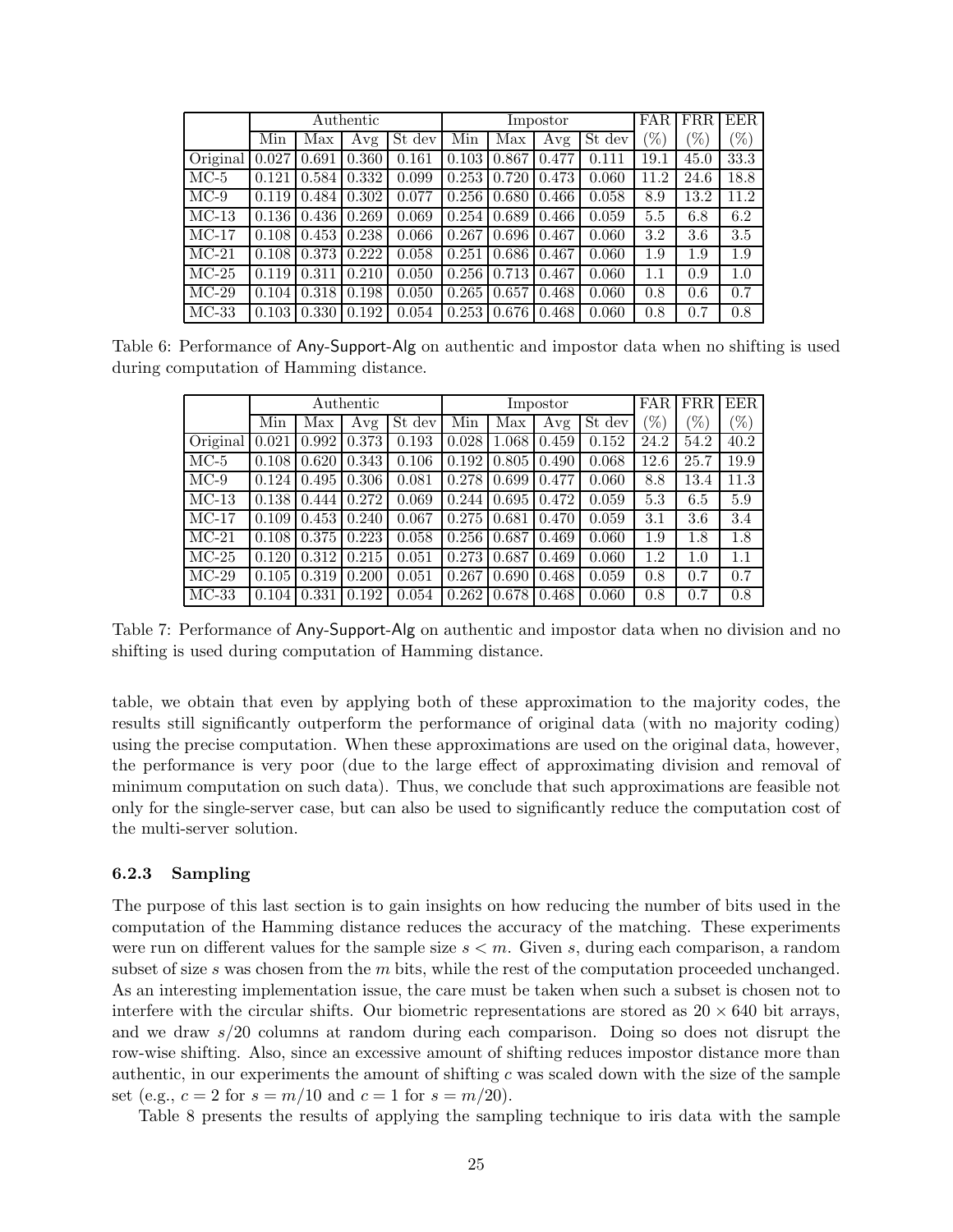|          | Authentic |       |       |        | Impostor |       |       |        | <b>FAR</b>        | FRR     | <b>EER</b> |
|----------|-----------|-------|-------|--------|----------|-------|-------|--------|-------------------|---------|------------|
|          | Min       | Max   | Avg   | St dev | Min      | Max   | Avg   | St dev | $\mathcal{C}_{0}$ | $(\%)$  | $\%$       |
| Original | 0.000     | 0.720 | 0.379 | 0.183  | 0.068    | 0.955 | 0.474 | 0.123  | 18.5              | 53.3    | 37.8       |
| $MC-5$   | 0.101     | 0.591 | 0.339 | 0.108  | 0.150    | 0.777 | 0.471 | 0.069  | 13.9              | 29.8    | 22.8       |
| $MC-9$   | 0.105     | 0.541 | 0.291 | 0.080  | 0.146    | 0.747 | 0.465 | 0.065  | 9.8               | 13.1    | 11.5       |
| $MC-13$  | 0.119     | 0.446 | 0.262 | 0.074  | 0.150    | 0.696 | 0.464 | 0.065  | 6.7               | 7.9     | 7.3        |
| $MC-17$  | 0.085     | 0.350 | 0.228 | 0.061  | 0.159    | 0.681 | 0.463 | 0.066  | 3.4               | 3.1     | 3.2        |
| $MC-21$  | 0.092     | 0.365 | 0.215 | 0.066  | 0.123    | 0.700 | 0.465 | 0.066  | 2.9               | 2.9     | 2.9        |
| $MC-25$  | 0.115     | 0.320 | 0.208 | 0.056  | 0.242    | 0.696 | 0.467 | 0.067  | 1.9               | $1.6\,$ | 1.8        |
| $MC-29$  | 0.104     | 0.296 | 0.192 | 0.054  | 0.262    | 0.695 | 0.469 | 0.066  | 1.2               | 0.9     | 1.0        |
| $MC-33$  | 0.073     | 0.288 | 0.178 | 0.054  | 0.250    | 0.677 | 0.468 | 0.066  | 1.0               | 0.8     | 0.9        |

Table 8: Performance of Any-Support-Alg with the sample size  $s = 260$ .

| Setting                  |                | Optimization type |                                                                                                                                               |  |  |  |  |  |
|--------------------------|----------------|-------------------|-----------------------------------------------------------------------------------------------------------------------------------------------|--|--|--|--|--|
|                          | No division    | No shifting       | Sampling                                                                                                                                      |  |  |  |  |  |
| <b>SSSBS</b>             | required       | 2Tc<br>$i=1$      | $\approx \prod_{r=1}^{210} (1 + \frac{2m}{T+i}) \approx {\binom{2m+T(2c+1)}{T(2c+1)}} / {\binom{2\alpha m+\alpha T(2c'+1)}{\alpha T(2c'+1)}}$ |  |  |  |  |  |
| <b>MSSBS</b>             | $\approx$ 1    | $\approx 2c+1$    | $\approx \frac{2c+1}{2c'+1} \frac{\log(mh)}{\log(\alpha m h)}$                                                                                |  |  |  |  |  |
| Conventional computation | $\approx 1.25$ | $\approx 2c+1$    | $\approx \frac{1}{2}(2c+1)/(2c'+1)$                                                                                                           |  |  |  |  |  |

Table 9: Performance improvement, as compared to the full computation, of the solution in different settings when approximation techniques are used.

size of 2% of the original bitlength  $m, s = 260$ . As the data suggest, while the original biometric templates were significantly affected by this approximations, the templates computed using majority coding still exhibited a very stable behavior. To evaluate the overhead of the two-stage search process described in Section 5, we experimentally obtain the overlap of the authentic and impostor distributions as the percent of impostor comparisons that fall below the maximum value of authentic Hamming distances. The table below shows such numbers for different values of the sample set s using majority codes with good performance.

| Sample size | $MC-21$  | $MC-25$  | $MC-29$  | MC-33    |
|-------------|----------|----------|----------|----------|
| $s = 12800$ | $2.01\%$ | $1.36\%$ | $0.28\%$ | $0.36\%$ |
| $s = 640$   | $7.00\%$ | $1.50\%$ | $1.20\%$ | $0.18\%$ |
| $s = 260$   | $6.50\%$ | $1.26\%$ | $0.50\%$ | $0.48\%$ |

Given the above, it is clear that a small sample size can be used to filter out a great majority of false matches, after which a rigorous comparison can be conducted on the remaining records. This would result in significant computational savings of the SSSBS protocol and noticeable computational savings of the MSSBS protocol.

### 6.3 Performance summary of approximations

To determine the effect of the proposed approximation techniques on the system, we evaluate their impact on both the accuracy of biometric matching and performance of the computation in different settings. Table 9 lists multiplicative speedup factors by which performance improves in SSSBS and MSSBS protocols as well as with conventional computation (no security) for each approximation as compared to the full computation in the respective setting. In the table, we use  $\approx \binom{2m+T(2c+1)}{T(2c+1)}$ for regular SSSBS computation (with no division), since the amount of computation is determined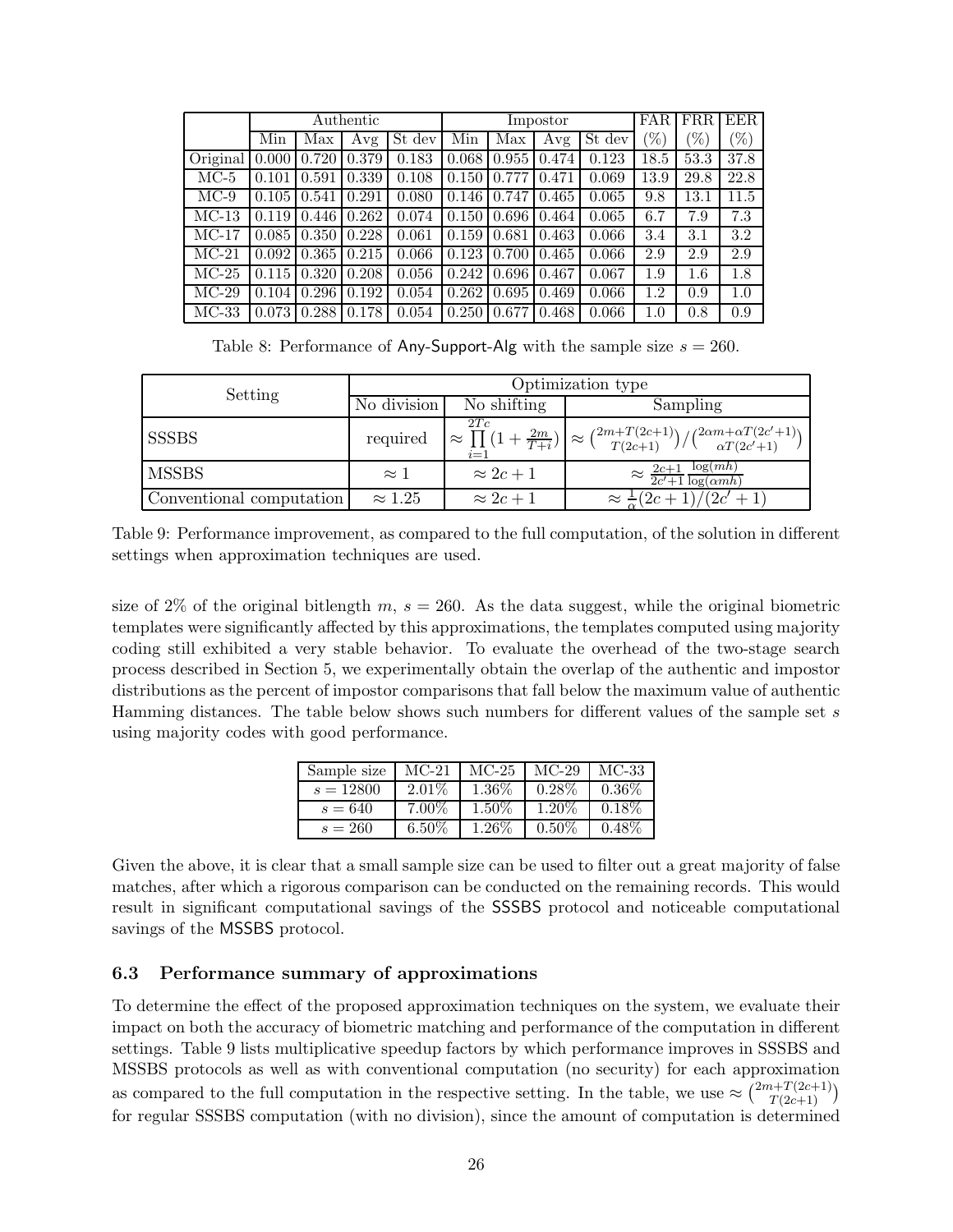by the vector sizes. The computation becomes  $\approx \binom{2m+1}{T}$  $\binom{n+T}{T}$  and  $\approx \binom{2\alpha m + \alpha T(2c'+1)}{\alpha T(2c'+1)}$  $\frac{n+\alpha}{\alpha T(2c'+1)}$  for no shifting and sampling, respectively, where  $\alpha = s/m$  is the fraction of the biometric being sampled and  $c' < c$ (e.g., we used  $c' = 4\alpha c$  for some of the experiments). The computational speedup for SSSBS is enormous for both no shifting and sampling approximations for typical values of  $m$ ,  $T$ , and  $c$ .

In MSSBS, the overhead is dominated by interactive operations. Then since we replace the division operation by a multiplication, it has cost 1, and its removal has minimal effect on the overall performance. In case of no shifting, on the other hand, the work is reduced by a factor  $\approx 2c+1$  and for the same reason the work is reduced by the factor  $\approx (2c+1)/(2c'+1)$  for sampling. Note that using only  $\alpha$  fraction of the biometric for sampling affects mostly local (rather than interactive) computation, but since the biometric size effects the length of values used in interactive operations, we obtain the additional speedup factor of  $\log(mh)/\log(\alpha m h)$  when sampling is used, where h denotes the desired precision for the threshold T.

The last setting corresponds to computation on a conventional architecture with no cryptographic techniques. In this case, the computation is dominated by the number of operations linear in  $m(2c+1)$  for the original formula. That is, with a conventional architecture, the computation is the fastest when each  $X_i$ ,  $Y_i$ ,  $M(X_i)$ , and  $M(Y_i)$  are stored as separate variables. In this case computing a single  $D(X, Y)$  involves 4m operations and computing each  $M(X, Y)$  involves additional m operations. This allows us to achieve the speedup factors listed in Table 9 for all three approximation types.

To summarize, we obtain that in all cases except when skipping division from the computation in the MSSBS case the computational speedup is substantial. The accuracy of biometric matching, on the other hand, has minimal degradation with majority encoding when this approximations are introduced. In particular, the accuracy of the baseline full computation is given in Table 3, while the cases of no shifting, no shifting and no division, and 2% sampling are given in Tables 6, 7, and 8, respectively. Note that Table 7 combines no shifting with no division to show the worst-case scenario when two approximations are combined together. As can be seen from the tables, the largest increase in EER from all possible cases is by 2.7% in case of using only 2% of a biometric template, and the average increase across all cases is 0.6%.

# 7 Comparison with Prior Work

A lot of relevant literature is cited throughout this work, and in this section we compare our result with other related publications. We would like to note that prior work does not allow one to perform all of the computation realized in this work. In particular, outsourcing the computation to a single server is a very challenging task, and even the use of a very recent and powerful notion of predicate encryption utilized in this work provides only a limited solution to the problem. Other techniques from secure multi-party computation such as general Boolean circuit evaluation and customized privacy-preserving protocols are interactive and require knowledge of inputs. Literature on secure computation outsourcing (see, e.g.,  $[63, 57, 18, 7, 59, 51, 53, 39, 50, 33]$ ) is mostly concerned with outsourcing modular exponentiations, which are normally the most computation-expensive part of a cryptographic scheme. The goal of this work, on the other hand, is to use (untrusted) servers for the entire computation, which is not based on modular exponentiations. Other results related to secure computational outsourcing [37, 4, 3, 9] do not treat biometric computations or operations used in such computations. The only publication that treats secure outsourcing of biometric computations is the recent work [11], which is primarily concerned with verifying the results of computation returned by (untrusted) computational servers rather securing it. It also considers only standard distance metrics instead of the exact computations used in biometric comparisons.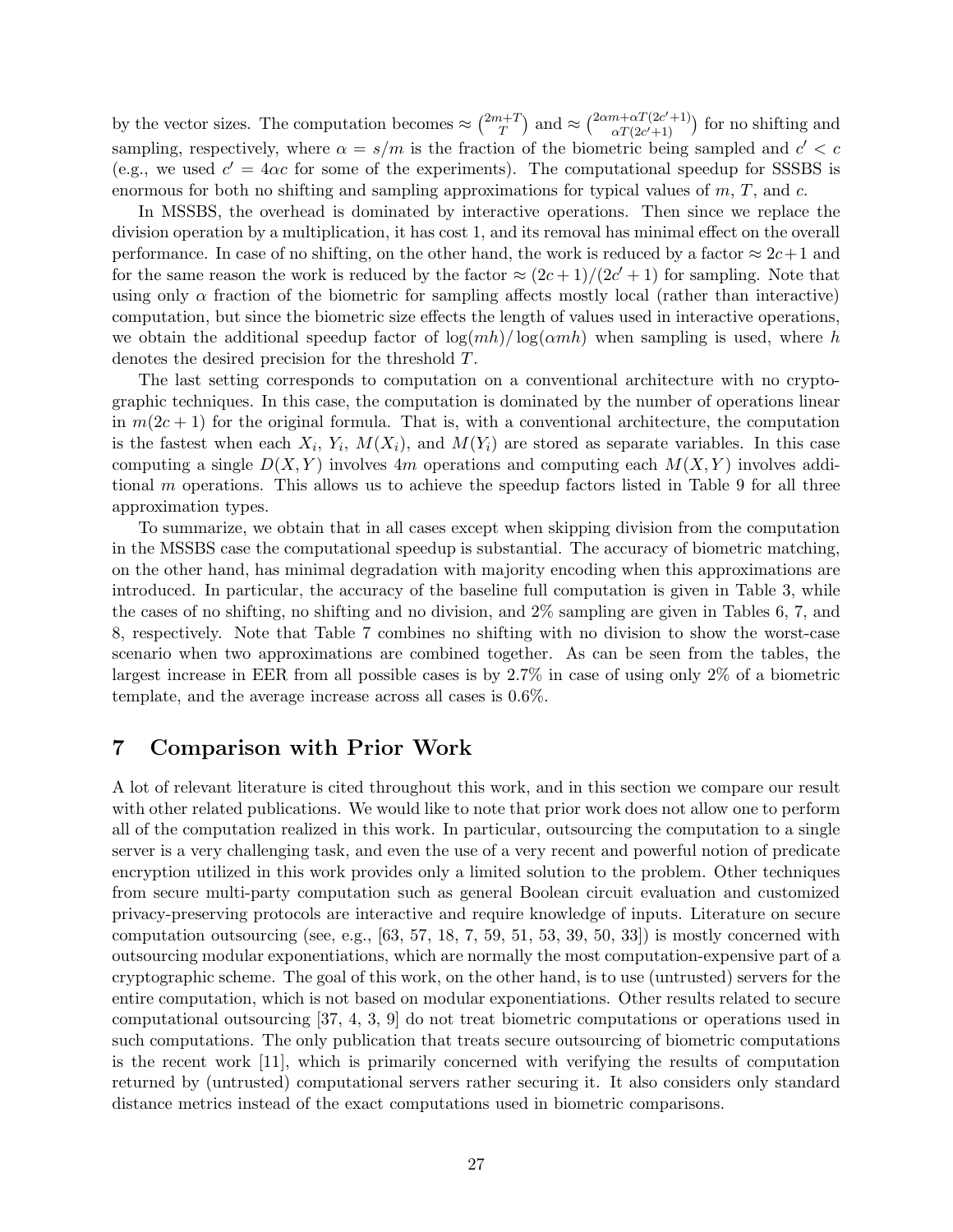Our multiple-server setting is closer to the traditional secure multi-party computation setting, with the exception that no inputs are known to any single participant (which might render some tools inapplicable). While general Boolean circuits can theoretically be built to evaluate any function in a secure manner, their performance is particularly poor when dealing with large volumes of data and would incur several orders of magnitude larger overheads on the client and database owner than in our protocol.<sup>10</sup> Additionally, other custom privacy-preserving tools cannot be readily adapted to perform the required computation. In particular, solutions for computing the hamming distance [37, 15] do not extend to the computation used in iris matching, set intersection protocols [42, 58] do not achieve the functionality we seek and are not composable (i.e., cannot be used as a sub-protocol). We build our solution on general tools with attractive characteristics, i.e., secret sharing is more suitable in this context than secure computation techniques based on homomorphic encryption due to the small size of the numbers we manipulate and the computational overhead associated with public-key cryptography. Finally, literature on searches on encrypted data (see, e.g., [12, 71] among many others) treats exact, wildcard, or range matching and cannot support the computation used in iris comparisons (predicate encryption used here is conceptually close to such schemes).

In parallel with this work, secure two-party protocols for comparing certain biometric have been developed [38, 69, 65, 5, 10]. The results include comparison of faces [38, 69, 65], a special type fingerprint representation called FingerCode [5, 10], and iris codes [10]. All of these publications are designed to work in a two-party setting that differs from the setting of this work: in a two-party setup, each party has access to its biometric(s) in the clear, and the parties run a secure two-party protocol to compare their respective data. They utilize different techniques from those employed in our work and certain cases and rely on access to the data in the clear form that can aid efficiency and/or functionality.

# 8 Conclusions

This work motivates the problem of secure computation (or outsourcing) of biometric matching when neither the database nor the biometric value being searched for is available in the clear to the server. We introduce first solutions to the problem for iris codes, where we distinguish between a single-server solution, SSSBS, and a multiple-server solution, MSSBS. Our results show that (i) a close approximation of the necessary computation is possible in the non-interactive single-server case; and (ii) the exact secure computation can be carried out more efficiently in the setting of multiple servers. We also introduce majority coding algorithms for iris codes and implement them using a sample iris database, which noticeably widens the gap between distributions of authentic and impostor data. Finally, we study various types of approximation techniques and achieve favorable results.

As this is the first work in this direction, many interesting problems remain. For example, other types of approximation algorithms beyond simple sampling are worth exploring. This work concentrated on iris codes, but many other types of biometric data remain. Finally, it would be desirable to conduct the experimentations performed in this work on other data sets to confirm the findings of this work and further explore the effect of applying different majority algorithms to biometric data.

 $^{10}$ In addition, any computation that uses division might be infeasible to carry out by such means. For example, [8] reports that building a Boolean circuit for division using existing tools such as Fairplay [62] already requires resources beyond an ordinary workstation in the two-party setting, while this work is concerned with more involved multi-party setup.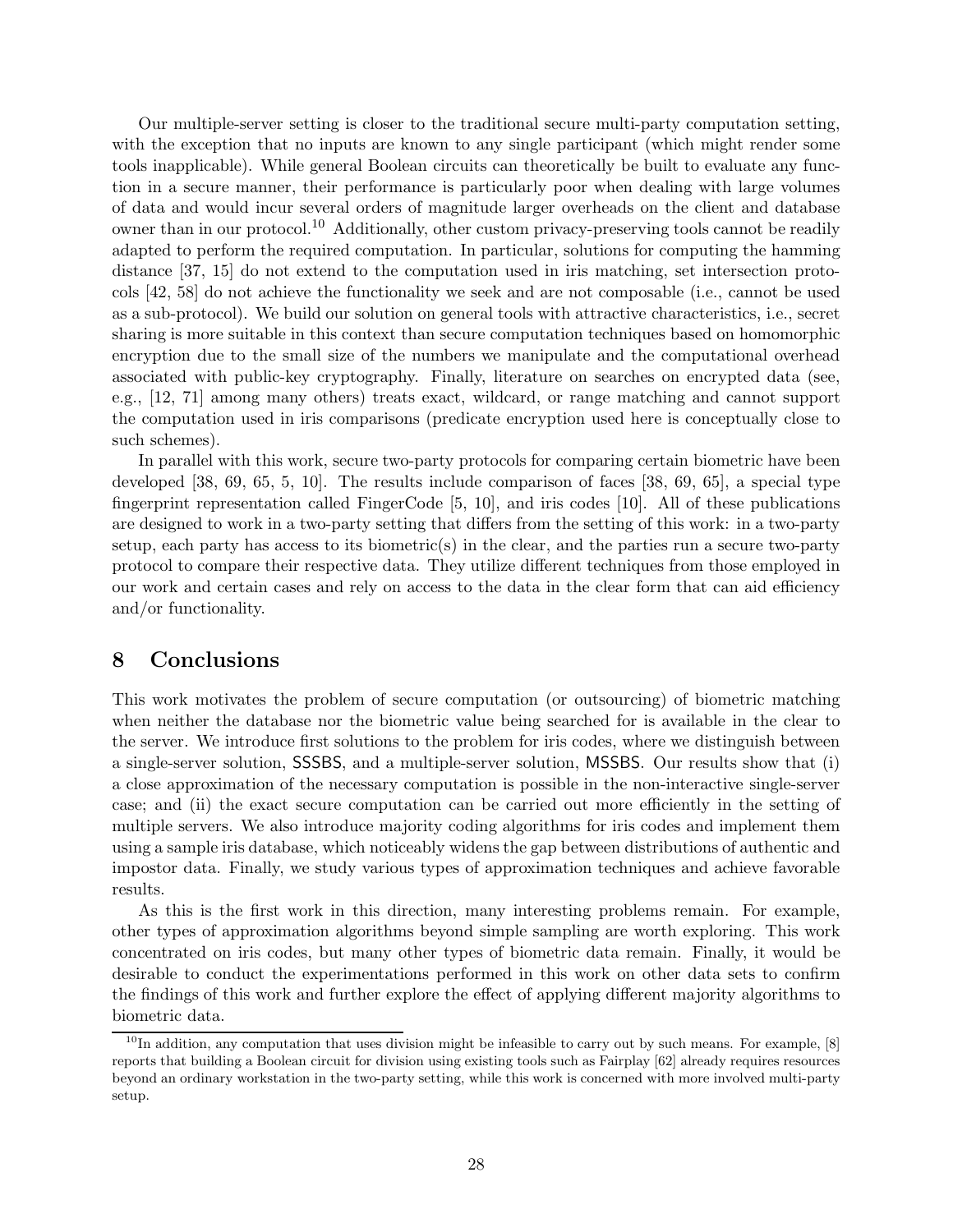# 9 Acknowledgments

This work benefited from useful discussion with Keith Frikken at its early stages. We also would like to acknowledge the help of Patrick Flynn, Tanya Peters, and Karen Hollingsworth with conducting our experiments on biometric data, and anonymous reviewers for their valuable feedback. This work was partially supported by the grant FA9550-09-1-0223 from the Air Force Office of Scientific Research.

# References

- [1] Sharemind. http://sharemind.cyber.ee/.
- [2] M. Abadi, J. Feigenbaum, and J. Killian. On hiding information from an oracle. *Journal of Computer and System Sciences*, 39:21–50, 1989.
- [3] M. Atallah and J. Li. Secure outsourcing of sequence comparisons. *International Journal of Information Security*, 4(4):277–287, 2005.
- [4] M. Atallah, K. Pantazopoulos, J. Rice, and E. Spafford. Secure outsourcing of scientific computations. *Advances in Computers*, 54(6):215–272, 2001.
- [5] M. Barni, T. Bianchi, D. Catalano, M. Di Raimondo, R. Labati, P. Failla, D. Fiore, R. Lazzeretti, V. Piuri, F. Scotti, and A. Piva. Privacy-preserving fingercode authentication. In *ACM Workshop on Multimedia and Security (MM&Sec)*, pages 231–240, 2010.
- [6] Z. Beerliová-Trubíniová and M. Hirt. Perfectly-secure MPC with linear communication complexity. In *Theory of Cryptography Conference (TCC)*, pages 213–230, 2008.
- [7] P. Beguin and J. J. Quisquater. Fast server-aided RSA signatures secure against active attacks. In *Advances in Cryptology – CRYPTO*, pages 57–69, 1995.
- [8] M. Blanton. Empirical evaluation of secure two-party computation models. CERIAS Technical Report TR 2005–58, Purdue University, 2005.
- [9] M. Blanton and M. Aliasgari. Secure outsourcing of DNA searching via finite automata. In *Conference on Data and Applications Security (DBSec)*, pages 49–64, 2010.
- [10] M. Blanton and P. Gasti. Secure and efficient protocols for iris and fingerprint identification. In *European Symposium on Research in Computer Security (ESORICS)*, pages 190–209, 2011.
- [11] M. Blanton, Y. Zhang, and K. Frikken. Secure and verifiable outsourcing of large-scale biometric computations. In *IEEE International Conference on Information Privacy, Security, Risk and Trust (PASSAT)*, pages 1185–1191, 2011.
- [12] D. Boneh and B. Waters. Conjunctive, subset, and range queries on encrypted data. In *Theory of Cryptography Conference (TCC)*, volume 4392 of *LNCS*, pages 535–554, 2007.
- [13] X. Boyen. Reusable cryptographic fuzzy extractors. In *ACM Conference on Computer and Communications Security (CCS)*, pages 82–91, 2004.
- [14] X. Boyen, Y. Dodis, J. Katz, R. Ostrovsky, and A. Smith. Secure remote authentication using biometric data. In *Advances in Cryptology – EUROCRYPT*, volume 3493 of *LNCS*, pages 147–163, 2005.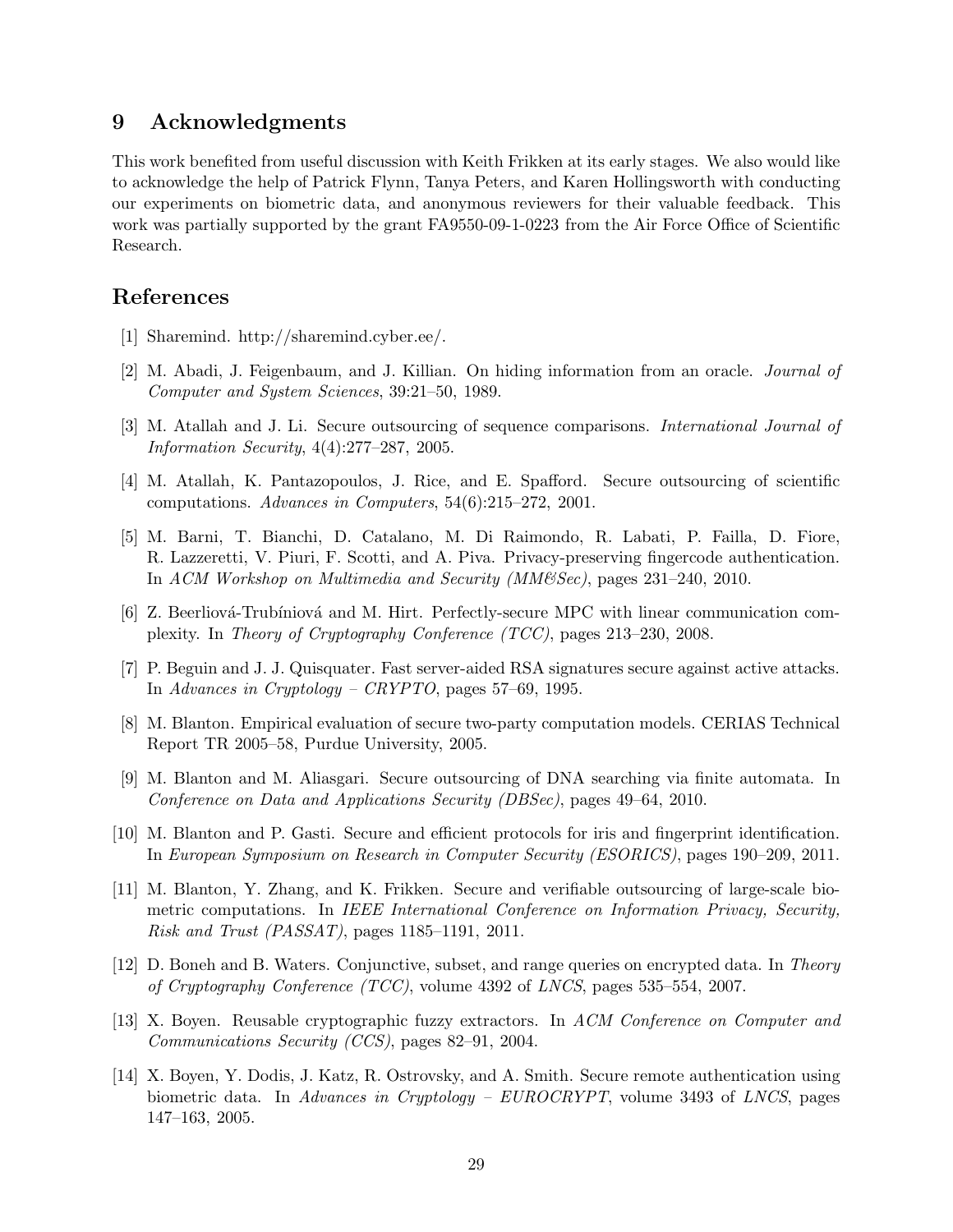- [15] J. Bringer, H. Chabanne, D. Pointcheval, and Q. Tang. Extended private information retrieval and its application in biometrics authentications. In *Cryptology and Network Security*, volume 4856 of *LNCS*, pages 175–193, 2007.
- [16] H. Bui, M. Kelly, C. Lyon, M. Pasquier, D. Thomas, P. Flynn, and D. Thain. Experience with BXGrid: A data repository and computing grid for biometrics research. *Journal of Cluster Computing*, 12(4):373–386, 2009.
- [17] M. Burkhart, M. Strasser, D. Many, and X. Dimitropoulos. SEPIA: Privacy-preserving aggregation of multi-domain network events and statistics. In *USENIX Security Symposium*, pages 223–240, 2010.
- [18] J. Burns and C. Mitchell. Parameter selection for server-aded RSA computation schemes. *IEEE Transactions on Computers*, 43(2):163–174, 1994.
- [19] R. Canetti. Security and composition of multiparty cryptographic protocols. *Journal of Cryptology*, 13(1):143–202, 2000.
- [20] O. Catrina and S. de Hoogh. Improved primitives for secure multi-party integer computation. In *Security in Communication Networks (SCN)*, pages 182–199, 2010.
- [21] E.-C. Chang and Q. Li. Small secure sketch for point-set difference. Cryptology ePrint Archive Report 2005/145, 2005.
- [22] E.-C. Chang and Q. Li. Hiding secret points amidst chaff. In *Advances in Cryptology – EUROCRYPT*, volume 4004 of *LNCS*, pages 59–72, 2006.
- [23] R. Cramer, I. Damgård, S. Dziembowski, M. Hirt, and T. Rabin. Efficient multiparty computations secure against an adaptive adversary. In *Advances in Cryptology – EUROCRYPT*, pages 311–326, 1999.
- [24] R. Cramer, I. Damgård, and Y. Ishai. Share conversion, pseudorandom secret-sharing and applications to secure computation. In *Theory of Cryptography Conference (TCC)*, pages 342–362, 2005.
- [25] R. Cramer, I. Damgård, and U. Maurer. General secure multi-party computation from any linear secret-sharing scheme. In *Advances in Cryptology – EUROCRYPT*, pages 316–334, 2000.
- [26] I. Damgård, M. Fitzi, E. Kiltz, J. Nielsen, and T. Toft. Unconditionally secure constantrounds multi-party computation for equality, comparison, bits and exponentiation. In *Theory of Cryptography Conference (TCC)*, volume 3876 of *LNCS*, pages 285–304, 2006.
- [27] I. Damgård, M. Geisler, M. Krøigaard, and J. Nielsen. Asynchronous multiparty computation: Theory and implementation. In *Public Key Cryptography (PKC)*, pages 160–179, 2009.
- [28] I. Damgård, Y. Ishai, and M. Krøigaard. Perfectly secure multiparty computation and the computational overhead of cryptography. In *Advances in Cryptology – EUROCRYPT*, pages 445–465, 2010.
- [29] I. Damgård, Y. Ishai, M. Krøigaard, J. Nielsen, and A. Smith. Scalable multiparty computation with nearly optimal work and resilience. In *Advances in Cryptology – CRYPTO*, pages 241–261, 2008.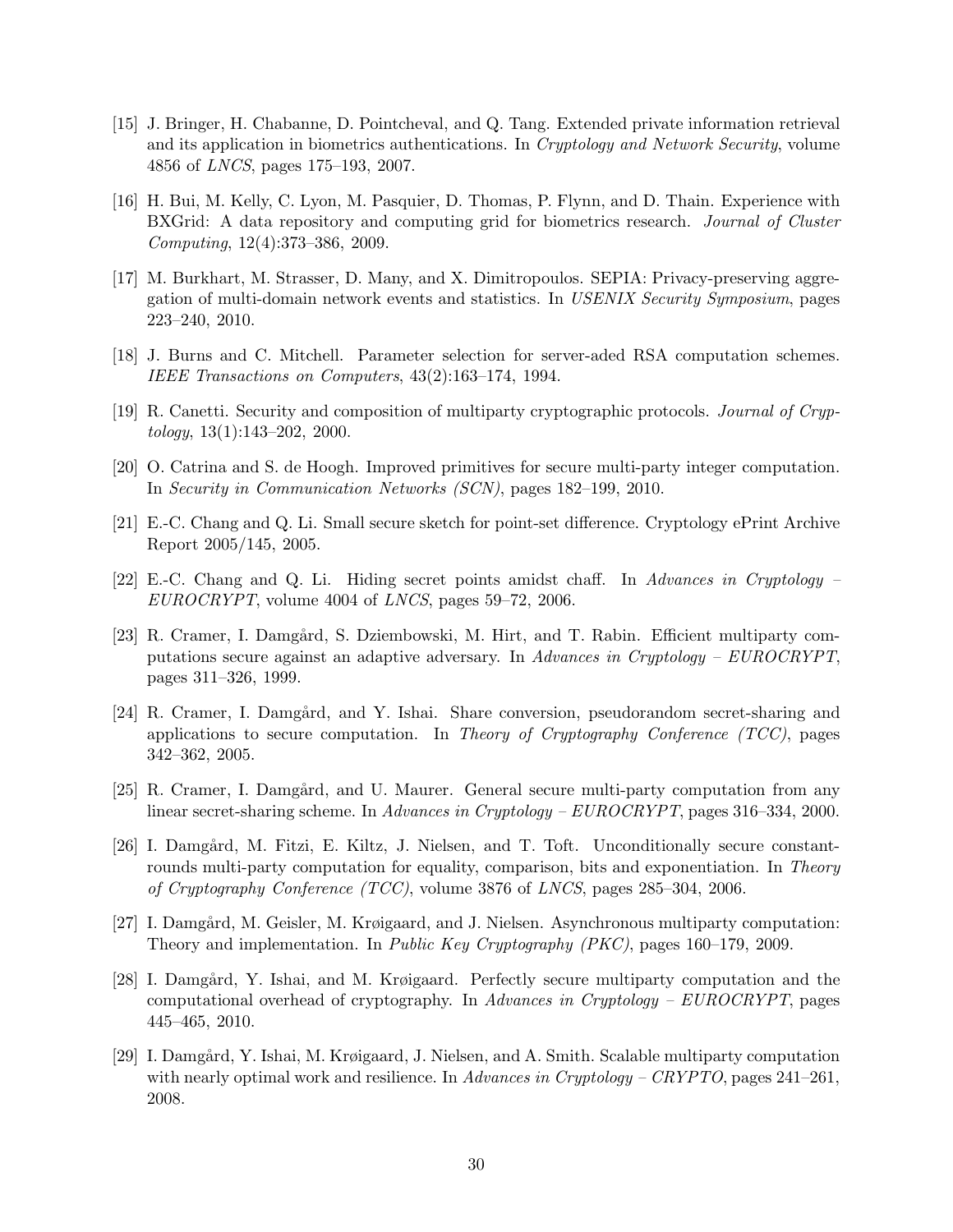- [30] I. Damgård and R. Thorbek. Non-interactive proofs for integer multiplication. In *Advances in Cryptology – EUROCRYPT*, pages 412–429, 2007.
- [31] J. Daugman. How iris recognition works. *IEEE Transactions on Circuits and Systems for Video Technology*, 14(1):21–30, 2004.
- [32] G. Davida, Y. Frankel, and B. Matt. On enabling secure applications through off-line biometric identification. In *IEEE Symposium on Security and Privacy*, pages 148–157, 1998.
- [33] M. Dijk, D. Clarke, B. Gassend, G. Suh, and S. Devadas. Speeding up exponentiation using an untrusted computational resource. *Designs, Codes, and Cryptography*, 39(2):253–273, 2006.
- [34] Y. Dodis, R. Ostrovsky, L. Reyzin, and A. Smith. Fuzzy extractors: How to generate strong keys from biometrics and other noisy data. *SIAM Journal of Computing*, 38(1):97–139, 2008.
- [35] Y. Dodis, L. Reyzin, and A. Smith. Fuzzy extractors: How to generate strong keys from biometrics and other noisy data. In *Advances in Cryptology – EUROCRYPT*, volume 3027 of *LNCS*, pages 523–540, 2004.
- [36] Y. Dodis and A. Smith. Correcting errors without leaking partial information. In *ACM Symposium on Theory of Computing (STOC)*, pages 654–663, 2005.
- [37] W. Du and M. Atallah. *Protocols for secure remote database access with approximate matching*, chapter 6. Kluwer Academic Publishers, 2001.
- [38] Z. Erkin, M. Franz, J. Guajardo, S. Katzenbeisser, I. Lagendijk, and T. Toft. Privacypreserving face recognition. In *Privacy Enchancing Technologies Symposium (PETS)*, pages 235–253, 2009.
- [39] A.-M. Ernvall and K. Nyberg. On server-aided computation for RSA protocols with private key splitting. In *Nordsec*, 2003.
- [40] J. Feigenbaum, Y. Ishai, T. Malkin, K. Nissim, M. Strauss, and R. Wright. Secure multiparty computation of approximations. In *International Colloquium on Automata, Languages and Programming (ICALP)*, pages 927–938, 2001.
- [41] J. Feigenbaum, Y. Ishai, T. Malkin, K. Nissim, M. Strauss, and R. Wright. Secure multiparty computation of approximations. *ACM Transactions on Algorithms*, 2(3):435–472, 2006.
- [42] M. Freedman, K. Nissim, and B. Pinkas. Efficient private matching and set intersection. In *Advances in Cryptology – EUROCRYPT*, volume 3027 of *LNCS*, pages 1–19, 2004.
- [43] J. Garay, B. Shoenmakers, and J. Villegas. Practical and secure solutions for integer comparison. In *Conference on Theory and Practice of Public Key Cryptography (PKC)*, pages 330–342, 2007.
- [44] M. Geisler. *Cryptographic Protocols: Theory and Implementation*. PhD thesis, Aarhus University, February 2010. Available from https://bitbucket.org/mg/dissertation/downloads/.
- [45] R. Gennaro, M. Rabin, and T. Rabin. Simplified VSS and fast-track multiparty computations with applications to threshold cryptography. In *ACM Symposium on Principles of Distributed Computing (PODC)*, pages 101–111, 1998.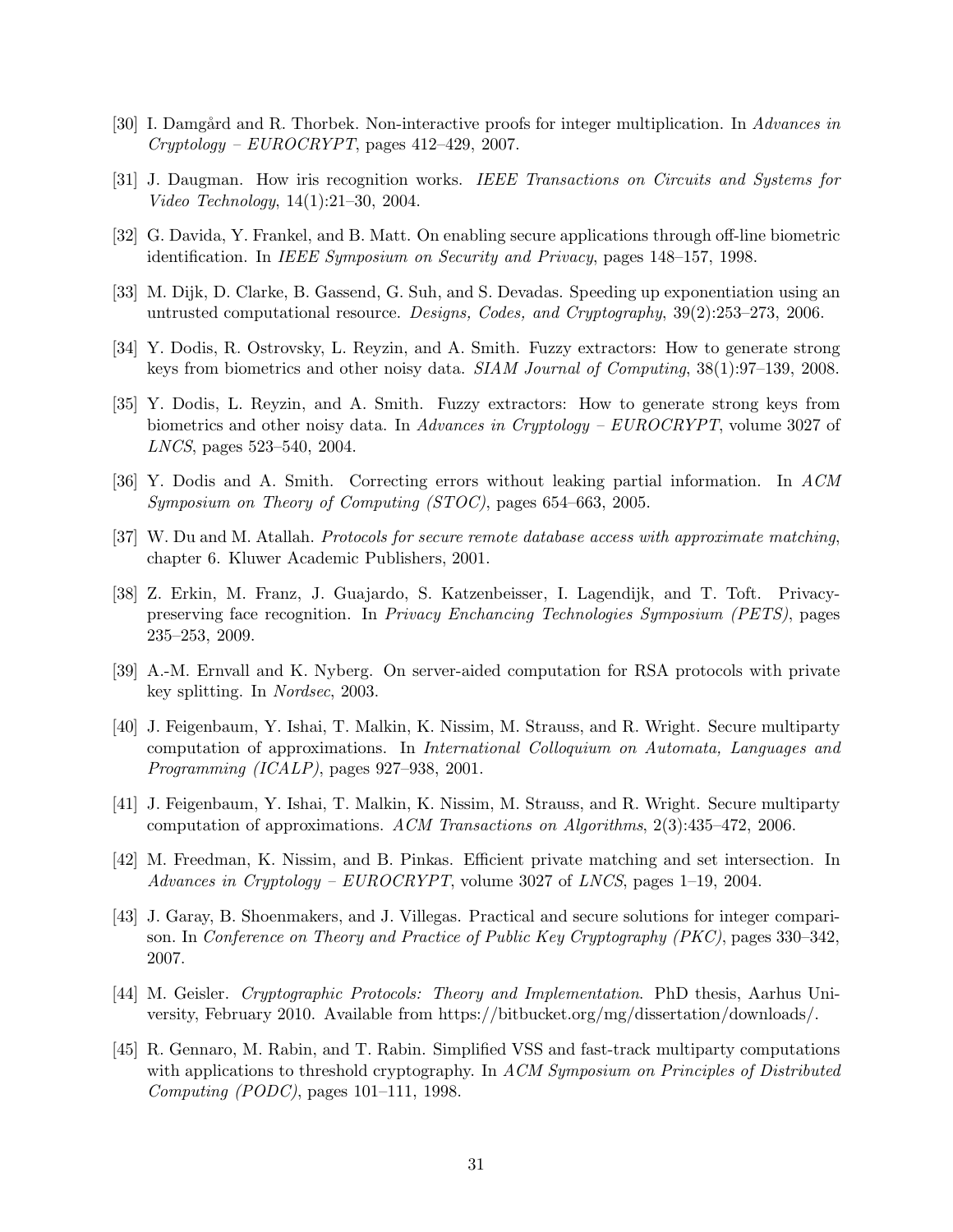- [46] B. Goethals, S. Laur, H. Lipmaa, and T. Mielikainen. On private scalar product computation for privacy-preserving data mining. In *International Conference on Information Security and Cryptology (ICISC)*, volume 3506 of *LNCS*, pages 104–120, 2004.
- [47] O. Goldreich, S. Micali, and A. Wigderson. How to play any mental game. In *ACM Symposium on Theory of Computing (STOC)*, pages 218–229, 1987.
- [48] M. Hirt and U. Maurer. Robustness for free in unconditional multi-party computation. In *Advances in Cryptology – CRYPTO*, pages 101–118, 2001.
- [49] M. Hirt and J. Nielsen. Robust multiparty computation with linear communication complexity. In *Advances in Cryptology – CRYPTO*, pages 463–482, 2006.
- [50] S. Hohenberger and A. Lysyanskaya. How to securely outsource cryptographic computations. In *Thory of Cryptography Conference (TCC)*, volume 3378 of *LNCS*, pages 264–282, 2005.
- [51] S.-M. Hong, J.-B. Shin, H. Lee-Kwang, and H. Yoon. A new approach to server-aided secret computation. In *Informaiton Security and Cryptology (ISC)*, pages 33–45, 1998.
- [52] P. Indyk and D. Woodruff. Polylogarithmic private approximations and efficient matching. In *Theory of Cryptography Conference (TCC)*, volume 3876 of *LNCS*, pages 245–264, 2006.
- [53] M. Jakobsson and S. Wetzel. Secure server-aided signature generation. In *International Workshop on Practice and Theory of Public Key Cryptography (PKC)*, pages 383–401, 2001.
- [54] A. Juels and M. Sudan. A fuzzy vault scheme. In *International Symposium on Information Theory*, 2002.
- [55] A. Juels and M. Wattenberg. A fuzzy commitment scheme. In *ACM Conference on Computer and Communications Security (CCS)*, pages 28–36, 1999.
- [56] J. Katz, A. Sahai, and B. Waters. Predicate encryption supporting disjunctions, polynomial equations, and inner products. In *Advances in Cryptology – EUROCRYPT*, volume 4965 of *LNCS*, pages 146–162, 2008.
- [57] S. Kawamura and A. Shimbo. Fast server-aided secret computation protocols for modular exponentiation. *IEEE Journal on Selected Areas in Communications*, 11(5):778–784, 1993.
- [58] L. Kissner and D. Song. Privacy-preserving set operations. In *Advances in Cryptology – CRYPTO*, volume 3621 of *LNCS*, pages 241–257, 2005.
- [59] C. Lim and P. Lee. Security and performance of server-aided RSA computation protocols. In *Advances in Cryptology – CRYPTO*, pages 70–83, 1995.
- [60] Y. Lindell and B. Pinkas. Privacy-preserving data mining. *Journal of Cryptology*, 15(3):177– 206, 2002.
- [61] J. Linnartz and P. Tuyls. New shielding functions to enhance privacy and prevent misuse of biometric templates. In *International Conference on Audio and Video Based Biometric Person Authentication*, June 2003.
- [62] D. Malkhi, N. Nisan, B. Pinkas, and Y. Sella. Fairplay A secure two-party computation system. In *USENIX Security Symposium*, pages 287–302, 2004.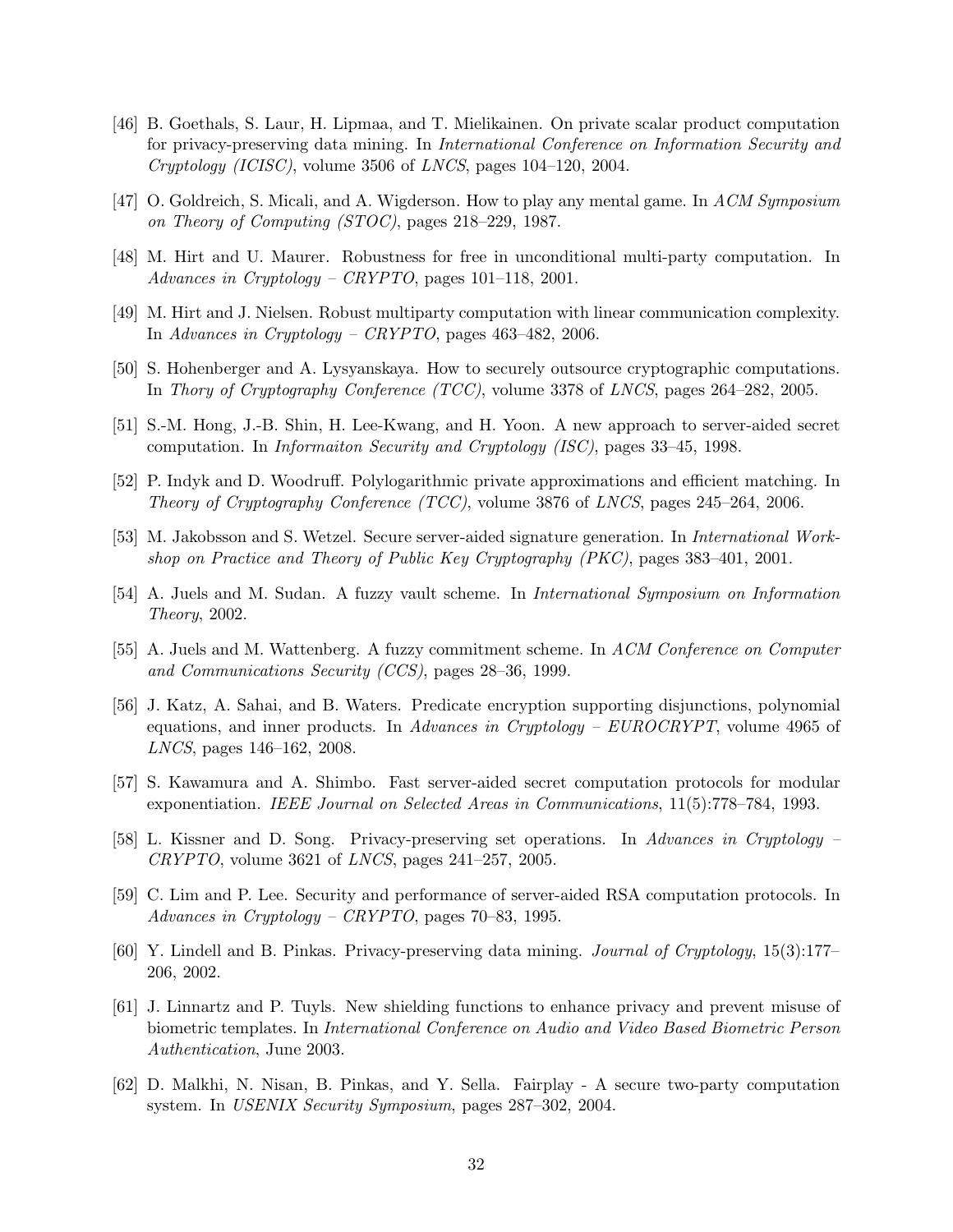- [63] T. Matsumoto, K. Kato, and H. Imai. Speeding up secret computations with insecure auxiliary devices. In *Advances in Cryptology – CRYPTO*, pages 497–506, 1988.
- [64] T. Nishide and K. Ohta. Multiparty computation for interval, equality, and comparison without bit decomposition protocol. In *Conference on Theory and Practice of Public Key Cryptography (PKC)*, pages 343–360, 2007.
- [65] M. Osadchy, B. Pinkas, A. Jarrous, and B. Moskovich. SCiFI A system for secure face identification. In *IEEE Symposium on Security and Privacy*, pages 239–254, 2010.
- [66] K. Peng and F. Bao. Achieving high efficiency in membership proof without compromising or weakening any security property. In *IEEE International Conference on Computer and Information Technology*, pages 1044–1049, 2010.
- [67] K. Peng and F. Bao. An efficient range proof scheme. In *IEEE International Conference on Information Privacy, Security, Risk and Trust (PASSAT)*, pages 826–833, 2010.
- [68] N. Ratha, J. Connell, and R. Bolle. Enhancing security and privacy in biometrics-based authentication systems. *IBM Systems Journal*, 40(3), 2001.
- [69] A.-R. Sadeghi, T. Schneider, and I. Wehrenberg. Efficient privacy-preserving face recognition. In *International Conference on Information Security and Cryptology (ICISC)*, 2009.
- [70] E. Shen, E. Shi, and B. Waters. Predicate privacy in encryption systems. In *Theory of Cryptography Conference (TCC)*, volume 5444 of *LNCS*, pages 457–473, 2009.
- [71] E. Shi, J. Bethencourt, H. Chan, D. Song, and A. Perrig. Multi-dimensional range query over encrypted data. In *IEEE Security and Privacy Symposium*, pages 350–364, 2007.
- [72] S. Tillich and J. Großschädl. VLSI implementation of a functional unit to accelerate ECC and AES on 32-bit processors. In *Arithmetic of Finite Fields*, volume 4547 of *LNCS*, pages 40–54, 2007.
- [73] P. Tuyls, A. Akkermans, T. Kevenaar, G.-J. Schrijen, A. Bazen, and G. Veldhuis. Practical biometric authentication with template protection. In *Audio- and Video-Based Biometric Person Authentication (AVBPA)*, volume 3546 of *LNCS*, pages 436–446, 2005.
- [74] J. Vaidya and C. Clifton. Privacy-preserving k-means clustering over vertically partitioned data. In *ACM SIGKDD International Conference on Knowledge Discovery and Data Mining*, pages 206–215, 2003.
- [75] J. Vaidya, M. Kantarcioglu, and C. Clifton. Privacy-preserving naive bayes classification. *VLDB Journal*, 17(4):879–898, 2008.
- [76] E. Verbitskiy, P. Tuyls, D. Denteneer, and J. Linnartz. Reliable biometric authentication with privacy protection. In *Benelux W.I.C. Symposium on Information Theory*, pages 125–131, May 2003.
- [77] R. Wright and Z. Yang. Privacy-preserving Bayesian network structure computation on distributed heterogeneous data. In *ACM SIGKDD International Conference on Knowledge Discovery and Data Mining*, pages 713–718, 2004.
- [78] A. Yao. Protocols for secure computations. In *IEEE Symposium on Foundations of Computer Science (FOCS)*, pages 160–164, 1982.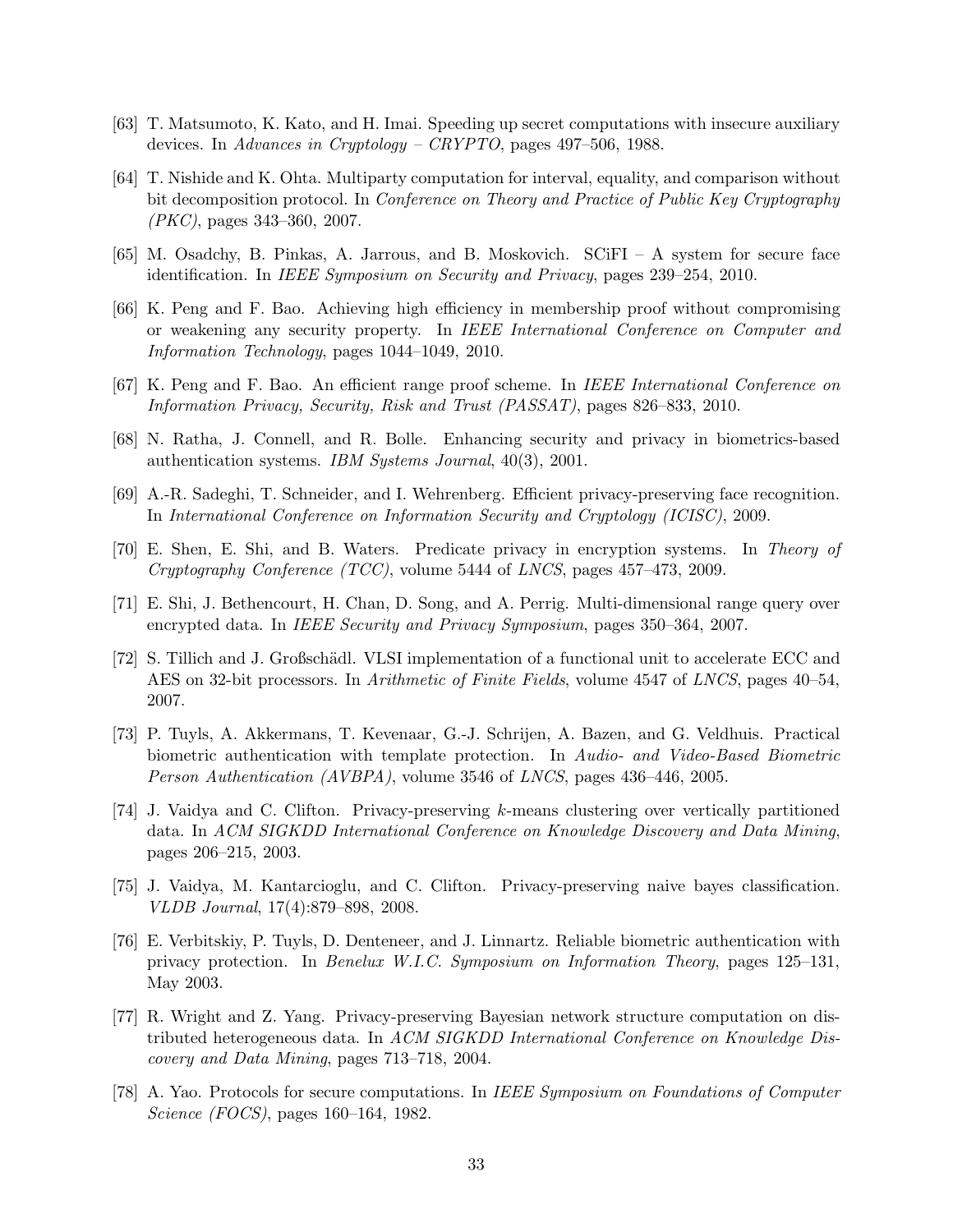Any-Support-Alg:

```
1. n_0 := 02. n_1 := 03. for (i \text{ from } 1 \text{ to } k) {
4. if (m_i = 1) then
5. if (b_i = 0) then n_0 := n_0 + 16. else n_1 := n_1 + 17. }
8. if (n_1 = 0 \text{ and } n_0 = 0) {
9. m := 010. b := 011. }
12. else {
13. m := 114. if (n_1 > n_0) then b := 115. else b := 016. }
```
Threshold-Support-Alg:

1.  $c := \sum_{i=1}^{k} m_i$ 2. if  $(c \leq \lfloor \frac{k}{4} \rfloor)$  then { 3.  $m := 0$ 4.  $b := 0$ 5. } 6. else  $\{$ 7.  $n_0 := 0$ 8.  $n_1 := 0$ 9. for  $(i \text{ from } 1 \text{ to } k)$  { 10. if  $(m_i = 1)$  then 11. if  $(b_i = 0)$  then  $n_0 := n_0 + 1$ 12. else  $n_1 := n_1 + 1$ 13. } 14. if  $(n_0 = n_1)$  then { 15.  $m := 0$ 16.  $b := 0$ 17. } 18. else { 19.  $m := 1$ 20. if  $(n_0 > n_1)$  then  $b := 0$ 21. else  $b := 1$ 22. } 23. }

Figure 6: Algorithms for computing majority codes.

# A Majority Algorithms

Let  $b_1, \ldots, b_k$  denote the *i*th bit of biometric representations used in forming the template, and  $m_1, \ldots, m_k$  denote the *i*th mask bit in the corresponding representations. The algorithms for forming ith biometric bit b of the template and its corresponding mask bit m are given in Figure 6.

Any-Support-Alg is a simple algorithm that sets the mask bit to 0 if at least one mask bit  $m_i$ is set. The biometric bit is set according to the majority of bits marked as reliable and to 0 is no majority exists. In Threshold-Support-Alg, when sufficient evidence of bit reliability cannot be gathered, the mask bit is set to 0. In both algorithms, for simplicity we set b to 0 if  $m = 0$ . If, however, all biometric bits are used in some computation or analysis regardless of the mask bit value (e.g., to evaluate the distribution of bits in templates), it is more accurate to set the bit in the same way as in the case when the bit is considered to be sufficiently reliable.

# B Review of Secure Protocols from [20]

### B.1 Secure comparison protocol

In this section we review the secure comparison protocol of [20] which can be performed without decomposing the operands into their bitwise representation. This protocol is used in our multipleserver MSSBS solution, and the description given in this section will be used to analyze the security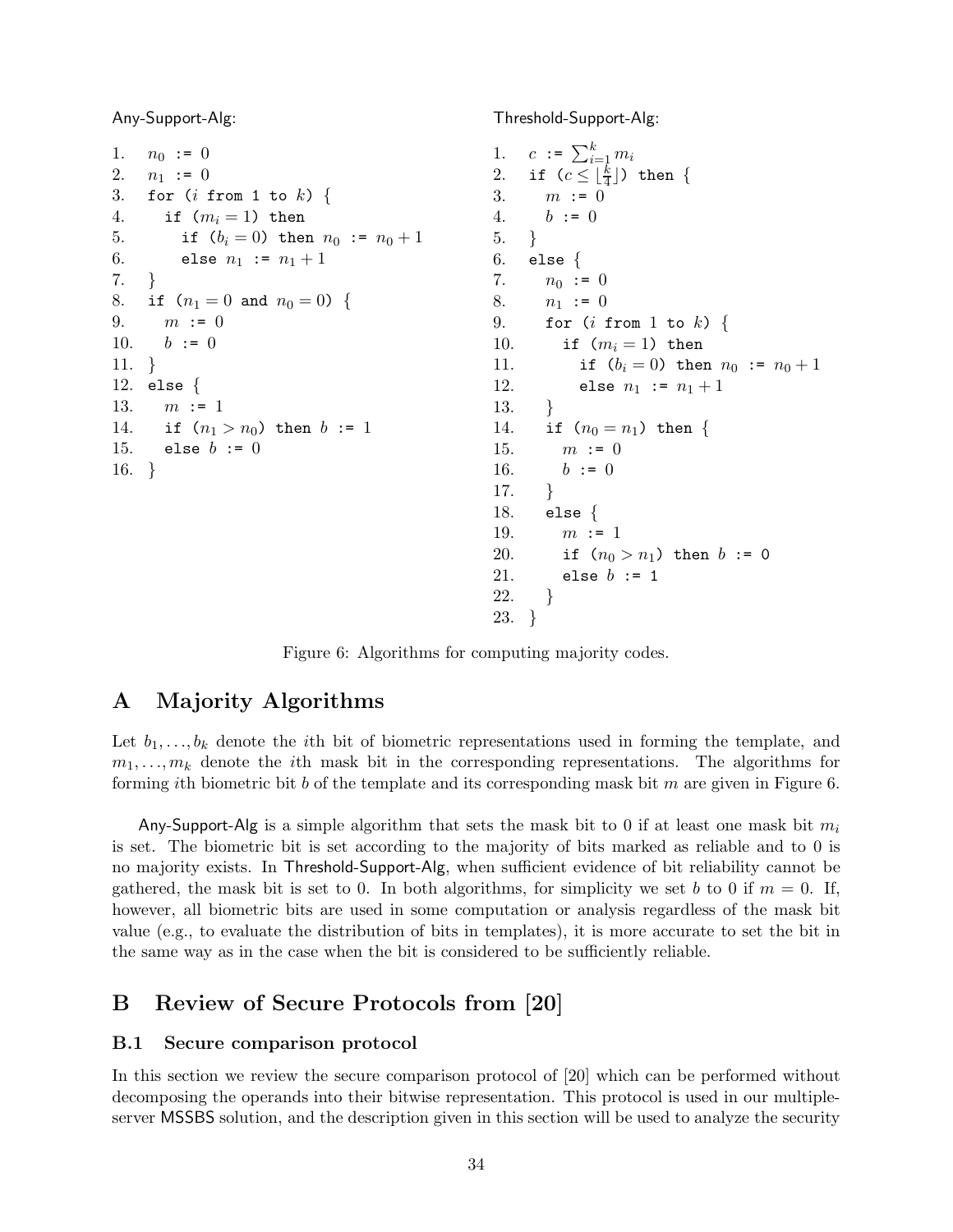of our protocol.

To compare two values  $[a]$  and  $[b]$  of bitlength k, a protocol for determining whether a shared integer is less than zero, LTZ, is used: LTZ $([a], k)$  computes 1 if  $a < 0$  and 0 otherwise. Then comparison of  $[a]$  and  $[b]$  is reduced to LTZ as follows:

$$
(a \stackrel{?}{<} b) = \text{LT}(a, b) = \text{LTZ}(a - b)
$$
\n
$$
(a \stackrel{?}{\leq} b) = \text{LE}(a, b) = 1 - \text{LTZ}(b - a)
$$
\n
$$
(a \stackrel{?}{>} b) = \text{GT}(a, b) = \text{LTZ}(b - a)
$$
\n
$$
(a \stackrel{?}{\geq} b) = \text{GE}(a, b) = 1 - \text{LTZ}(a - b)
$$

To be able to represent negative values, the size of the field needs to be at least twice as large as the range of the integers to be represented (of bitlength  $k$ ). The protocols in [20], however, achieve only statistical security, which means that the size of the field q must be at least as large as  $2^{k+\kappa}$ , where  $\kappa$  is a security parameter for statistical privacy. This implies that the field size will always be sufficiently large for the correctness of the protocol.

Then the functionality of  $LTZ([a], k)$  is implemented using the following observation: if  $a < 0$ , then  $\lfloor a/2^{k-1} \rfloor = -1$ ; and if  $a \ge 0$ , then  $\lfloor a/2^{k-1} \rfloor = 0$ . Therefore, the sign of [a] is determined by computing  $[s] = -\text{Trunc}(a, k, k - 1)$ , where the truncation function  $\text{Trunc}([a], k, m)$  computes (the shares of)  $\lfloor a/2^m \rfloor$ . The protocols for LTZ and Trunc are given next.

### **Protocol B.1.**  $[s] \leftarrow \text{LTZ}([a], k)$

1.  $[s] \leftarrow -\text{Trunc}([a], k, k-1);$ 

2. return  $[s]$ ;

**Protocol B.2.**  $[d] \leftarrow \text{Trunc}([a], k, m)$ 

- 1.  $[a'] \leftarrow \text{Mod2m}([a], k, m);$
- 2.  $[d] \leftarrow ([a] [a']) (2^{-m} \mod q);$
- 3. return  $[d]$ ;

As one can see from the above, the protocol Trunc makes a use of additional protocol  $\mathsf{Mod2m}([a], k, m)$ that computes  $[a'] = [a \mod 2^m]$ . Protocol Mod2m in turn utilizes three additional building blocks defined as follows:

- Output([a]) corresponds to the participants broadcasting their shares and reconstructing the value of a.
- PRandM $(k, m)$  allows the parties to generate a partially decomposed random value. The parties produce  $[r'']$  and  $[r']$  along with bit decomposition of  $[r']$ , where  $r''$  is of length  $k+\kappa-m$ and  $r'$  has length  $m$ . This ensures that only the minimum necessary number of random bits has been generated.
- BitLT $(a,([b_k], \ldots, [b_1]))$  corresponds to the comparison (less-than) operation where the first operand is public and the second one is available in the bit-decomposed form. The protocol outputs a bit  $[s]$  which is equal to 1 iff  $a < b$ .

A precise description of Mod2m and its building block PRandM $(k, m)$  is given next:

Protocol B.3.  $[a'] \leftarrow \mathsf{Mod2m}([a], k, m)$ 

1.  $([r''], [r'], [r'_{m-1}], \ldots, [r'_0])$  $\mathcal{C}_0]) \leftarrow \mathsf{PRandM}(k,m);$ 

- 2.  $c \leftarrow$  Output $(2^{k-1} + [a] + 2^m[r''] + [r'])$ ;
- 3.  $c' \leftarrow c \mod 2^m$ ;
- 4. [*u*] ← BitLT(*c'*, ([ $r'_{m-1}$ , ..., [ $r'_{0}$  $'_{0}$ ]));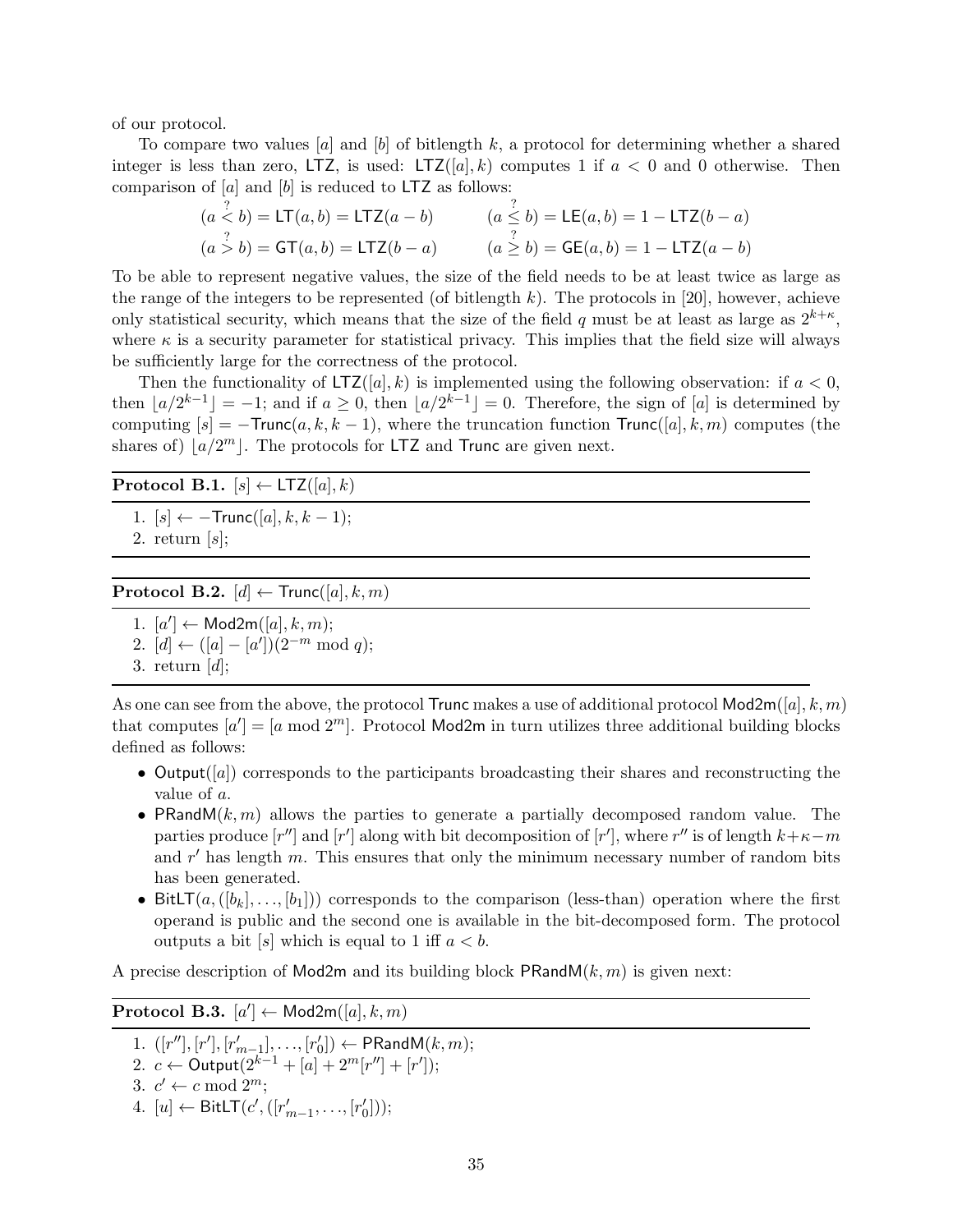| Protocol                                       | Rounds - | Invocations |
|------------------------------------------------|----------|-------------|
| $c \leftarrow [a]b; c \leftarrow [a] + b$      |          |             |
| $[c] \leftarrow [a] + [b]$                     |          |             |
| $[c] \leftarrow [a][b]$                        |          |             |
| $a \leftarrow$ Output([a])                     |          |             |
| $[r] \leftarrow \mathsf{PRandFld}(\mathbb{F})$ |          |             |
| $[r] \leftarrow \mathsf{PRandInt}(k)$          |          |             |
| $c \leftarrow \mathsf{MulPub}([a], [b])$       |          |             |

Table 10: Complexity of core protocols.

5.  $[a'] \leftarrow c' - [r'] + 2^m[u];$ 

6. return  $[a']$ ;

 $\textbf{Protocol B.4.} \ \ ([r''], [r'], [b_{m-1}], \ldots, [b_0]) \leftarrow \textsf{PRandM}(k, m)$ 

1.  $[r''] \leftarrow \textsf{PRandInt}(k + \kappa - m);$ 2. for  $i = 0$  to  $m - 1$  do  $[b_i] \leftarrow \mathsf{PRandBit}(q)$ ; 3.  $[r'] \leftarrow \sum_{i=0}^{m-1} 2^i[b_i];$ 4. return  $\overline{[r'']}, [r'], [b_{m-1}], \ldots, [b_0];$ 

As can be seen from the above, in addition to local operations, PRandM makes calls to two primitives that allows parties to produce shares of random values:  $PRandInt(k)$  that allows the parties to compute shares of a random k-bit value and PRandBit that allows the parties to compute shares of a random bit. PRandInt is a basic primitive that allows the parties to agree on shares of a random value without any communication (followed some initial setup). We refer the reader to [20] for more information. RRandBit, on the other hand, is more complex and is presented below. In the PRandBit protocol, PRandFld allows the parties to generate shares of a random element of the field  $(\mathbb{Z}_q)$  with no communication, and MulPub([a], [b]) corresponds to a protocol for multiplies a and b and opening the result. MulPub is represented as a single primitive rather than two operations of multiplication and opening because it can be achieved with one invocation and, more importantly, in one round (instead of two invocations that require two rounds). Table 10 lists core protocols and their cost. We note that the last three protocols – PRandFld, PRandInt, and MulPub – can achieve lower than usual performance due to the use of Pseudorandom Replicated Secret Sharing (PRSS) in [20], where the parties generate PRSS shares of random values without any interaction and then convert them to shares in the linear secret sharing scheme.

### Protocol B.5.  $[b] \leftarrow \mathsf{PRandBit}()$

1.  $[r] \leftarrow \mathsf{PRandFld}(\mathbb{Z}_q);$ 2.  $u \leftarrow \text{MulPub}([r], [r]);$ 3.  $v \leftarrow u^{-(q+1)/4} \mod q;$ 4.  $[b] \leftarrow (v[r] + 1)(2^{-1} \mod q);$ 5. return  $[b]$ ;

As can be seen from the above, PRandBit requires one invocation in one round, which means that PRandM requires m invocations in one round (since the interactive steps 1 and 2 can be carried out in parallel). To complete the description of the comparison operation, we present protocol BitLT and its building blocks next. Note that [20] provides alternative implementations of this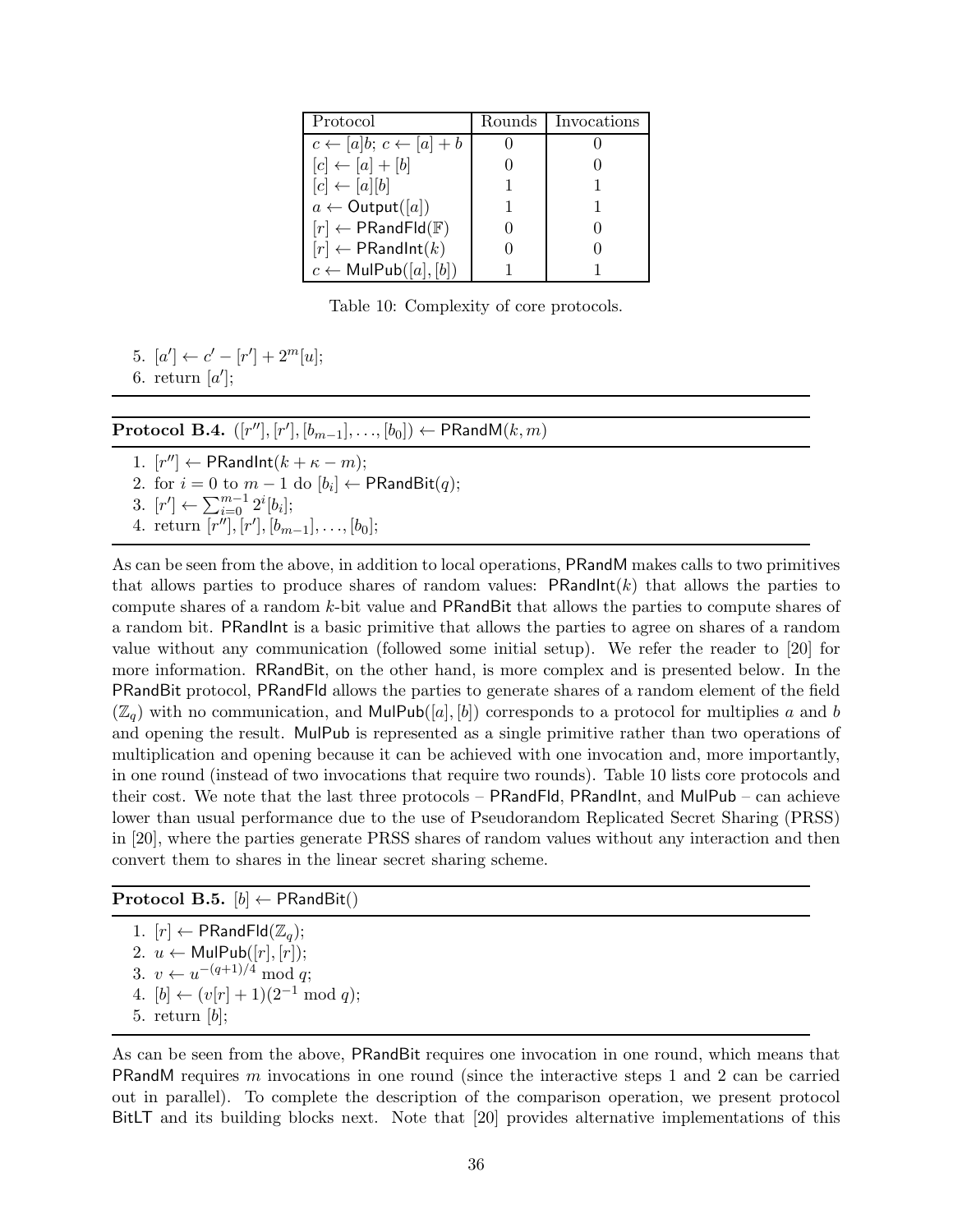functionality which run in constant and logarithmic number of rounds. The log-round protocol, BitLTL, achieves perfect privacy in which most operations can be performed over a small field. For simplicity of presentation and consecutive analysis, we, however, present only the constant-round version BitLTC.

**Protocol B.6.**  $[u] \leftarrow \text{BitLTC}(a, [b_k], \ldots, [b_1])$ 1. for  $i = 1$  to  $k$  do  $[d_i] \leftarrow a_i + [b_i] - 2a_i[b_i]$ ; 2.  $([p_k], \ldots, [p_1]) \leftarrow \text{PreMulC}([d_k] + 1, \ldots, [d_1] + 1);$ 3. for  $i = 1$  to  $k - 1$  do  $[s_i] \leftarrow [p_i] - [p_{i+1}]$ ;  $4. [s_k] \leftarrow [p_k] - 1;$ 5.  $[s] \leftarrow \sum_{i=1}^{k} [s_i](1 - a_i);$ 6.  $[u] = Mod2([s], k);$ 7. return  $[u]$ ;

All operations in BitLTC are local, except for protocols Mod2 and PreMulC which are presented next. Mod2([a], k) computes [a mod 2], and PreMulC([a<sub>1</sub>], ..., [a<sub>k</sub>]) computes prefix-AND or prefix multiplications of its input bits in constant round and outputs  $[p_1], \ldots, [p_k]$ , where  $[p_i] = \prod_{j=1}^i [a_j]$ .

**Protocol B.7.**  $[a_0] \leftarrow \text{Mod2}([a], k)$ 

1.  $([r''], [r'], [r']$  $\mathcal{C}_0]) \leftarrow \mathsf{PRandM}(k,1);$ 2.  $c_0$  ← Output $(2^{k-1} + [a] + 2[r''] + [r_0']$  $'_{0}$ ); 3.  $[a_0] \leftarrow c_0 - [r'_0]$  $S_0] + 2c_0[r'_0]$  $'_{0}$ ]; 4. return  $[a_0]$ ;

**Protocol B.8.**  $[p_1], \ldots, [p_k] \leftarrow$  PreMulC $([a_1], \ldots, [a_k])$ 

1. for  $i = 1$  to k do in parallel 2.  $[r_i] \leftarrow \mathsf{PR}$ and $\mathsf{Fld}(\mathbb{F});$  $3. \quad [s_i] \leftarrow \mathsf{PR}$ and $\mathsf{Fld}(\mathbb{F});$ 4.  $u_i \leftarrow \textsf{MulPub}([r_i], [s_i]);$ 5. for  $i = 1$  to  $k - 1$  do in parallel  $[v_i] \leftarrow [r_{i+1}][s_i]$ ; 6.  $[w_1] \leftarrow [r_1]$ ; 7. for  $i = 2$  to  $k$  do  $[w_i] \leftarrow [v_{i-1}](u_{i-1}^{-1} \mod q);$ 8. for  $i = 1$  to  $k$  do  $[z_i] \leftarrow [s_i](u_i^{-1} \mod q);$ 9. for  $i = 1$  to k do in parallel  $m_i \leftarrow \textsf{MulPub}([w_i], [a_i])$ ; 10.  $[p_1] \leftarrow [a_1]$ ; 11. for  $i = 2$  to  $k$  do  $[p_i] \leftarrow [z_i](\prod_{j=1}^i m_j);$ 12. return  $([p_1], \ldots, [p_k])$ ;

This completes the presentation of all protocols and we obtain that the complexity of BitLTC is  $3k + 1$  invocations in 3 rounds (i.e., two more invocations and one more rounds than that of PreMulC due to a call to Mod2). The overall complexity of (constant-round) Mod2m is thus  $4m+1$ invocations in 4 rounds, and this is the overall complexity of the constant-round version of the comparison protocol LTZ.

# B.2 Secure OR protocol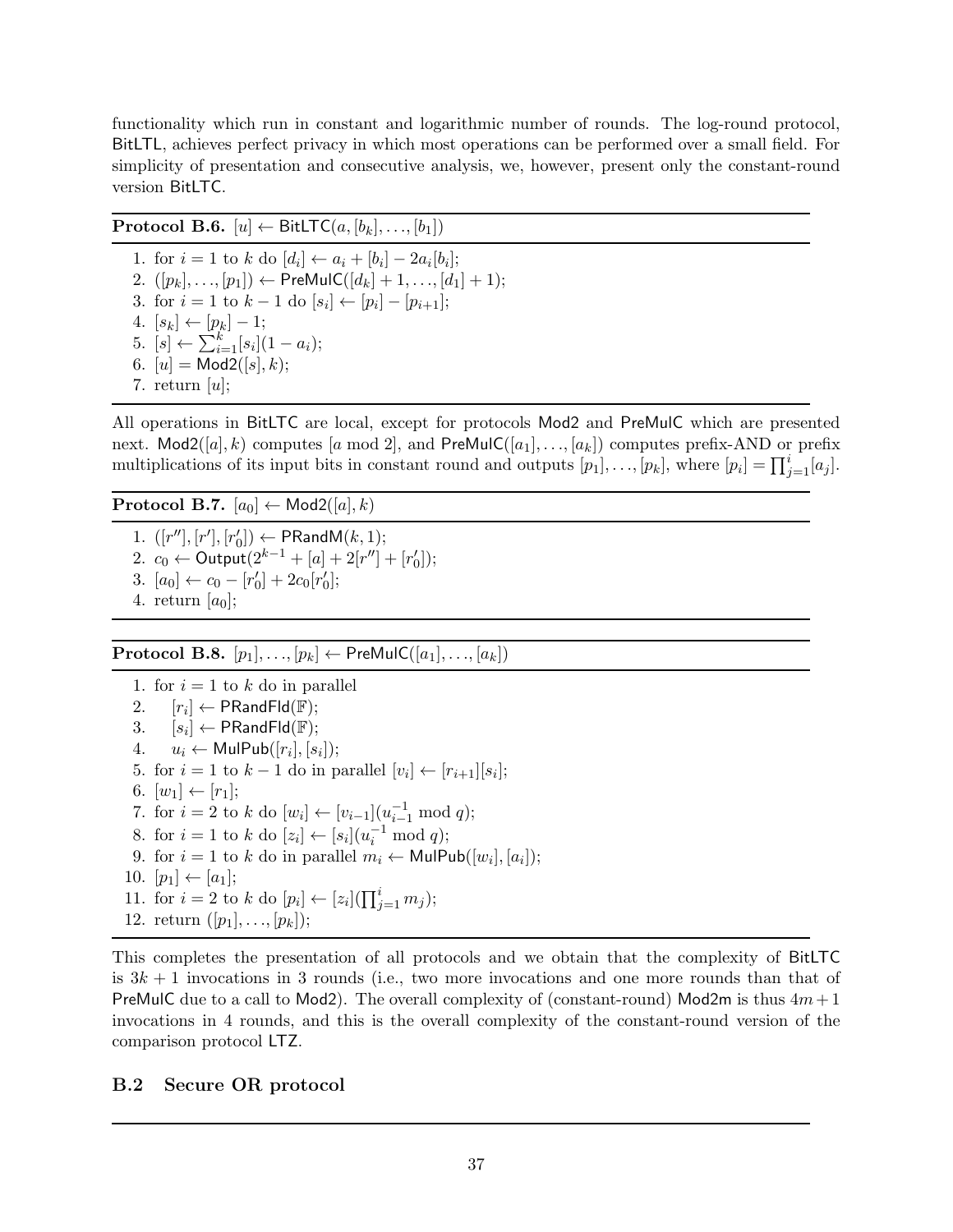**Protocol B.9.**  $[b] \leftarrow \text{OR}([a_1], \ldots, [a_k])$ 

1.  $m \leftarrow \lceil \log(k) \rceil$ ; 2.  $([r''], [r'], [r'_{m-1} \ldots, [r_0$  $\mathcal{C}_0]) \leftarrow \mathsf{PRandM}(k,m);$ 3. *c* ← Output $(2^{m}[r''] + [r'] + \sum_{i=1}^{k} [a_i])$ ; 4.  $(c_m, \ldots, c_1) \leftarrow \text{Bits}(c, m);$ 5. for  $i = 1$  to m do  $[d_i] \leftarrow c_i + [r'_i]$  $x'_{i}$ ] – 2 $c_{i}[r'_{i}]$  $'_{i}$ : 6.  $[e] \leftarrow \text{OR-SF}([d_1], \dots, [d_m])$ ; 7. return  $[e]$ ;

OR-SF denotes a protocol in which OR is evaluated as a symmetric function using the approach of Damgård et al. [26]. The cost of any symmetric function evaluation  $[f(a_1, ..., a_k)] \leftarrow f([a_1], ..., [a_k])$ is the cost of one unbounded fan-in multiplication  $([a_1], \ldots, [a_1 a_2 \cdots a_k]) \leftarrow \text{Mul}^*([a_1], \ldots, [a_k])$ . The latter can be implemented as follows:

| <b>Protocol B.10.</b> $[a_1], , [a_1 a_2 \cdots a_k] \leftarrow \text{Mul}^*([a_1], , [a_k])$                                            |  |
|------------------------------------------------------------------------------------------------------------------------------------------|--|
| 1. for $i = 0$ to k do $[b_i], [b_i^{-1}] \leftarrow \textsf{PRandFldInv}()$ ;<br>2. for $i = 1$ to k do $[c_i] \leftarrow [b_i][a_i]$ ; |  |
| 3. for $i = 1$ to k do $d_i \leftarrow \text{MulPub}([c_i], [b_i^{-1}])$ ;                                                               |  |
| 4. for $i = 1$ to k do $[a_{1,i}] \leftarrow (\prod_{i=1}^{i} d_i)[b_0^{-1}][b_i];$<br>5. return $[a_{1,1}], \ldots, [a_{1,k}]$ ;        |  |

The above protocol uses notation  $a_{i_1,i_2} = \prod_{i=i_1}^{i_2} a_i$ . It in turn makes calls to PRandFldInv procedure that generates a random (invertible) field element together with its multiplicative inverse at the cost of one round and one invocation, as described next:

# $\textbf{Protocol B.11.} \,\, [a], [a^{-1}] \leftarrow \textsf{PRandFldInv}()$

1.  $[a] \leftarrow PRandFld()$ ; 2.  $[b] \leftarrow \mathsf{PRandFld}();$ 3.  $c$  ← MulPub([a], [b]); 4. if  $(c = 0)$  abort; 5.  $[a^{-1}] \leftarrow c^{-1}[a];$ 6. return [a],  $[a^{-1}]$ ;

We thus obtain that the overall complexity of Mul<sup>\*</sup> is  $4k + 1$  invocations in 2 rounds (where the interactive parts of steps 1 and 2 and steps 3 and 4 can be carried out in parallel). Recall that in our case Mul<sup>\*</sup> is called on  $m = \log k$  arguments, which gives us 3 rounds and  $5m + 2 = 5\log(k) + 2$ invocations for the OR protocol.

### B.3 Performance of protocols without PRSS

Here we analyze the complexity of LT and OR protocols if the PRSS is not used. This is relevant for carrying out the MSSBS protocol in the malicious model. In this case, the complexity of the last three protocols in Table 10 change to the values listed in Table 11. This gives us that the complexity of PRandBit changes to 3 invocations in 3 rounds (all can be precomputed), complexity of PRandM changes to  $3m+1$  invocations in 3 rounds (all can be precomputed), complexity of Mod2 changes to 5 invocations in 4 rounds (3 can be precomputed), complexity of PreMulC changes to  $7k-1$  invocations in 4 rounds (2 can be precomputed), complexity of BitLTC changes to  $7k+4$